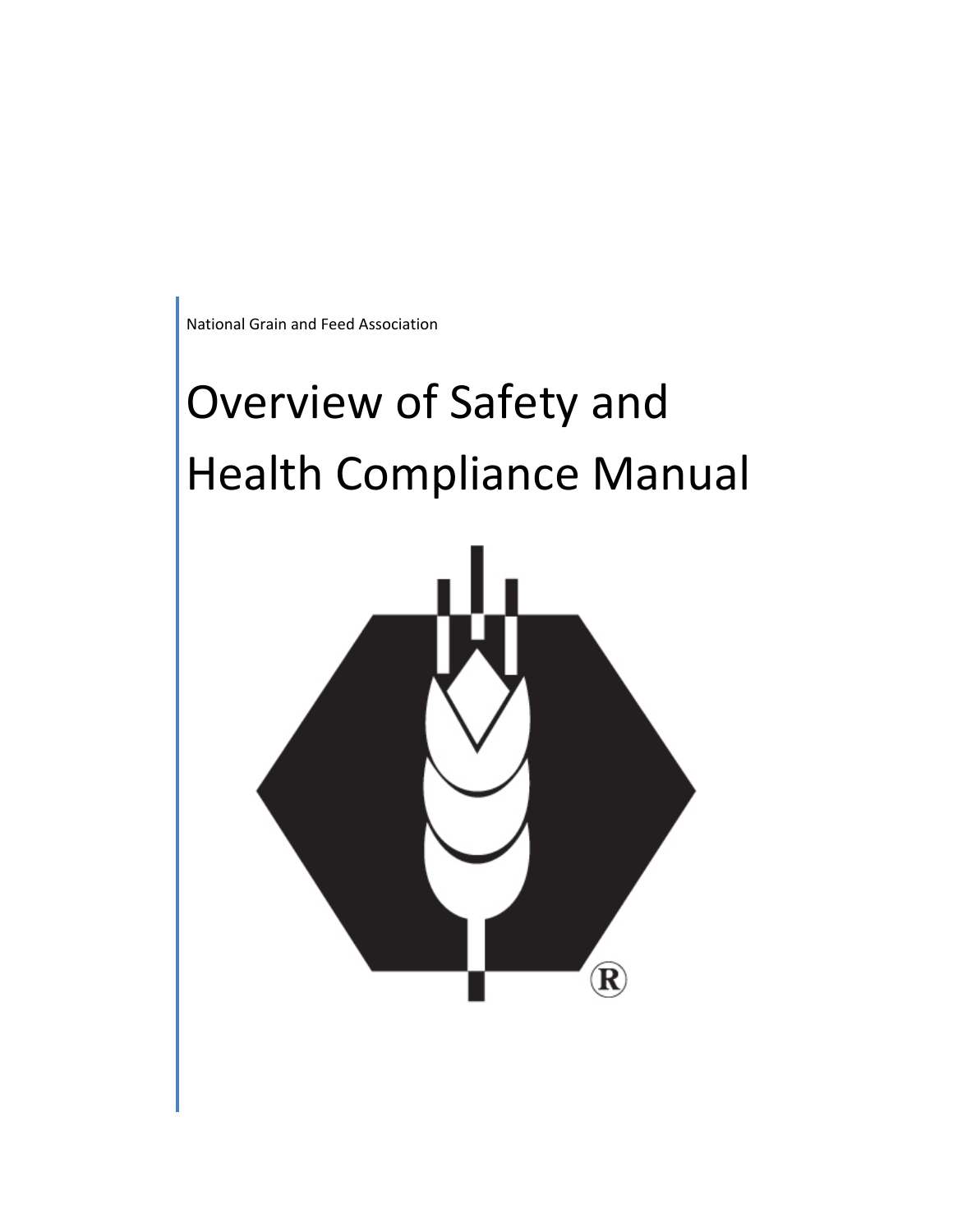#### **Table of Contents**

#### **Legal Notice**

The information presented in these materials covers a wide range of complex matters presented by various sources. The materials are for informational purposes only. NGFA makes no guarantees, assurances, or warranties, express or implied, concerning the accuracy, application, use or reliance upon the information contained in this material. Any responsibility for the use of this information is disclaimed. Further, nothing in this material is intended as legal advice. Competent counsel should be consulted on any legal issues.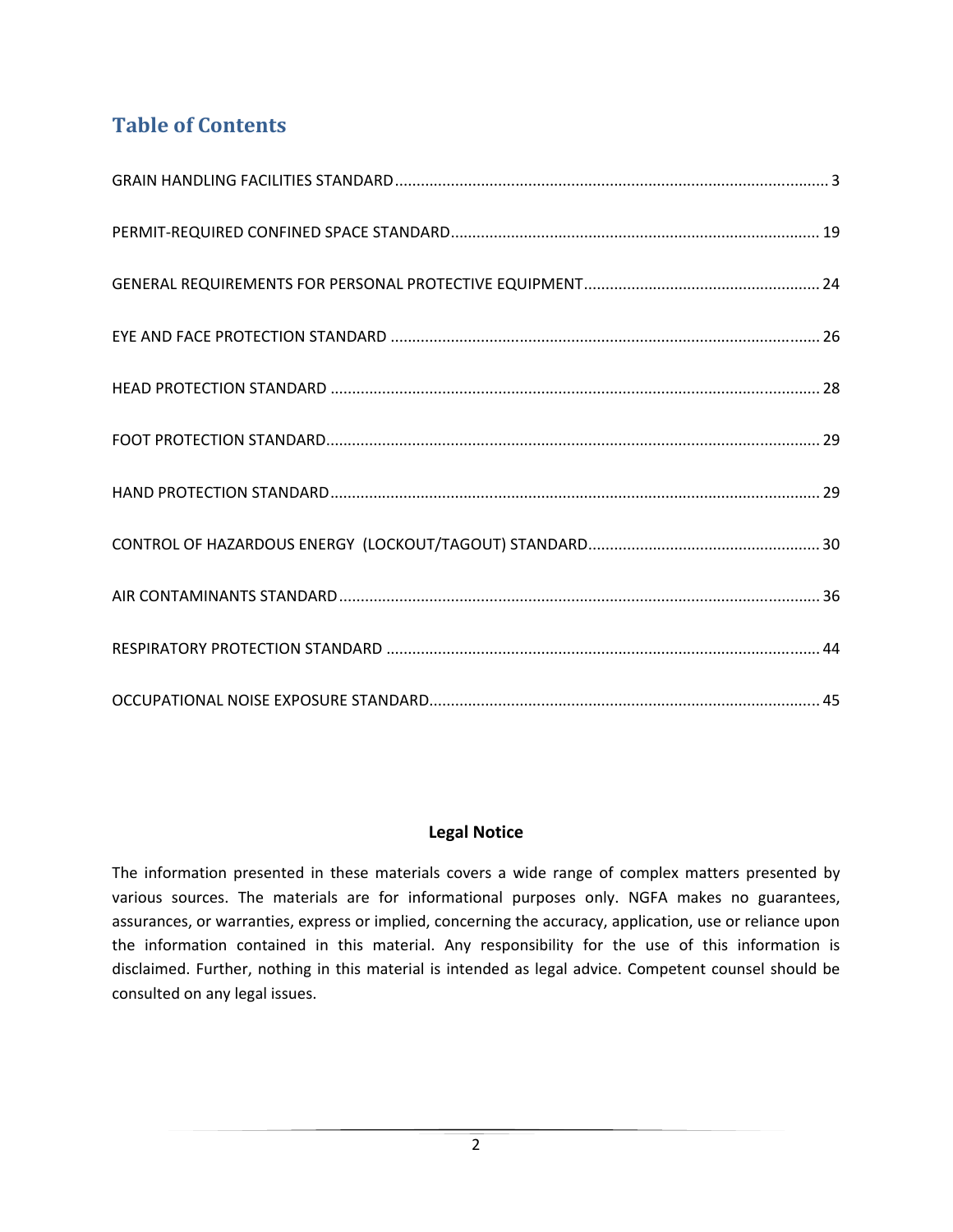# Grain Handling Facilities Standard

The Occupational Safety and Health Administration's grain handling standard contains both **operational** and **equipment** requirements. Most parts of the OSHA standard took effect on March 30, 1988, although some equipment‐related requirements did not take effect until April, 1 1991.

The grain handling standard, with a few exceptions, applies to all grain-handling facilities – including grain elevators, feed mills, flour mills, rice mills, dust pelletizing plants, dry corn mills, soybean flaking operations and dry grinding operations of soycake.

The **operational requirements** (discussed starting on page 4) include provisions governing:

- **•** Housekeeping
- **•** Employee Training
- Emergency Action Plan
- Entry Into Bins, Silos, and Tanks
- Hot Works Procedures
- Contractor Notification
- Preventive Maintenance for Grain-Handling Operations

The **equipment requirements** (discussed starting on page 15) include provision governing

- Size Openings of Grates
- Grain Stream Processing Equipment
- **•** Emergency Escape From Galleries and Tunnels
- Inside Bucket Elevator Monitoring
- Grain Dryers Located Inside the Facility
- Fabric Dust Collector Filters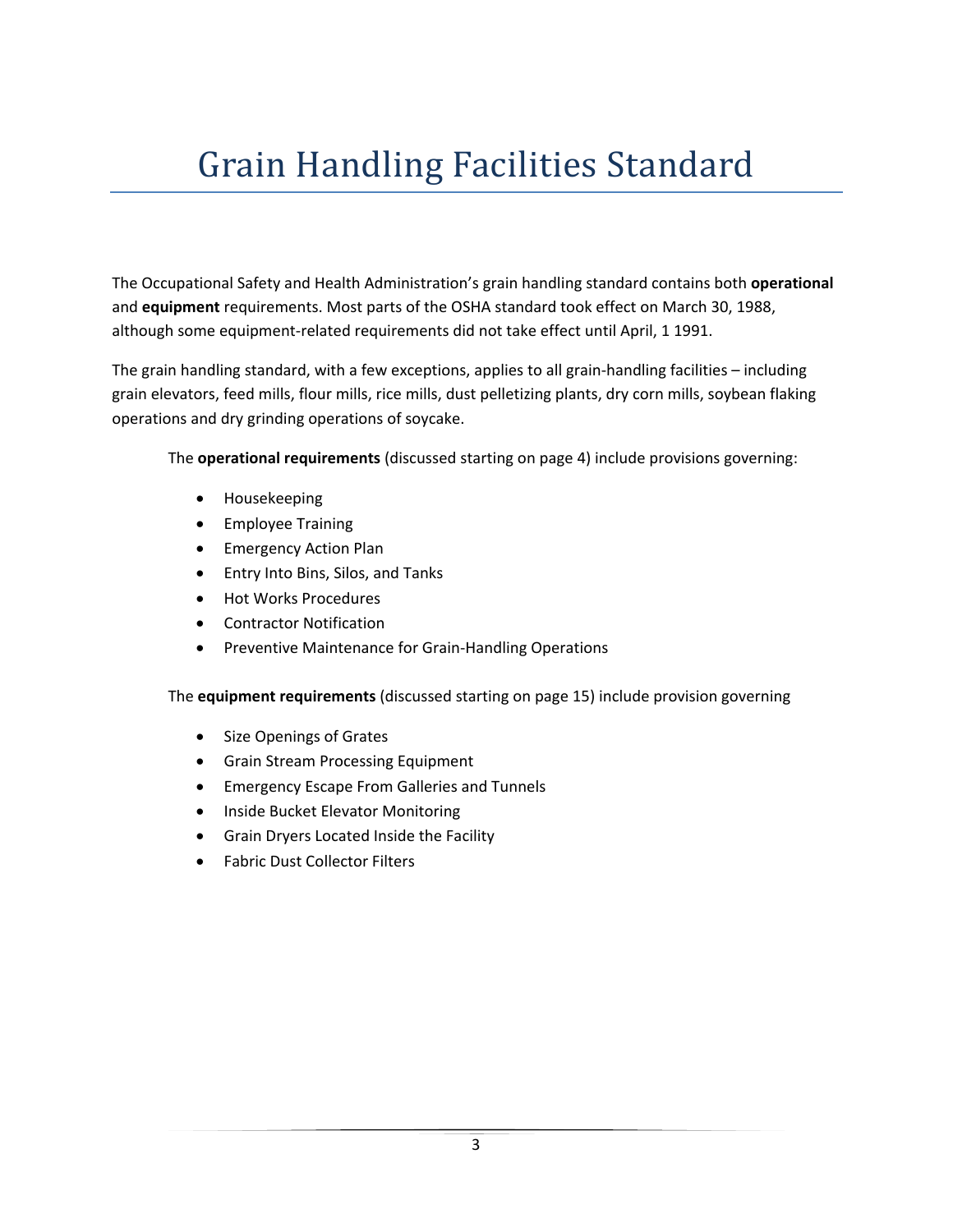# **Operational Requirements**

## Housekeeping

At **all facilities**, employers are required to *"develop and implement a written housekeeping program that establishes the frequency and method(s) determined best to reduce accumulations of fugitive grain dust on ledges, floors, equipment and other exposed surfaces"* throughout the entire facility.

At all **grain elevators only**, employers are required to *"address"* fugitive grain dust accumulations that exceed 1/8th‐inch in any of *three "priority" housekeeping areas*.

The standard defines a **grain elevator** as a "*facility engaged in the receipt, handling, storage and shipment of bulk raw agricultural commodities, such as corn, wheat, oats, barley, sunflower seeds and soybeans*." The term "grain elevator" can also apply to the bulk raw commodity receiving and storage areas of processing and milling facilities (silos, tanks, bucket elevators, conveyance, etc.)

OSHA's standard states that this 1/8th‐inch action level applies to "*at least*" these three "*priority housekeeping areas*":

- **Priority Housekeeping Area 1: Floor areas within a 35‐foot radius of "inside" bucket elevators**  [defined as a bucket elevator that has the boot and more than 20 percent of the total leg height (above grade or ground level) located inside the grain elevator structure.]
- **Priority Housekeeping Area 2: Floors of enclosed areas containing grinding equipment.**
- **Priority Housekeeping Area 3: Floors of enclosed areas containing grain dryers located inside**  the facility. There are no restrictions on radius dimensions.

Under OSHA's grain handling standard, employers are to comply with the 1/8th‐inch action level requirement in one of two ways:

- *"Immediately remove any fugitive grain dust accumulations whenever they exceed 1/8th‐inch at priority housekeeping areas, pursuant to the house‐ keeping programs"*; or
- *"demonstrate and assure through the development and implementation of the housekeeping program, that equivalent protection is provided."*

Oil additives may or may not be deemed by individual OSHA inspectors as providing protection that is "equivalent" to the 1/8th‐inch action level in the three "priority housekeeping areas." Importantly, OSHA currently does **not** recognize explosion venting, suppression, aspiration or other types of technology designed to protect bucket elevator legs against explosions to be "equivalent protection."

**What is Fugitive Dust?**  Generally, grain dust collected by dust collection systems or grain dust that becomes suspended during grain handling fits the description of fugitive dust. The standard defines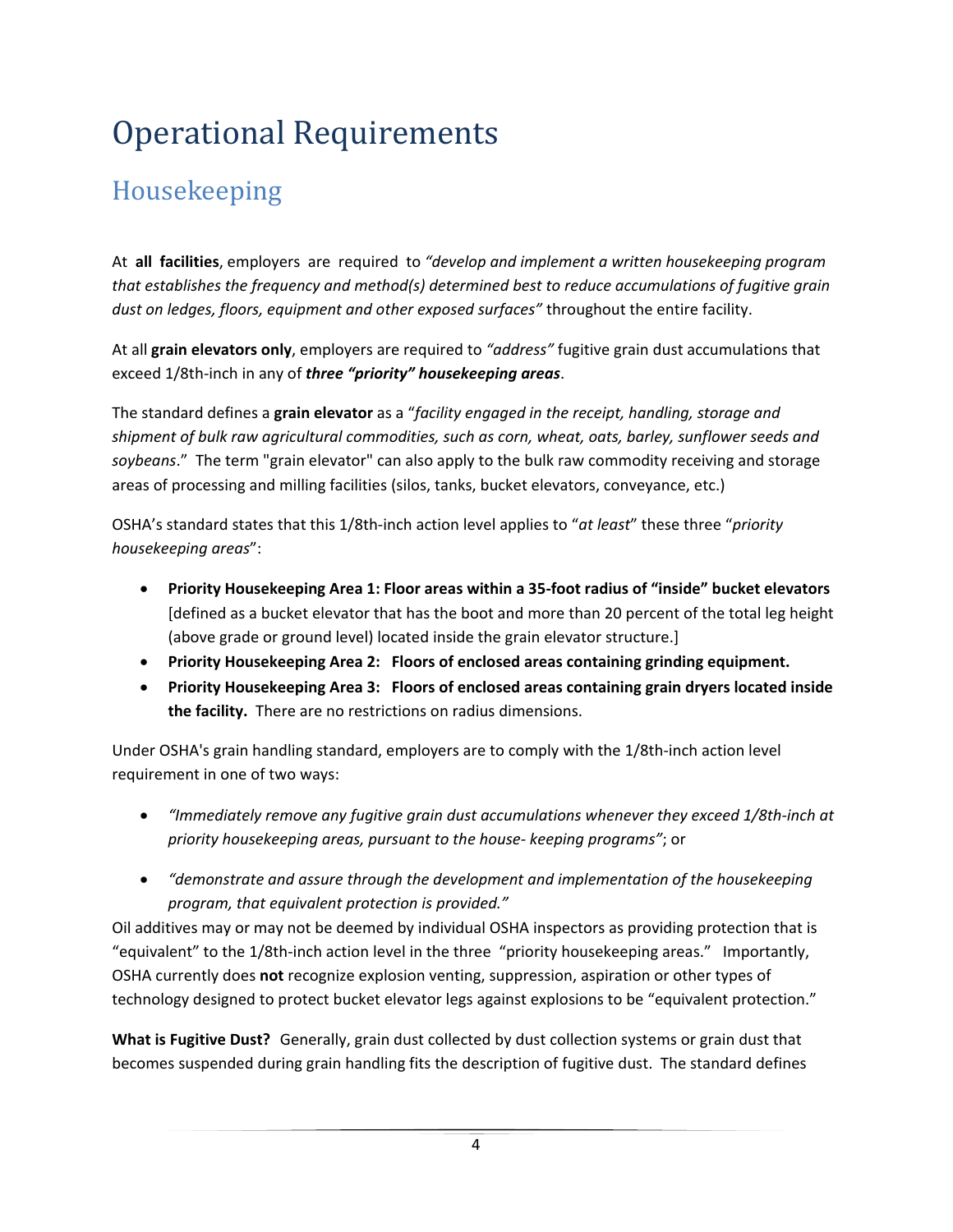"fugitive grain dust" as dust that is combustible and small enough to pass through a U.S. Standard 40‐ mesh sieve. This equates to grain dust particles that are 425 microns in size or less.

Importantly, grain or grain product spills are **not** considered to be fugitive grain dust. However, the OSHA standard requires that employers address in their housekeeping program how grain or product spills are to be cleaned up and removed from the work area.

# Housekeeping Compliance

OSHA's housekeeping requirements are written in such a way as to be "performance oriented." That is, employers have the flexibility to design housekeeping programs to achieve compliance through methods that are most effective for all individual facilities and operations.

There are two major considerations to keep in mind when developing a housekeeping program to comply with OSHA's grain handling standard:

- Employers are required to develop and adhere to housekeeping practices "determined best to reduce accumulations" of fugitive grain dust.
- Second, when developing the written house-keeping program for the facility, **employers are writing their own standards** which they will be required to comply. Simply put, employers will be cited for violating the housekeeping standard if OSHA finds that an employer's written housekeeping program is not being followed, no matter how comprehensive or idealistic it is.

In developing and implementing a written housekeeping program for a facility, employers should include the following three components:

#### **1. Establish Frequency and Methods to Reduce Fugitive Grain Dust Accumulations**

Under the OSHA standard, employers are required to specify in the written housekeeping program how frequently ‐‐ and by what method(s) ‐‐ grain dust accumulations will be minimized through‐ out the facility. All work spaces in the facility, including walls, beams and other exposed surfaces, should be addressed in the written housekeeping program.

 **Housekeeping Methods**: The methods used may include manual sweeping, vacuuming, wash down, blow down, pneumatic dust control systems, enclosed conveyors, pressurization of work areas, and/or oil additive systems. It is advisable to use methods that do not cause grain dust to be suspended in air during cleaning when ignition sources are present.

Compressed air also may be used for clean up if machinery in the area that could pose an ignition source is shut down or is dust-ignition proof. If equipment continues to operate during minor blow-down operations, the standard requires that bearings that can serve as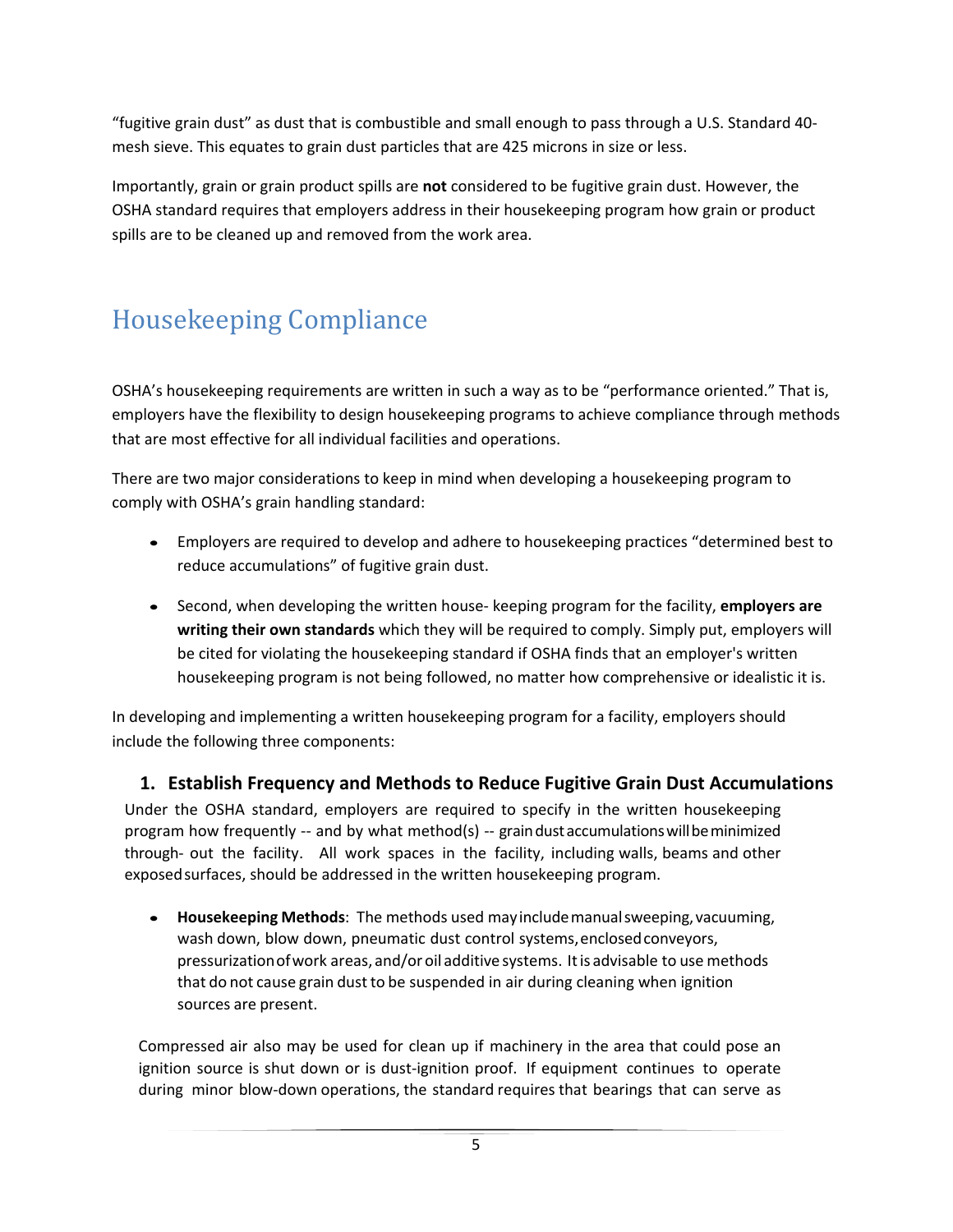an ignition source be shut down or controlled. When major blow-down operations are to occur, all moving equipment should be shut down. If compressed air is used, the housekeeping plan must specify the use of personal protection equipment, such as eyewear and respiratory protection. Water wash‐down also may be included as a cleaning method in the housekeeping program. For water wash-down, consider this technique only when it will not cause a grain quality problem.

- **Housekeeping Schedules**: Schedules should be developed that specify the frequency with which housekeeping will occur. The schedule can differ for various areas of the facility; for instance, it is likely that the employer will establish a more frequent schedule for cleaning to comply with the 1/8th-inch action level in the three "priority housekeeping areas" than for removing grain dust from other, more remote areas of the facility. (OSHA also recommends that housekeeping procedures should provide for concurrent cleaning of dust accumulation from motors, critical bearings and other potential ignition sources, as well as from around legs and milling equipment.)
- Areas of Particular Concern to OSHA: In addition to the three "priority housekeeping areas" where the  $1/8^{\text{th}}$  -inch action level applies, OSHA's field directive *(which* instructs inspectors on how to enforce the standard) cites the following areas of "particular concern" to be addressed in the housekeeping plan: "the grain transfer points, such a galleries (bin floors) and tunnels." Thus, if a dust collection system is installed, the employer may want to specify in the written housekeeping program that systems that malfunction or operate below design efficiency are to be corrected promptly.

Further, OSHA recommends ‐‐ but does not require ‐‐ that the housekeeping program contains a contingency plan should a dust system fail and accumulations from the system occur. Under the preventive maintenance section of the standard, the employer is required to promptly correct dust collection systems that are malfunctioning or operating below design efficiency.

- **Areas Not Covered:** Some areas outside the facility are **not** required to be addressed in the written **housekeeping program. These are:**
- Ship, barge and rail load-out and receiving areas outside of the facility
- Truck dumps that are open on at least two sides. The schedules established for cleaning other truck dumps not open on two sides can be restricted to times when grain or agricultural products are being unloaded

#### **2. Specify Methods for Complying with 1/8<sup>th</sup>-Inch Action Level**

The written housekeeping program also is to include a policy and provisions for cleaning up and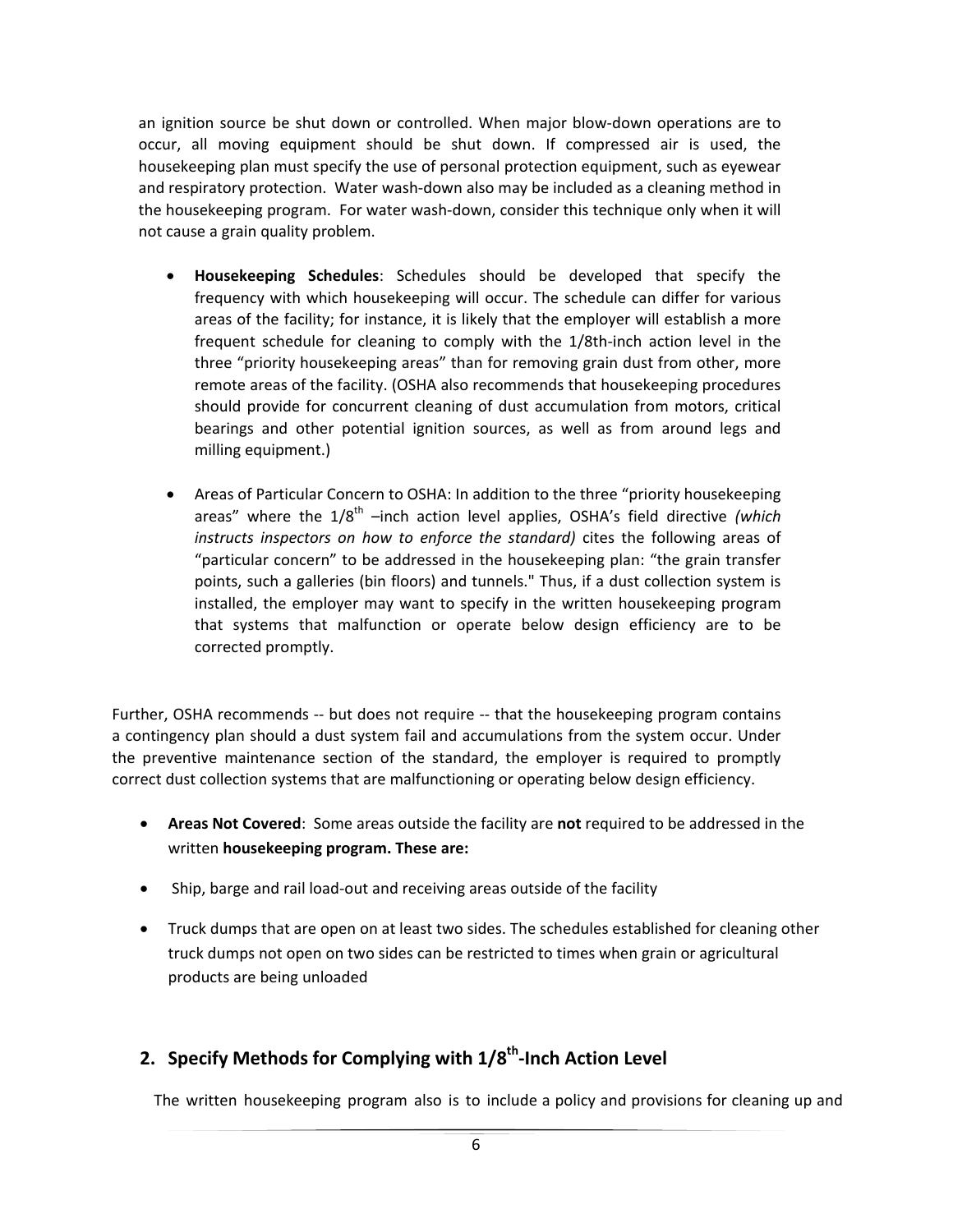removing fugitive grain dust emissions whenever they exceed 1/8th-inch in the three "priority housekeeping areas" unless the housekeeping program provides "equivalent protection."

**Areas Not Covered**: Priority housekeeping areas do not include sections of the facility that are separated by walls or partitions, such as control rooms or offices with positive pressure and self‐ closing doors.

The only alternative to this 1/8th‐inch grain dust action level in the three priority housekeeping areas is if the manager can "demonstrate and assure...that equivalent protection is provided" through some other technology or method. However, OSHA does not sanction any specific type of "Equivalent protection"

 **When clean‐up is to begin**: OSHA's compliance directive states that clean‐up is required **whenever 1/8th‐inch of grain dust accumulates in any part of a priority area,** *"regardless of total amount."* The directive also states that inspectors are to use "professional judgment" when assessing the extent of a hazard posed by a given accumulation of grain dust. The compliance directive states that small isolated piles of grain dust on the floor normally will not be cited as a "serious" violation of the standard. However, small piles of dust could be cited as "non‐serious" or "di minimus" violations, which, if repeated, could lead to more serious citations and fines in the future

#### **3. Cleaning Up Grain and Product Spills**

The written housekeeping program also is to specify that grain and product spills are to be cleaned up "promptly."

The OSHA compliance directive states: "Prompt attention to product spills, especially in flour mill operations, is critical. These spills shall be cleaned up immediately after identification. Grain spills do not present the same hazard as product spills, and should be cleaned up as soon as possible…

### Developing a Written Housekeeping Program--Important Points to Consider

There are several key points to remember when developing and implementing a written housekeeping program:

**1.** The housekeeping program written by the employer will be the standard with which your facility will be required to be in compliance when the plant is inspected by OSHA. Thus, it is important to use caution when developing the program so it does not specify housekeeping requirements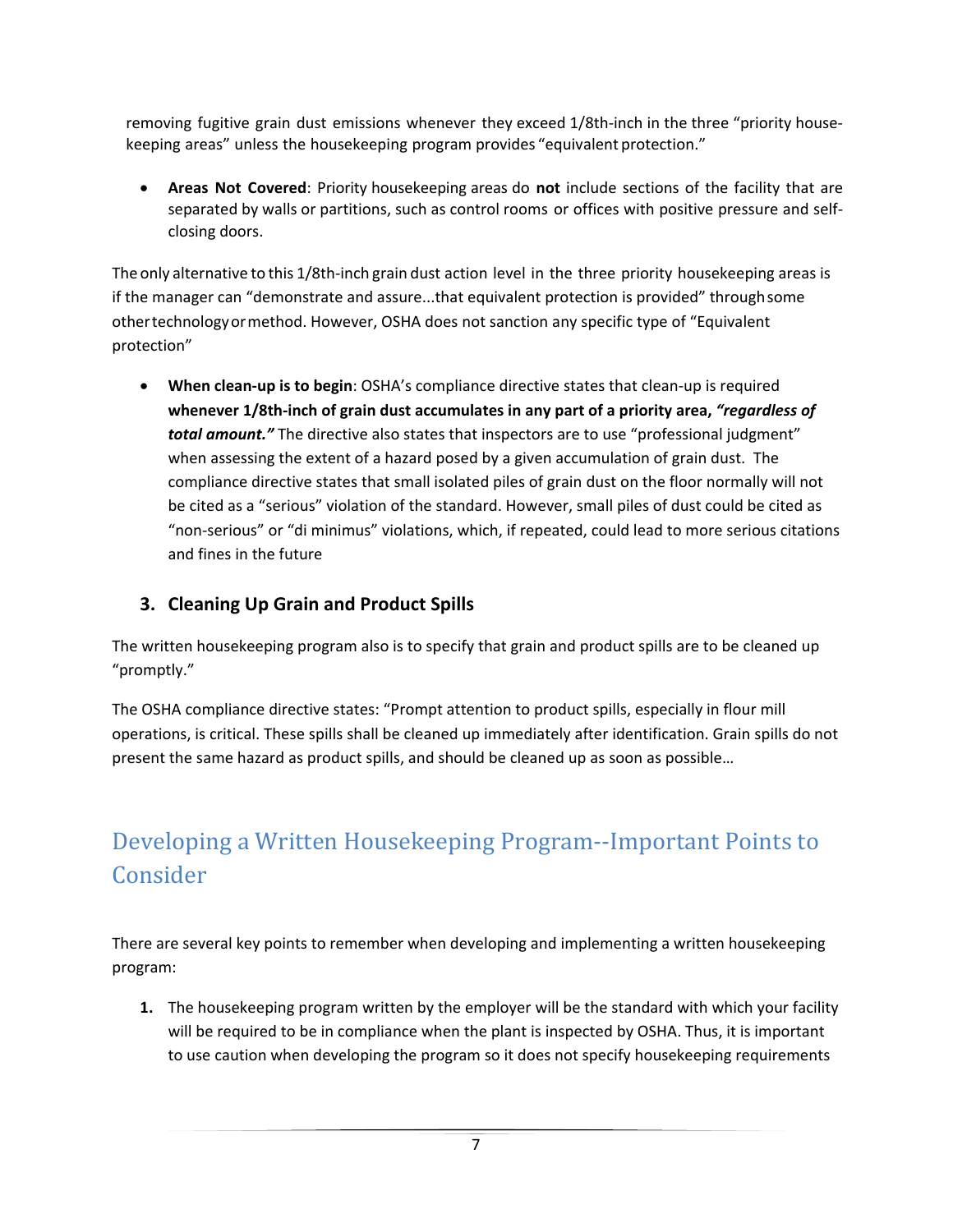that cannot be achieved based upon the equipment, staffing, or other conditions or factors that exist at the facility.

- **2.** The grain handling standard specifically states that the housekeeping program is to specify the frequency and method(s) that "best reduce" accumulations of grain dust on ledges, floors, equipment and other exposed surfaces.
- **3.** The 1/8<sup>th</sup>-inch action level requirement in three "priority housekeeping areas" applies only to grain elevators and grain elevator portions of grain handling facilities. Importantly, however, it is unclear precisely how OSHA applies this action level requirement to facilities when the grain elevator is not clearly separated (either in a different building or by a solid wall) from the feed mill, flour mill or other type of processing plant where the  $1/8<sup>th</sup>$ -inch action level does not apply.
- **4.** The 1/8<sup>th</sup>-inch action level provision requires employers to order that action be initiated "immediately" whenever grain dust accumulations exceed  $1/8<sup>th</sup>$ -inch on the floor areas of the three "priority housekeeping areas" in grain elevators and the grain elevator portion of grain handling facilities. The 1/8<sup>th</sup>-inch action level requirement does **not** apply to ledges, walls, or other exposed surfaces (other than floor areas) in the "priority housekeeping areas." However, the frequency and method(s) to be used to clean these non‐floor surface areas are required to be addressed in the facility's overall written housekeeping program.
- **5.** The facility manager or their designee is responsible to direct housekeeping activities when necessary. Be certain to exercise that authority when walk‐through inspections indicated housekeeping is needed.
- **6.** Consider maintaining a notebook to file "*Housekeeping Inspection Log*" sheets (enclosed as part of this program) turned into the facility manager by the employee(s) designated to perform walk-through inspections. This will be valuable in demonstrating to PSHA inspectors that the facility's management has implemented its housekeeping program. Be certain to have each "*Housekeeping Inspection Log*" sheet signed and dated by the employee performing the walk‐ through inspection
- **7.** Review the housekeeping program periodically. As noted previously, the key for employers when devising a housekeeping program to comply with OSHA grain handling standard is to establish a plan that is realistic and achievable for the given facility, but at the same time meets the letter of the law and is not a "token" plan. Those are the criteria OSHA will use when enforcing the standard. That makes it advisable to review the housekeeping program periodically to determine if changes are warranted depending upon circumstances and/or operating experiences

#### The NGFA's "Housekeeping Program: - How it's Structured

The NGFA's "Housekeeping program" for grain handling facilities is divided into three major sections: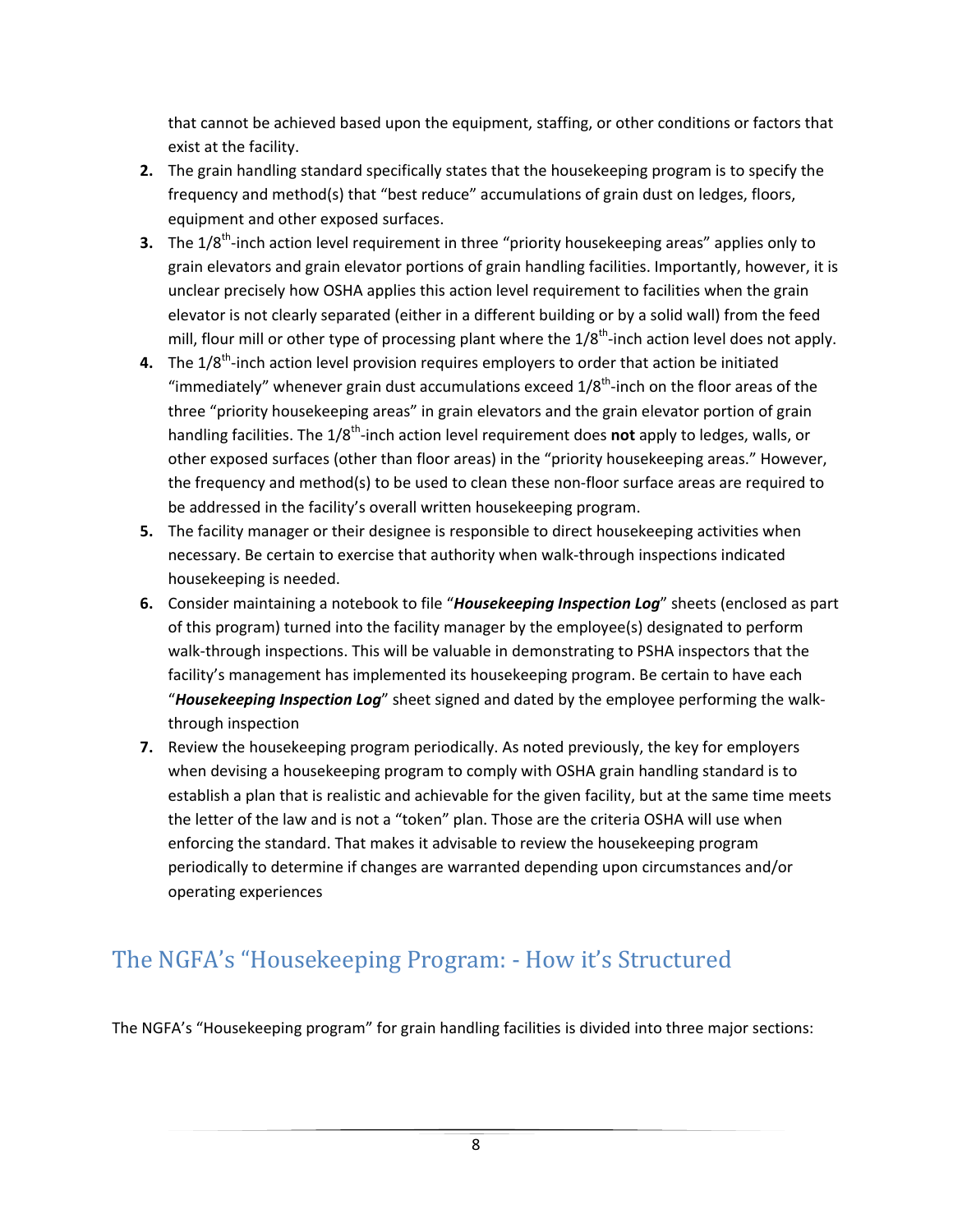- **Preamble and Purpose:** This section of the document specifies the housekeeping requirements contained in OSHA's grain handling standard and the role of the written housekeeping program as one component in the employer's effort to provide a safe and healthful workplace.
- **Housekeeping Policy:** This portion of the document states the employer's policy concerning the role of the housekeeping in the facility's overall safety and health efforts. Further, it provides spaces where the manager is to list the specific floor areas of the facility (if any) subject to the  $1/8^{th}$ -inch grain dust action level.
- **Housekeeping Program:** This portion of the document provides spaces where the employer is to fill in: 1) the inspection frequency of certain areas of the facility to detect grain dust accumulations; 2) the cleaning frequency for which the "priority" and "nonpriority" housekeeping areas that have been identified in this written program. (Note: The manager should delete those housekeeping areas that are not relevant to the facility and add those areas that do apply); and 3) the method(s) of performing housekeeping authorized by the employer.

In addition, this **"Housekeeping Program"** is accompanied by two forms that can be used or modified by managers in conjunction with the written program:

- A *"Housekeeping Inspection Log"* that can be distributed by the facility manager to employees charged with conducting walk‐ through inspections of the facility to check for grain dust accumulations. The housekeeping inspection log should also document any actions taken to address grain dust accumulations, fugitive dust, etc.
- A *"Compressed Air Permit"* that may be distributed by the facility manager to approve the use of compressed air to reduce grain dust accumulations after initiating OSHA‐specified precautions.

## Employee Training

At **all facilities,** employers are required to provide training to employees "*at least*" annually and when employees change job assignments that will expose them to new hazards.

The Grain Handling standard requires that current employees and new employees, prior to starting work, be trained in "*at least*" the following:

- **General safety precautions** associated with the facility including "recognition and preventive measures for hazards related to dust accumulations and common ignition sources, such as smoking"; and
- **Specific procedures and safety practices** applicable to the employee's job tasks, "including , but not limited" to cleaning of grinding equipment, clearing of choked legs; housekeeping; hot work; preventive maintenance; and lock‐out and tagging of equipment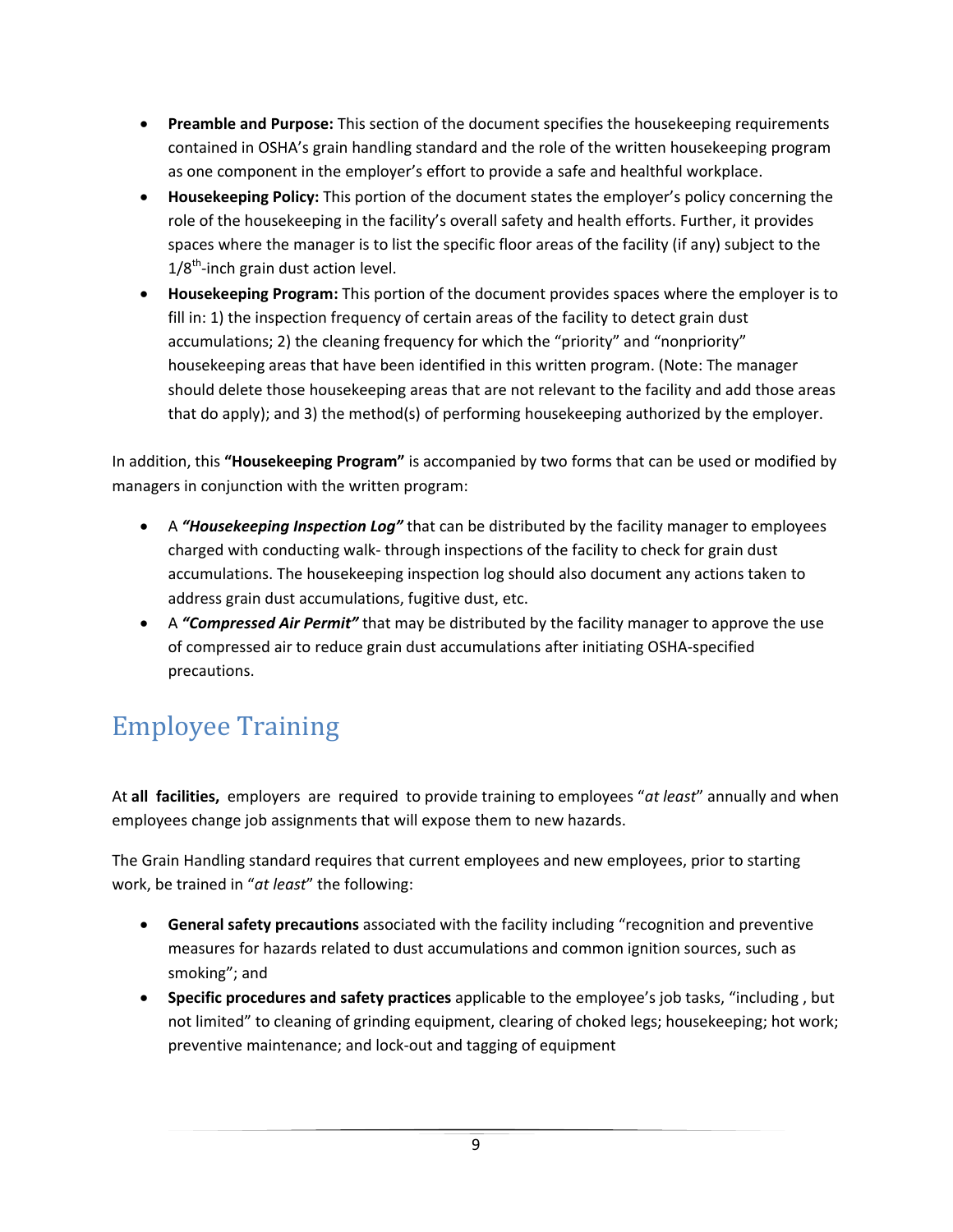Employers also are required to provide safety training to employees who are assigned **special tasks,**  such as entry into grain bins and handling of flammable or toxic substances.

### Emergency Action Plan

At **all facilities,** employers are required to develop and implement an "emergency action plan," designating the actions employers and employees are to take if a fire, explosion or other emergency occurs. The emergency action plan must meet the requirements of OSHA's general industry standard, [1910.38(a)] which includes minimum requirements for employee alarm systems; development of evacuation procedures; and training employees in actions to take during an emergency.

When establishing emergency escape (egress) routes, keep in mind that the means of egress should not lead personnel into other potentially hazardous areas (e.g., near propane tanks, etc.).

Factors to consider when establishing egress routes are:

- loss of electrical power
- presence of heat and toxic vapors/gases
- locations of storage areas for combustibles or other hazards to personnel.

Exits **not** to be used during an emergency also should be designated.

The emergency action plan must be **in writing** if the facility has **more than 10 employees**. If there are **10 or fewer employees,** the emergency action plan may be communicated orally.

### Entry into Grain Storage Structures

At **all facilities,** employers are required to establish special procedures and provide personal protection equipment to employees who enter grain storage structures, such as bins, tanks and silos. Importantly, these requirements do not apply to employees entering a "*flat storage structure in which there is no toxicity, flammability, oxygen deficiency or other atmospheric hazards."* 

The following OSHA requirements apply to bin, silo and tank entry:

 **Permits:** Employers are required to issue a permit for entering bins, silos or tanks unless the employer or his or her representative (who otherwise would authorize the permit) is present during the entire operation. The permit, which OSHA requires be kept on file until the entry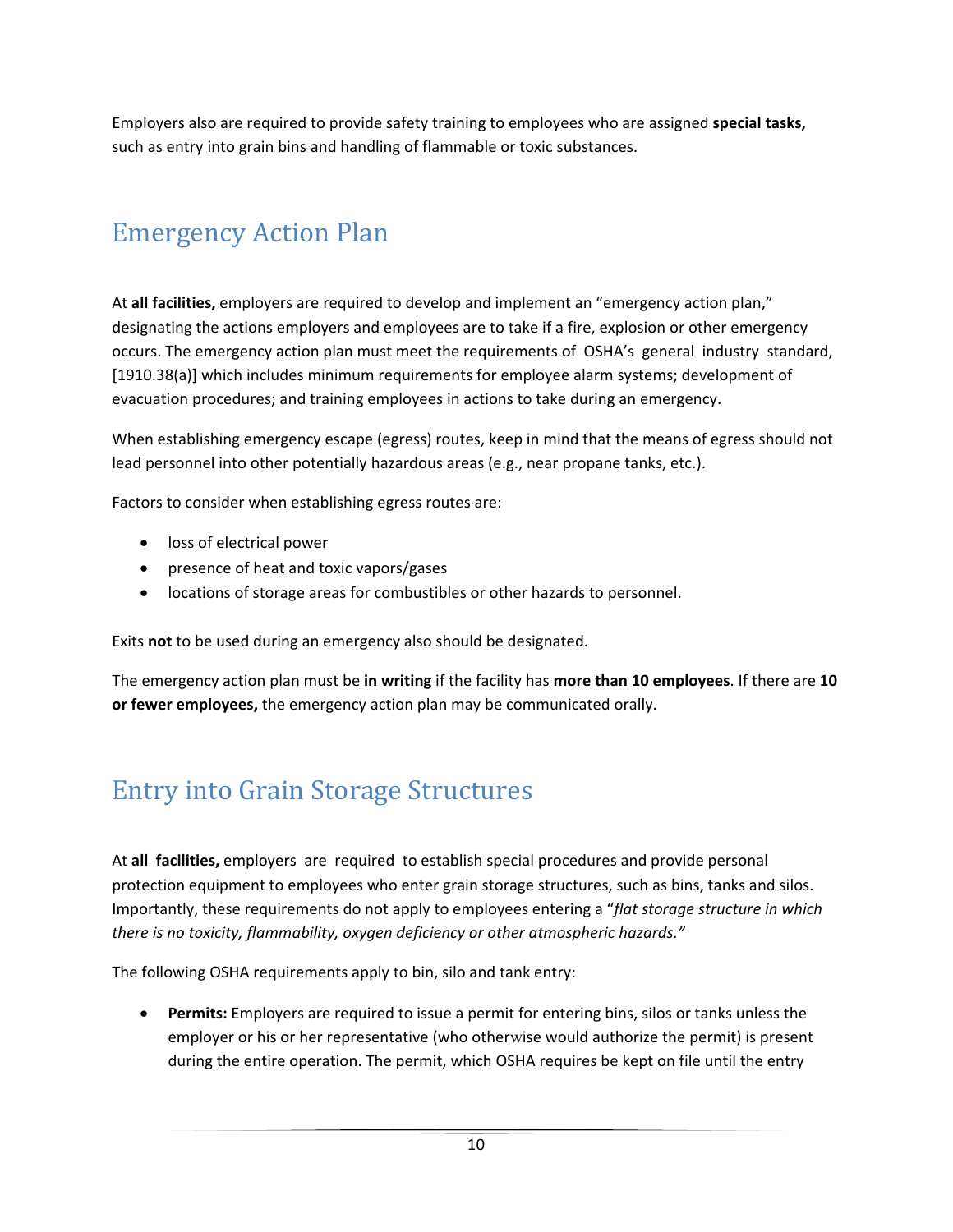operation is completed, is to certify that proper precautions have been implemented before the employee(s) begins entry.

- **Procedures:** All mechanical, electrical, hydraulic and pneumatic equipment feeding or emptying the bin or that "*presents a danger to employees inside bins, silos or tanks shall be disconnected,*  locked-out and tagged; blocked off; or prevented from operating by other means or methods." The OSHA standard prohibits employees from entering bins, silos or tanks underneath a *"bridging condition or where a buildup of grain products on the sides could fall and bury them.*
- **Atmosphere Testing and Ventilation:** The atmosphere within a bin, silo or tank that is to be entered is to be tested for the presence of combustible gases, vapors and toxic agents **"when the employer has reason to believe they may be present**." Further, the atmosphere within a bin, silo or tank is to be tested for oxygen content *"unless there is continuous natural air movement or continuous forced‐air ventilation before and during the period employees are inside.*

Ventilation is to be provided "*until the unsafe condition(s)...are eliminated, and...as long as there is a possibility of recurrence of the unsafe condition while the bin, silo or tank is occupied by employees* 

If ventilation cannot eliminate the toxicity or oxygen deficiency, employees entering the bin, silo or tank are to wear an *"appropriate air supplied or self‐contained breathing apparatus (SCBA)respirator"*  meeting OSHA requirements contained in its general industry standard.

- **Personal Protective Equipment:** Employees entering grain storage structures are required to wear a body harness equipped with a lifeline, or use a boatswain's chair meeting OSHA specifications. Employers also must *"provide equipment for rescue operations...specifically suited for the bin, silo or tank being entered."*
- **Observers:** An observer *"equipped to provide assistance,"* is required to be stationed outside the bin, silo or tank during entry operations. The person serving as an observer is to *"be trained in rescue procedures, including notification methods for obtaining additional assistance.*

## Entry into Flat Storage Structure

A flat storage structure means a grain storage building or structure that will not empty completely without mechanical equipment or manual means being used, and which can be entered from the ground level through regular or larger doorways or openings.

The following requirements apply to entry into all flat storage structures:

**Personal Protective Equipment:** When the employee walks or stands on grain, the depth of which poses an engulfment hazard, the employee must wear a lifeline that will prevent the employee from sinking further than waist deep in the grain. However, when the employee is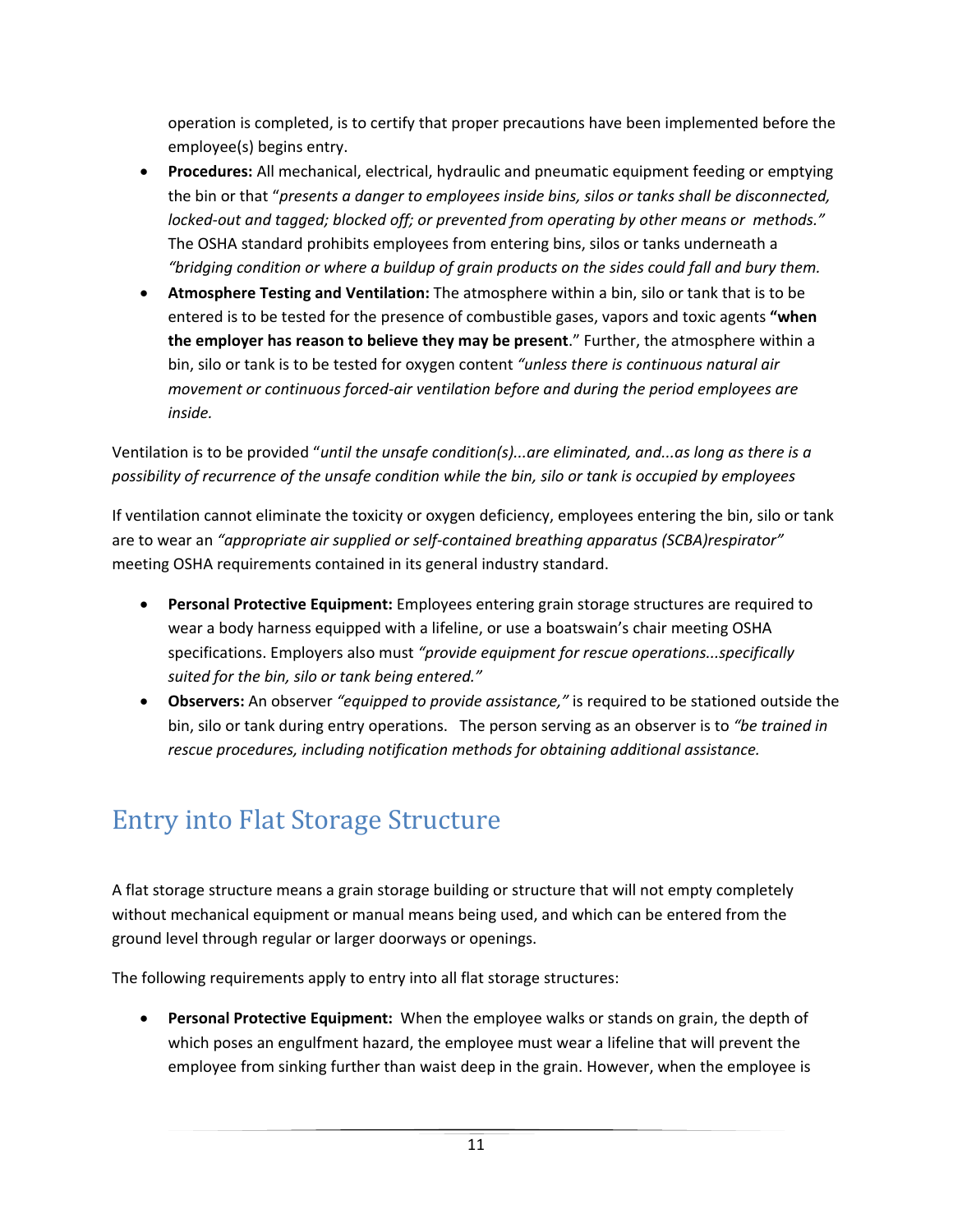standing or walking on a surface that is free from engulfment hazards (such as the concrete or steel bottom), the lifeline can be disconnected or removed.

 **Safety Procedures:** When walking or standing on grain of a depth that poses an engulfment hazard, all equipment which presents a danger to the employee shall be de‐energized and disconnected, locked‐out and tagged, blocked‐off, or otherwise prevented from operating by equally effective means or methods. The OSHA standard prohibits employees from being either underneath a bridging condition or in any other location where an accumulation of grain on the sides or elsewhere could fall and engulf the employee.

Importantly, walking down grain and similar practices in which an employee walks on grain to make it flow within or out from the flat storage structure, or where the employee is on moving grain, is prohibited.

If actual or potential atmospheric hazards are present, the procedures covered under Entry into Grain Storage Structures are to be followed.

### Preventive Maintenance

At **all facilities, a** preventive maintenance program is to be implemented that consists of:

- **Regularly scheduled inspections** of *"at least the mechanical and safety control equipment associated with dryers, grain stream processing equipment, (grain) dust collection equipment (including filter collectors) and bucket elevators.*
- **Lubrication and "other" appropriate maintenance** *in accordance with manufacturers' recommendations or as determined necessary by prior operating records.*"

A *"certification record"* is to be kept of the maintenance performed of each inspection, including the date of the inspection, name of the person who performed it, and the serial number (or other identification) of the above‐listed equipment that was inspected.

Employers also are required to *"promptly correct, or remove from service*, *overheated bearings and slipping or misaligned belts associated with inside bucket elevators."* Employers are required to promptly correct **dust collection systems** that are malfunctioning or operating below design efficiency and also are required to implement procedures for using **both locks and tags** that will prevent *"the inadvertent application of energy or motion to equipment being repaired, serviced or adjusted which could result in employee injury."* The locks and tags are to be removed **only** by the employee installing them, or, if that person is unavailable, by the employee's supervisor.

While not specifically required by OSHA, there are several options managers may wish to consider including as part of their preventive maintenance program: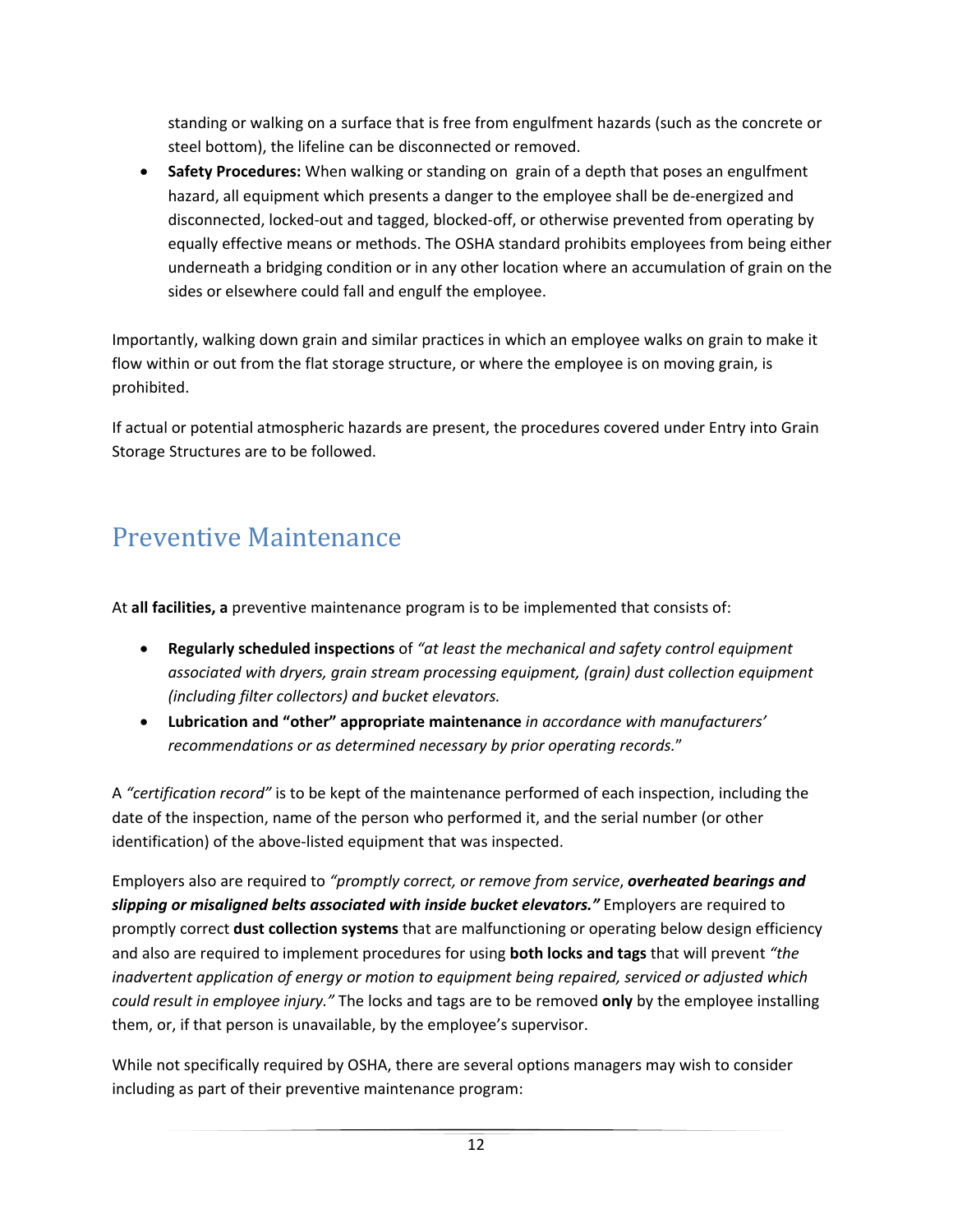**Work orders:**  Work order permit is a method managers can use to ensure that scheduled routine inspections and preventive maintenance or repair equipment has been assigned and performed. The work order basically consists of a form that: 1) assigns inspection or maintenance tasks to a specific employee(s); and 2) provides instructions to employee(s) on the type of maintenance to be performed.

OSHA's nonmandatory appendix to the grain handling standard states that a work order "would be an indication of an effective preventive maintenance program."

A sample work order form that managers may wish to consider adapting to the facility and operations is found on page 14.

 **Monitoring Equipment**: Elevator managers may wish to consider using various motion‐ or temperature‐detection devices (i.e., thermo‐ couples) on bearings or other equipment as a method to assist in monitoring equipment condition and performance. However, with the exception of inside-located bucket elevator legs, these devices are not required by OSHA and managers instead may wish to utilize a daily walk‐through of the facility as a means of complying with the OSHA standard's inspection requirements.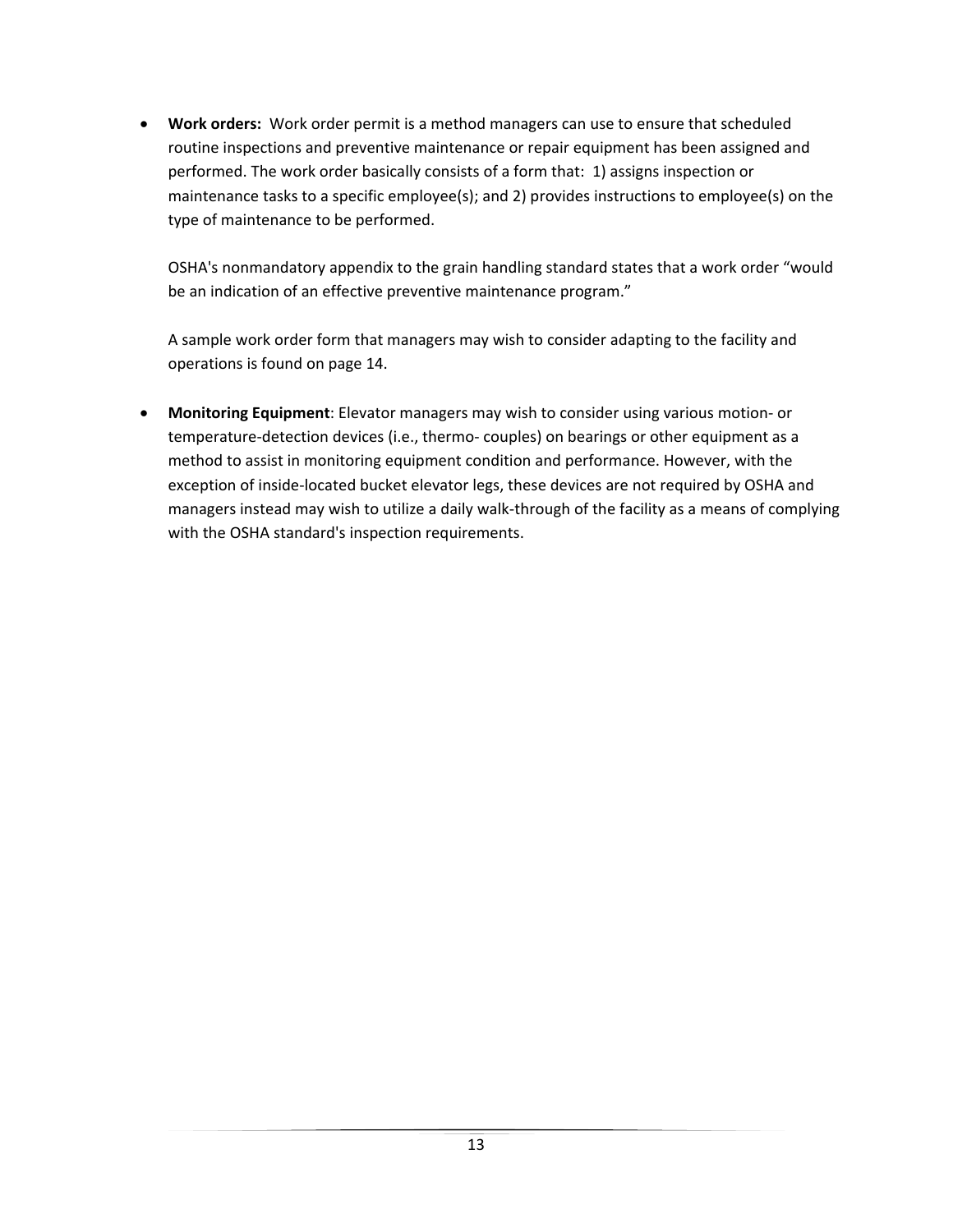#### Preventive Maintenance Work Order Form

(please return to manager's office for filing when work completed)

|    | Order Number: __________________________                                                            |
|----|-----------------------------------------------------------------------------------------------------|
|    |                                                                                                     |
|    | Date to be Performed: __________________                                                            |
|    |                                                                                                     |
|    |                                                                                                     |
|    | Equipment Serial No. or Identifier: ________________Location of Equipment: ________________________ |
|    |                                                                                                     |
| 2. | Description of Inspection/Maintenance to be Performed:                                              |
|    |                                                                                                     |
|    |                                                                                                     |
|    |                                                                                                     |
|    | <b>Specific Instructions:</b>                                                                       |
|    |                                                                                                     |
|    |                                                                                                     |
| 3. | Inspection/Maintenance Completed                                                                    |
|    | Hours Worked <b>Manual Manual Property Report Follows</b><br>Date Completed: _________________      |
|    |                                                                                                     |
|    | Employee (Repairman's) Remarks (include any follow-up needed)                                       |
|    |                                                                                                     |
|    |                                                                                                     |
|    |                                                                                                     |
|    |                                                                                                     |
|    |                                                                                                     |
|    |                                                                                                     |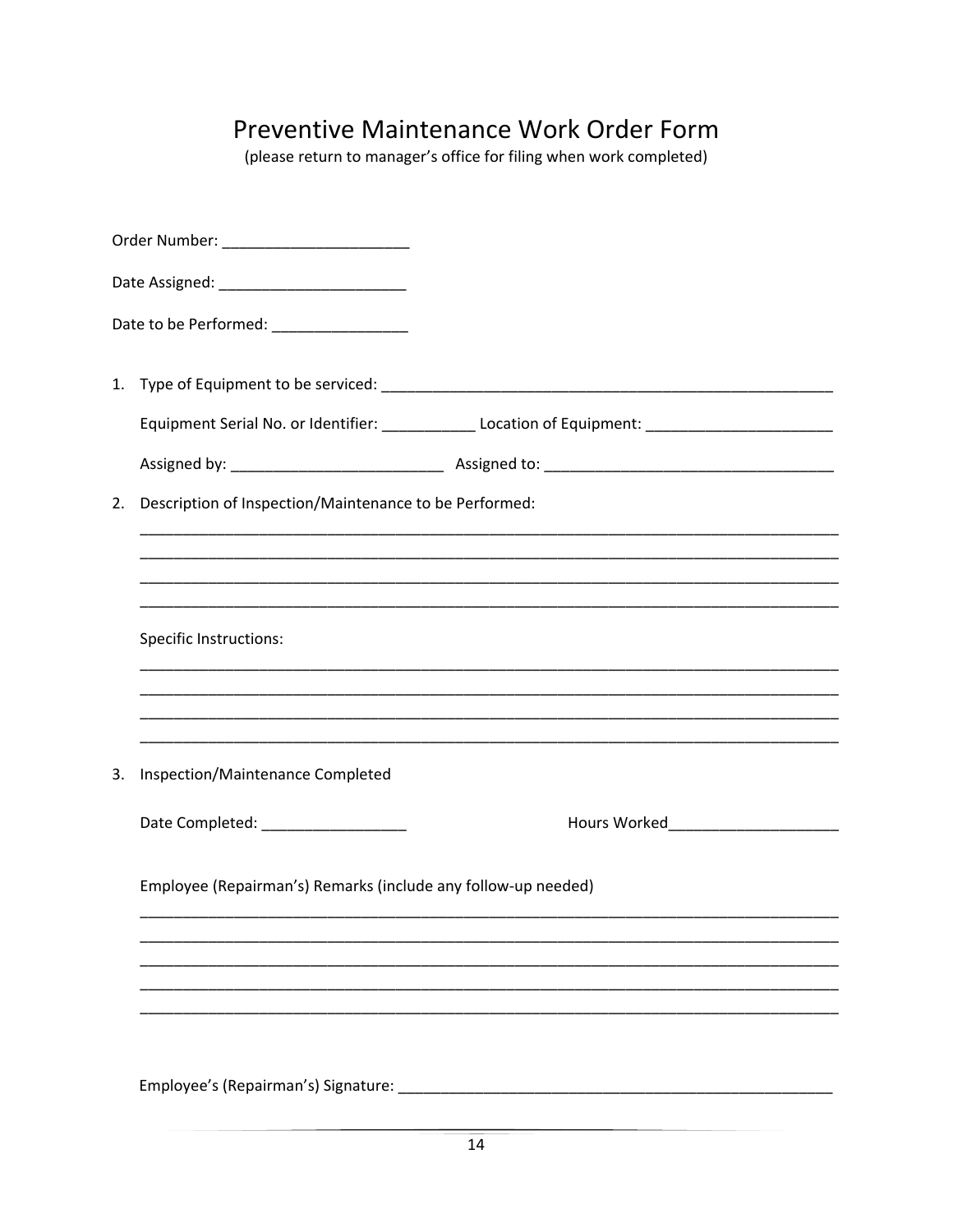### **Hot Work**

Employers are required to issue permits for all "hot work" (electric or gas welding, cutting, brazing or *"similar flame‐producing operations"*) unless one or more of the following three conditions is met:

- The employer or his representative (*"who would otherwise authorize a permit"*) is present while the hot work is performed.
- The hot work is performed in welding shops authorized by the employer

● The hot work is performed in employer-designated areas outside the grain handling structure The permit is required to certify that hot work requirements contained in OSHA's general industry standard [1910.252(d)] have been implemented.

#### **Contractors**

The standard requires contractors performing work at grain handling facilities to be informed by the employer about *"known potential fire and explosion hazards related to the contractor's work and work area."* The employer also is required to inform contractors of the applicable safety rules of the facility, including emergency procedures.

# Equipment Requirements

### **Grate Openings**

At **all facilities,** receiving pits ‐‐ such as truck and rail dump pits ‐‐ are required to have a maximum width opening of 2 1/2 inches. There is no length restriction on grate openings at receiving pits

Managers have several options if they discover their facility's grate openings do not comply with the 2 1/2‐inch maximum width limit:

**Equip grates with grate overlay.** This consists of a metal grid pattern that when attached to the grate(s) provides a maximum 2 1/2‐inch width. When selecting grate overlays, managers should ensure that they are designed to withstand the weight of vehicles if used in truck receiving areas

**Retrofitting the grate.** Rebuilding the grate is also an acceptable alternative.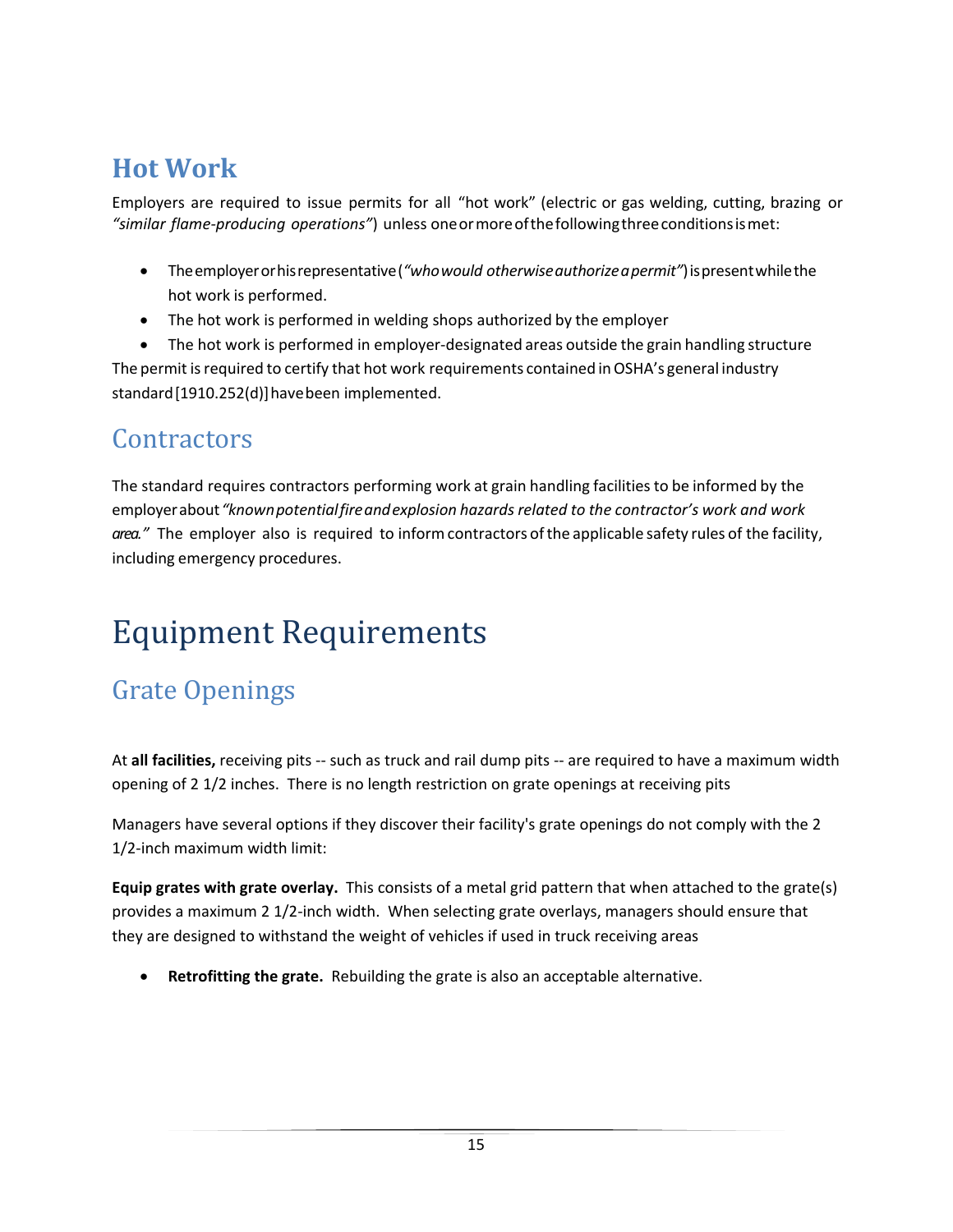## Grain Stream Processing Equipment

At **all facilities**, grain stream processing equipment is to be equipped with *"an effective means of removing ferrous material from the incoming grain stream."* 

Importantly, this requirement pertains only to such processing equipment as hammer mills, grinders and pulverizers. **It does not apply to scalpers, screens or other cleaning equipment used at grain facilities.** 

Although the standard does not mandate a specific means for complying with this requirement, OSHA states in its non‐mandatory appendix that "acceptable means for removal of ferrous material include the use of permanent or electromagnets." However, the standard does **not** prohibit the use of other methods to remove ferrous materials, such as grain cleaners, screeners, gravity tables or other particle‐ separating equipment installed on grain processing streams.

### Emergency Escapes from Galleries and Tunnels (Applies to Grain Elevators Only)

At **grain elevators only,** at least two means of emergency escape from galleries (bin decks) are to be provided. Tunnels in **existing facilities** need only have one means of emergency escape. However, tunnels in **elevators built after March 30, 1988** are required to have at least two means of escape.

The OSHA standard is written so as to provide managers with some flexibility to tailor the means of escape to their individual facilities. OSHA states in its non‐mandatory appendix that emergency escape can consist of "any means of egress" consisting of access to an exit, the exit itself and a method of exiting in accordance with OSHA's general industry standard (Section 1910.35). The general industry standard requires that the two means of escape be located in different areas as much as practicable.

To comply with this requirement for **galleries**, OSHA suggests in its nonmandatory appendix that elevator managers utilize "controlled descent devices" or ladders from bin decks. "Controlled descent devices" consist of a combination of the following: 1) personnel harness; 2) cable; and 3) a mechanism to ensure that the person who is being lowered from the bin deck is moving at a constant rate which should be less than 15 feet per second.

To comply with the emergency escape requirement for **tunnels**, the exit should be identified and accessible.

OSHA also states in its non‐mandatory appendix that "the means of emergency escape are to be addressed in the facility emergency action plan. Employees are to know the location of the nearest means of emergency escape and the actions they must take during an emergency."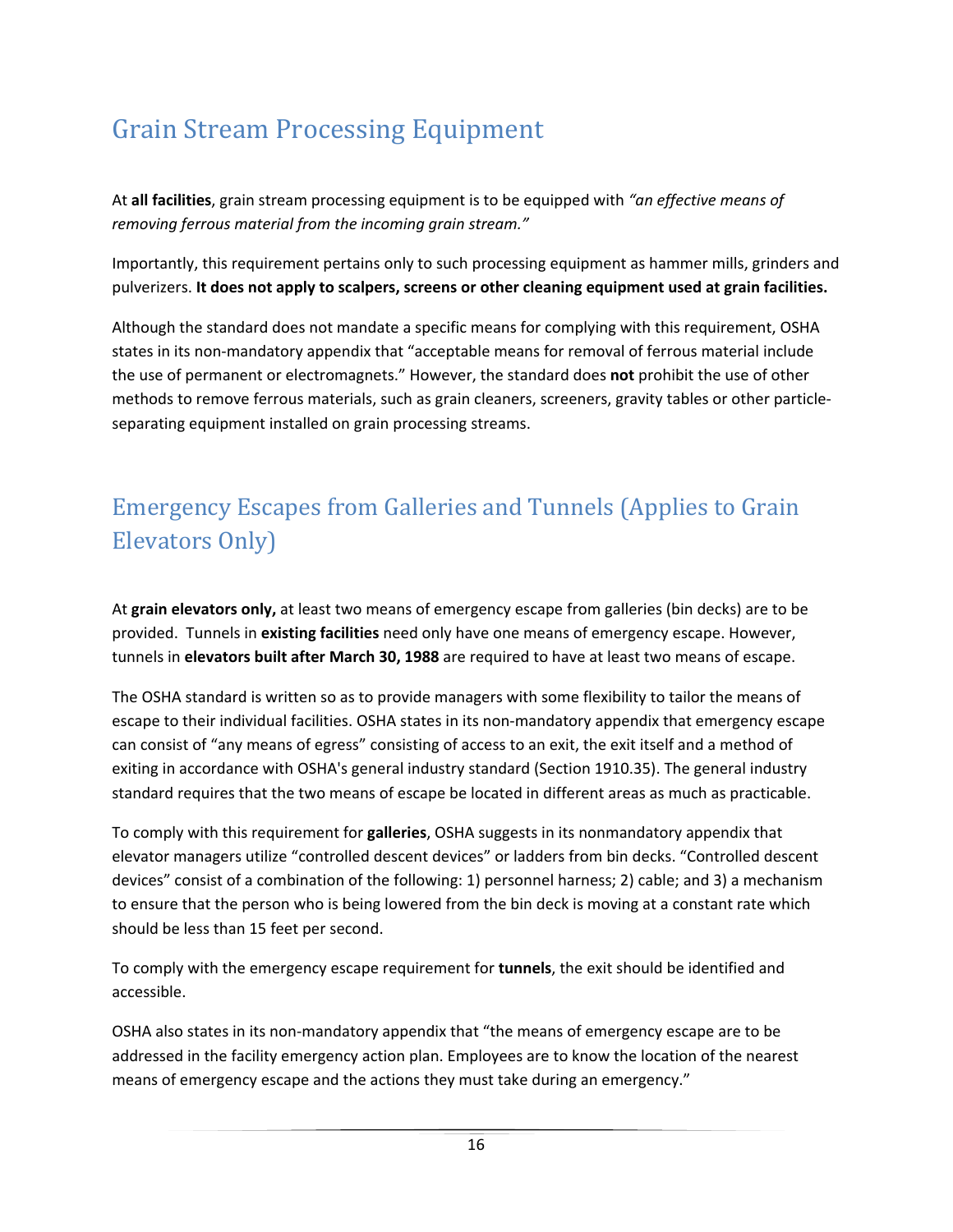## Inside Bucket Elevators

Several requirements apply to grain elevators with **"inside" bucket elevators** [defined as a bucket elevator that has the boot and more than 20 percent of the total leg height (above grade or ground level) inside the grain elevator structure.] Other bucket elevators that are not "inside" are **exempt** from the equipment requirements.

Three major sets of equipment requirements apply to "inside" bucket elevators:

- 1. **Bearings** are to be mounted externally to the leg casing; **or** be equipped with motion‐ detection or temperature‐monitoring devices or other means for monitoring *"the condition of those bearings mounted inside or partially inside the leg casing."*
- 2. **Motion‐detection devices** are to be installed that shut down the "inside" bucket elevator when the belt speed is reduced by no more than 20 percent of the normal operating speed.
- 3. **Belt‐alignment devices** are to be installed that will initiate an alarm to employees when the belt is not tracking properly; **or provide** another means of keeping the belt tracking properly, "*such as a system that provides constant alignment adjustment of belts."*

**Exemptions:** Exempt from all three of these requirements are "inside" bucket elevators that are**:** 

- equipped with operational fire or explosion suppression systems capable of protecting the head and boot sections
- equipped with pneumatic **or other dust control systems** that maintain dust concentrations in the bucket elevator at least 25 percent below the lower explosive limit for grain dust at all times during operations.

**Exempt from requirements 2 and 3** listed previously are facilities having a "permanent" storage capacity of less than 1 million bushels, **provided** a daily visual inspection is made of the bucket movement and tracking of the belt in these facilities.

#### **Other Requirements:**

The following requirements apply to all "inside" bucket elevators, regardless of special equipment or storage capacity:

- A means of access is to be provided to allow inspection of the head pulley, lagging, belt and discharge throat of the head section.
- A means of access is to be provided to allow cleaning and inspection of the boot section, pulley and belt.
- Jogging of choked inside bucket elevator legs is prohibited.
- Belts and lagging purchased after **March 30, 1988** for inside bucket elevators must be conductive.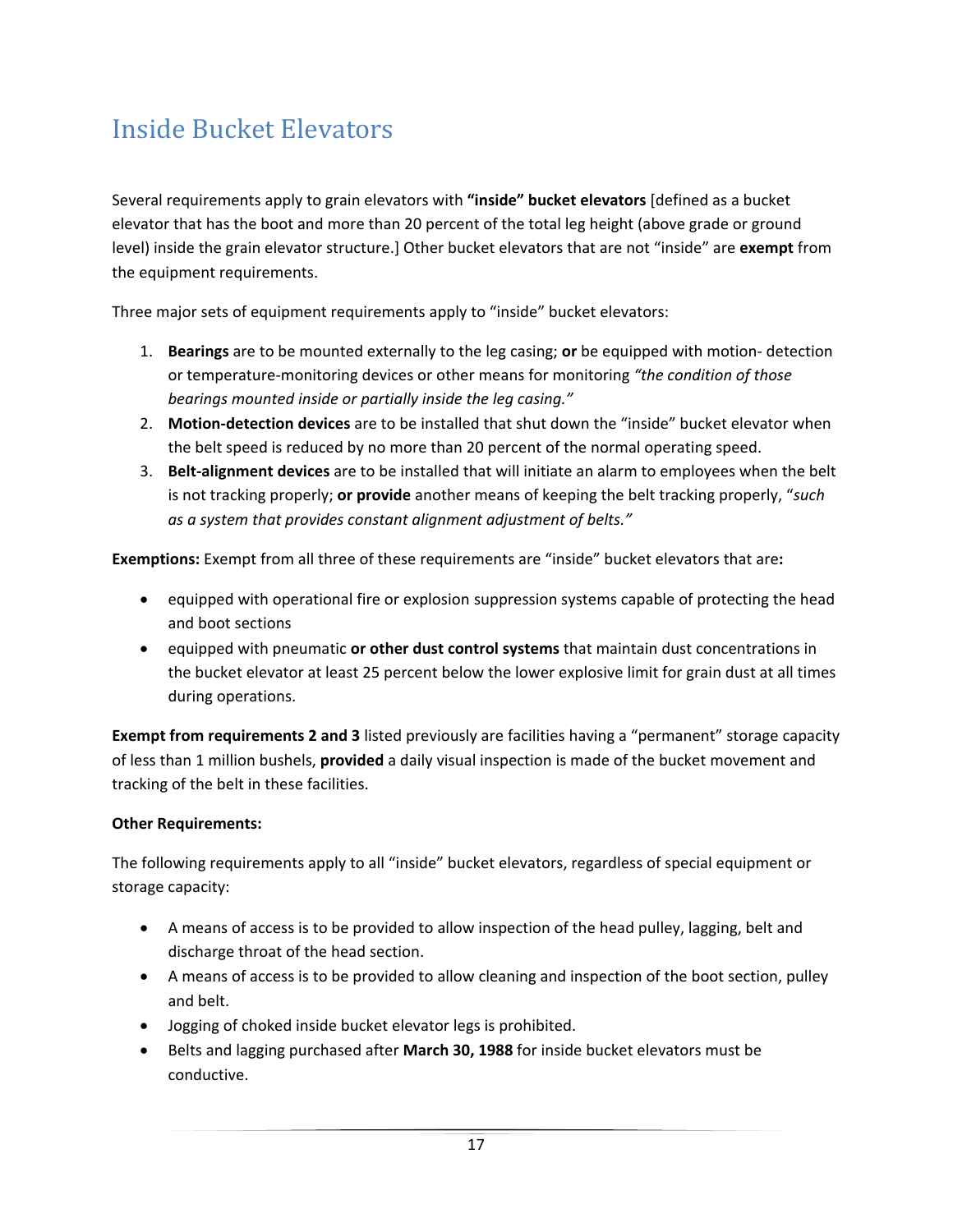### Grain Dryers

At grain elevators only, all direct-heat continuous-flow bulk raw grain dryers are required to be equipped with automatic controls that:

- shut off the fuel supply in case of power or flame failure or interruption of air movement through the exhaust fan
- stop the grain from being fed into the dryer if excessive temperatures occur in the exhaust of the drying section.

All direct-heat grain dryers installed after March, 30 1988 are required to be:

- located outside the grain facility
- located in an area inside the grain facility protected by a fire or explosion suppression system
- located in an area inside the grain facility that is separated from other areas by construction having at least a one‐hour fire‐resistance rating

### Fabric Dust Collector Filters

At **all facilities**, two equipment‐related requirements apply to fabric filters used to collect fugitive grain dust (bag house filters).

 **Existing fabric dust collector filters** are to be equipped with a monitor that indicates the pressure drop across the filter surface.

OSHA does not require the use of a specific type of monitor. However, monitors commonly used in the industry and suggested by OSHA as being acceptable in its non-mandatory appendix are: photohelic gauges, magnehelic gauges; and manometers. OSHA further suggests that checking the pressure drop across fabric filters periodically, consistent with the manufacturer's recommendations, should be part of the facility's preventive maintenance program. As such, OSHA indicates that the monitors should be located so they are accessible and readings can be obtained as frequently as specified in the facility's preventive maintenance program.

Importantly, **not** covered by the OSHA requirement are filter collectors that are part of systems not designed to collect fugitive grain dust, such as cyclone filters or filters that collect product (as opposed to fugitive grain dust).

- **New fabric dust collector filters** installed on or after March 30, 1988 are to be:
	- $\triangleright$  located outside the facility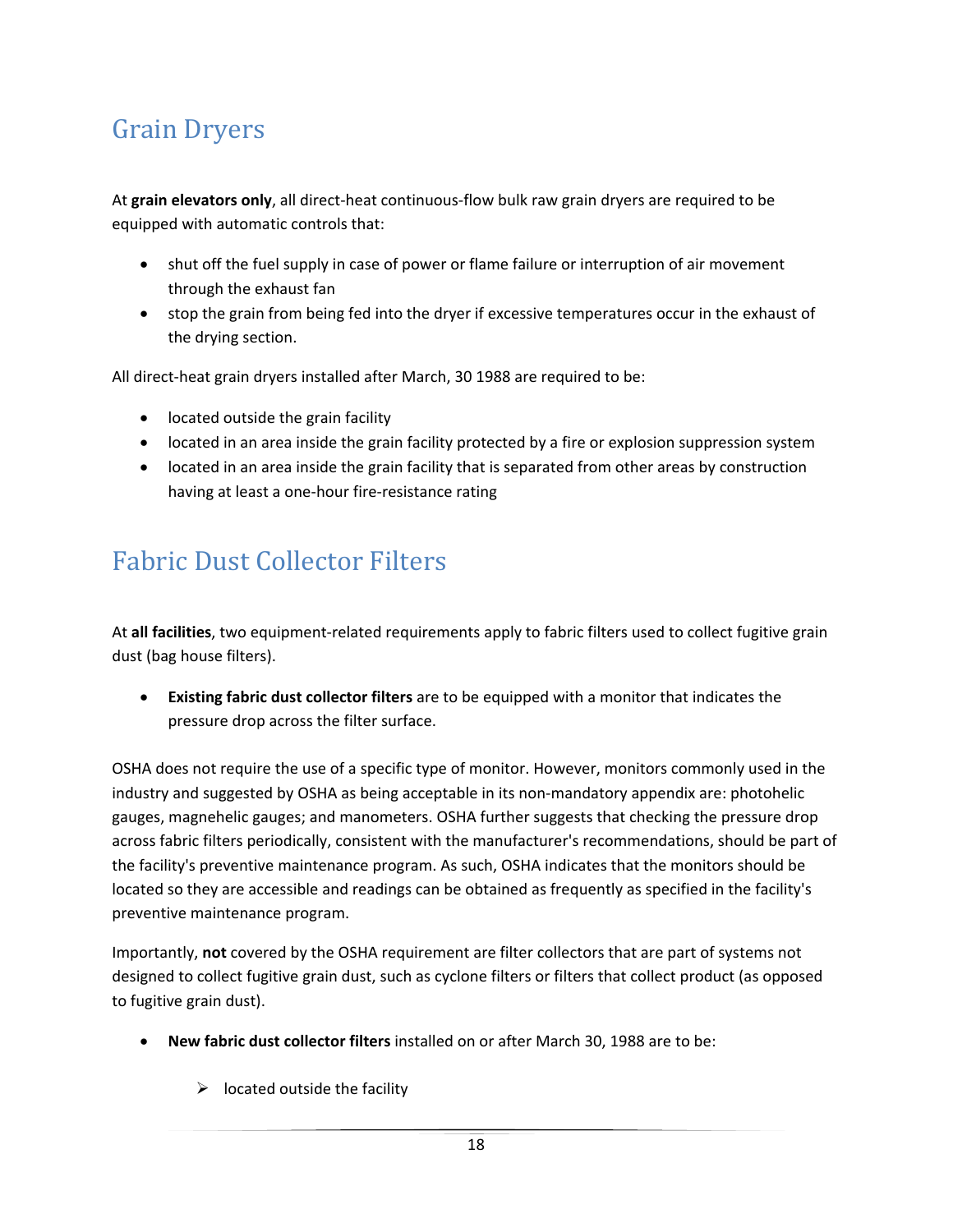- $\triangleright$  located in an area protected by an explosion suppression system
- $\triangleright$  located in an area separated from the rest of the facility by a fire wall with at least a one‐hour fire‐resistance rating. If this option is chosen, the filters also are to be located adjacent to an outside wall and be vented to the outside. Venting and ductwork must be able to resist rupture caused by an explosion.

# Permit-Required Confined Space Standard

OSHA's permit‐required confined space standard (29 CFR 1910.146) requires employers to:

- Evaluate the workplace to determine if spaces are permit‐required confined spaces. *[See definitions below on what constitutes a permit‐required confined space.]* If permit‐required spaces exist in the workplace, the employer must inform employees who may potentially enter these spaces of the existence, location and danger posed;
- Take effective measures to prevent employees from entering the permit-required space, if they are not allowed to do so. This can be accomplished by posting danger signs or by another equally effective means. For example, a sign reading, *"Danger ‐ Permit‐Required Confined Space, Do Not Enter"* or similar language would satisfy this requirement; and
- Develop a written program, if employees will or may enter the permit-required confined space.

Importantly, the requirements for permit-required confined spaces are incorporated into the sample compliance program for Critical Control Area 5 -- "Entry into Confined Spaces" - found on pages II-28 through II-32 of this chapter.

## Definitions of Permit-Required Confined Space

The term "permit-required confined space" refers to those workplaces that meet the definition of a "confined space" and pose the following health or safety hazards, thereby requiring a permit for entry:

- A **confined space** has limited or restricted means of entry or exit, is large enough for an employee to enter and perform assigned work, and is not designed for continuous occupancy by the employee. These spaces may include, but are not limited to, underground vaults, tanks, storage bins, pits and diked areas, vessels and silos.
- **A permit –required confined space is one that**  meets the definition of a **confined space** and has one or more of these characteristics: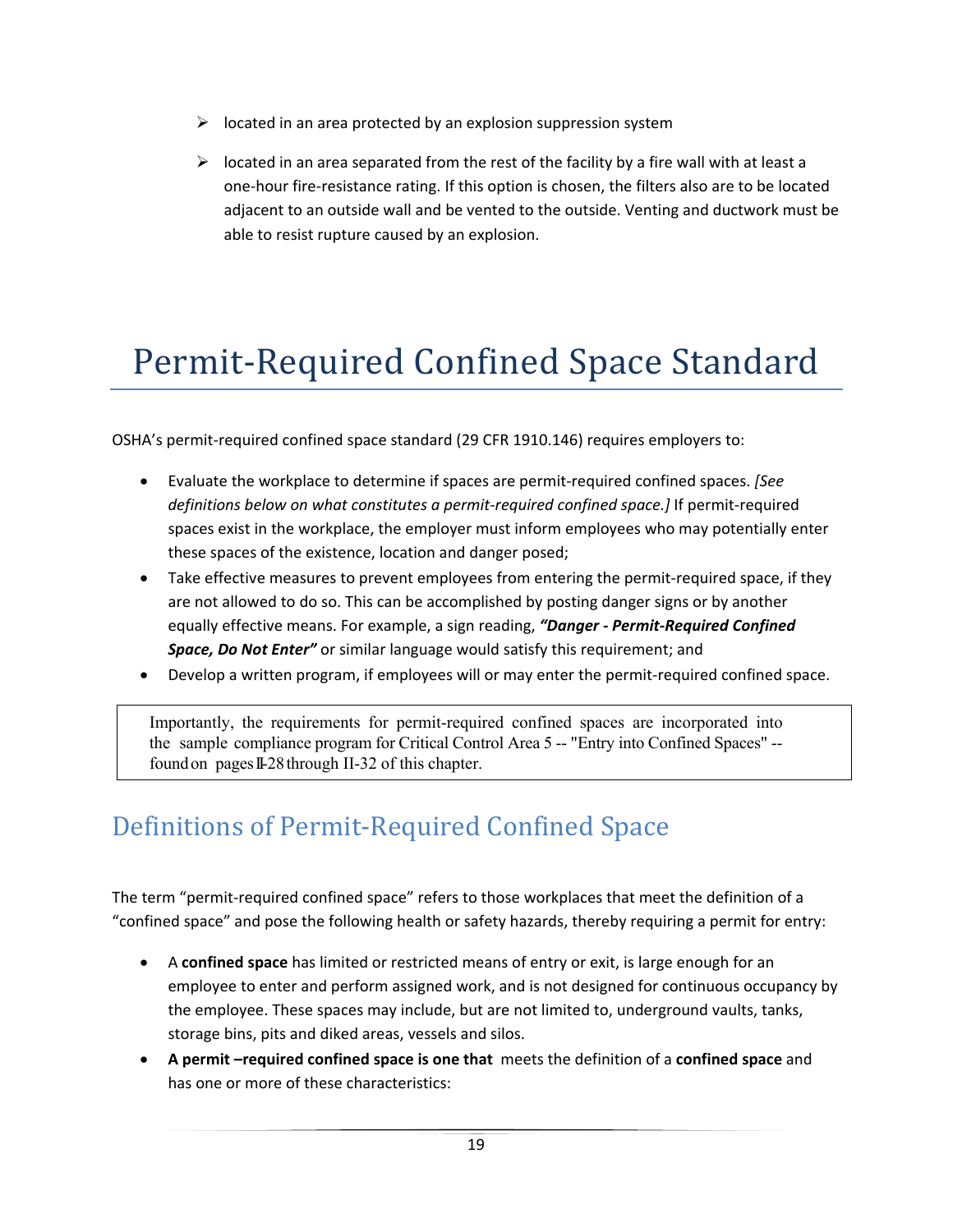- $\triangleright$  Contains or has the potential to contain a hazardous atmosphere. OSHA defines a "hazardous atmosphere" as being one that may endanger employees because it contains: 1) A flammable gas, vapor or mist in excess of 10 percent of its lower flammable limit; 2) airborne combustible dust at concentrations that meet or exceed its lower flammable limit (which OSHA equates to a condition in which the dust obscures vision at a distance of five feet or less): 3) atmospheric oxygen concentrations less than 19.5 percent or above 23.5 percent; 4) atmospheric concentrations of any substance for which a permissible exposure limit (PEL) is established and could result in employee exposure in excess of its PEL; and 5) any other atmospheric condition that poses an immediate danger to life or health of the employee.
- **Contains materials that have the potential for engulfing an entrant**
- **Has an internal configuration that might cause an entrant to be trapped or asphyxiated by inwardly converging walls or by a floor that slopes downward and tapers to a smaller cross section**
- **Contains any other recognized safety or health hazard**

## Relationship with Grain Storage Entry Requirements in OSHA's Grain Handling Facilities Safety Standard

OSHA says that the procedures for entering grain and flat storage structures in the grain handling facilities standard take precedence over the entry procedures in the permit-required confined space standard. However, for other confined spaces at a grain elevator, mill or processing plant, the procedures in the permit‐required confined space standard apply.

## Requirements for a Written Program

If employees are allowed to enter a permit‐ required confined space, the employer is required to implement a written program that includes the following provisions:

- Identify and evaluate permit space hazards before allowing employees to enter
- Test conditions in the permit space before entry operations and monitor the space during entry
- Perform appropriate testing for the following atmospheric hazards: oxygen, combustible gases or vapors, and toxic gases or vapors
- Implement necessary measures to prevent unauthorized entry
- Establish and implement the means, procedures and practices such as specifying acceptable entry conditions, isolating the permit space, providing barriers, verifying acceptable entry conditions, purging, flushing or ventilating the space to eliminate or control hazards necessary for safe permit‐required space entry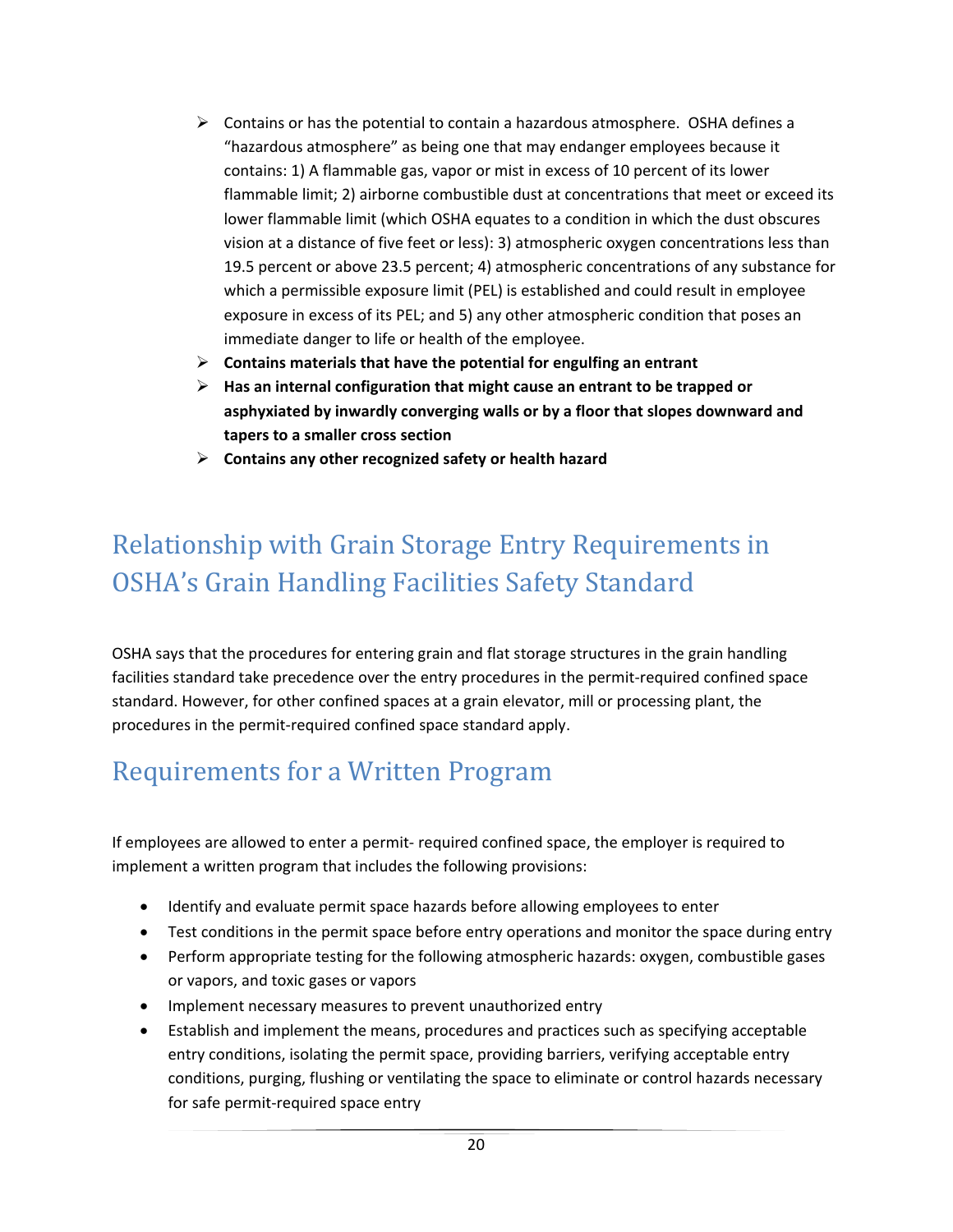- Identify employee job duties
- Provide, maintain and require, at no cost to the employee, the use of personal protective equipment and any other equipment necessary for safe entry (e.g., testing, monitoring, communications, lighting, etc.)
- Ensure that at least one attendant is stationed outside the permit space for the duration of entry operations
- Coordinate entry operations when employees or more than one employer are working in the permit space
- Establish a written procedure for the issuance, use and cancellation of entry permits
- When an attendant is required to monitor multiple spaces, implement the procedures to be followed during an emergency in one or more of the permit-required confined spaces being monitored

Within one year after each entry into a confined space — or when there is reason to believe that the measures put in place may not protect employees adequately (e.g., an injury has occurred or a new hazard is detected) — the employer is required to reevaluate the confined space program. Under the standard, OSHA will permit an annual review of all entries performed during the preceding 12‐month period.

Contractors are to be informed about the permit- required confined spaces that exist at the facility, as well as the entry requirements for, identified hazards in, and the employer's experience with the permitrequired space. Contractors are to be informed about any precautions and procedures to observe when working in or near a permit‐required confined space.

## The Permit System

Before an employee is authorized to enter a permit-required confined space, the employer is required to develop and implement a written permit program.

The permit is required to:

- indicate that pre-entry preparations have been completed;
- specify the confined space that is to be entered;
- state the reason the confined space is being entered;
- State the date and duration of the entry procedure;
- list the names of the employee(s) authorized to enter the permit‐required confined space, as well as the names of the attendants and entry supervisor;
- list the expected hazards the employee will encounter;
- **•** list any other pertinent information;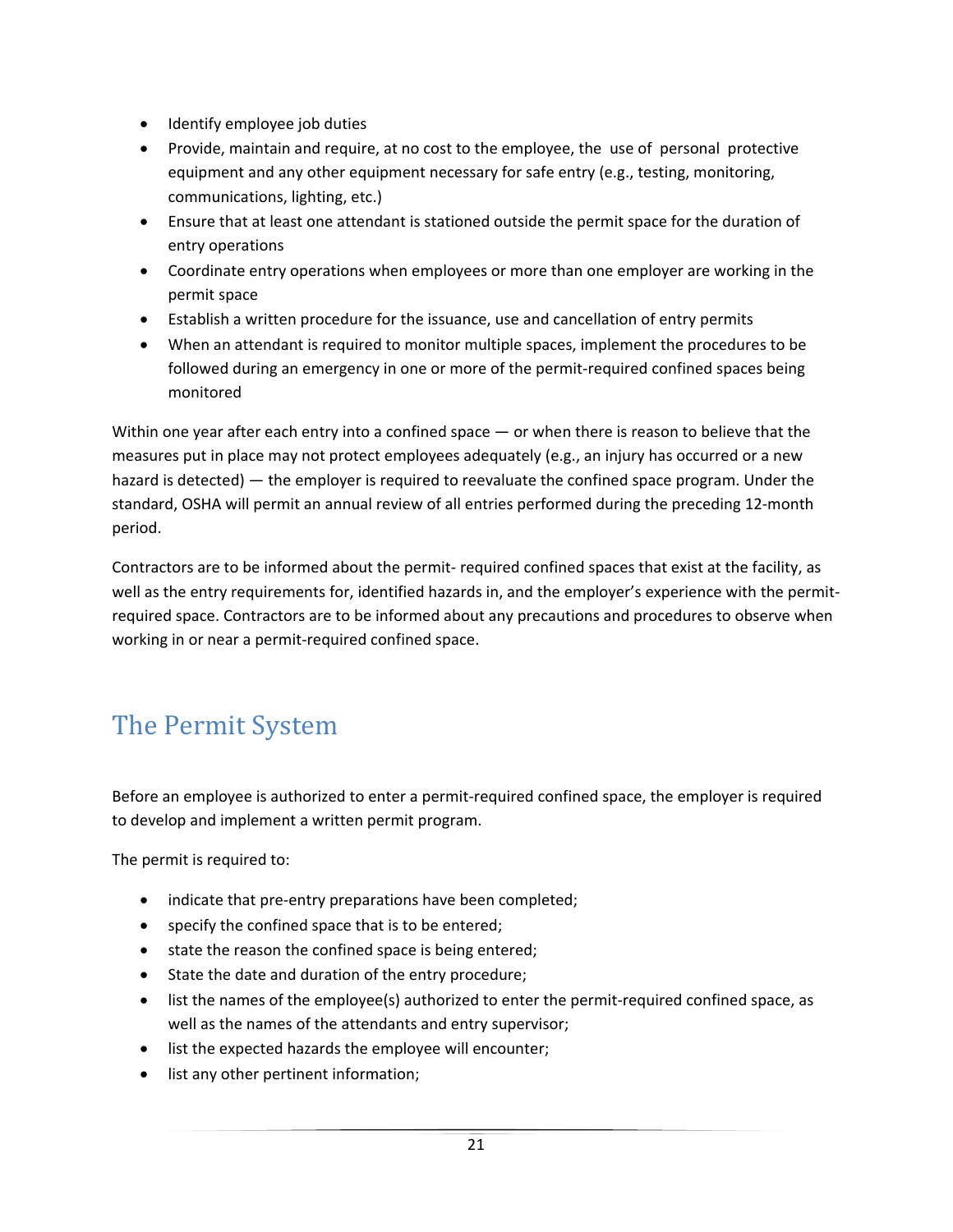- be signed by a company official who is supervising is supervising the entry into the confined space (the entry supervisor) ; and
- be posted at the entrance to the confined space, or otherwise be made available to all persons authorized to enter the space.

The permit is only in effect for the duration of the time required to complete the assigned task. Permits are required to be retained for at least one year and should note any problems encountered during the confined space entry operation. These notations will form the basis for appropriate revisions to the permit system.

## **Training and Education**

Before the initial work assignment begins, the employer must provide proper training for all work- ers who are required to work in permit-required confined spaces.

Specifically, the standard requires training for the following personnel:

- **Employees authorized to enter permit‐required confined spaces**: Training is to include information on the hazards that may be encountered, recognition of signs and symptoms of exposure, equipment to be used, communication methods used with attendees, how to exit the space when ordered by the attendant, and self‐rescue techniques.
- **Employees assigned to serve as attendants(s)**: Training is to include information on: 1) the existing and potential hazards present in the confined space; 2) the mode of exposure, signs or symptoms, consequences of exposure and their physiological effects; and 3) the following specific responsibilities of the attendant:
- Maintain a count of, and continuous communication with, employee(s) performing entry procedures;
- Remain outside the confined space until relieved;
- Perform non-entry rescues when specified by the employer's rescue procedures;
- Order evacuation of the permit space when a prohibited condition exists, when a worker shows signs of adverse physiological effects of hazard exposure, when an emergency out‐ side the permit-required space exists, and when the attendant cannot effectively and safely perform required duties;
- Summon rescue and other services during an emergency;
- Ensure that unauthorized persons stay away from the permit spaces or exit immediately if they have entered the permit space;
- Inform authorized entrants and entry supervisor of entry by unauthorized persons; and
- Perform no other duties that interfere with the attendant's primary duties.
- **Entry Supervisor**: Training is to include information on: 1) the existing and potential hazards in the permit‐required confined space, including information on the mode of exposure, signs or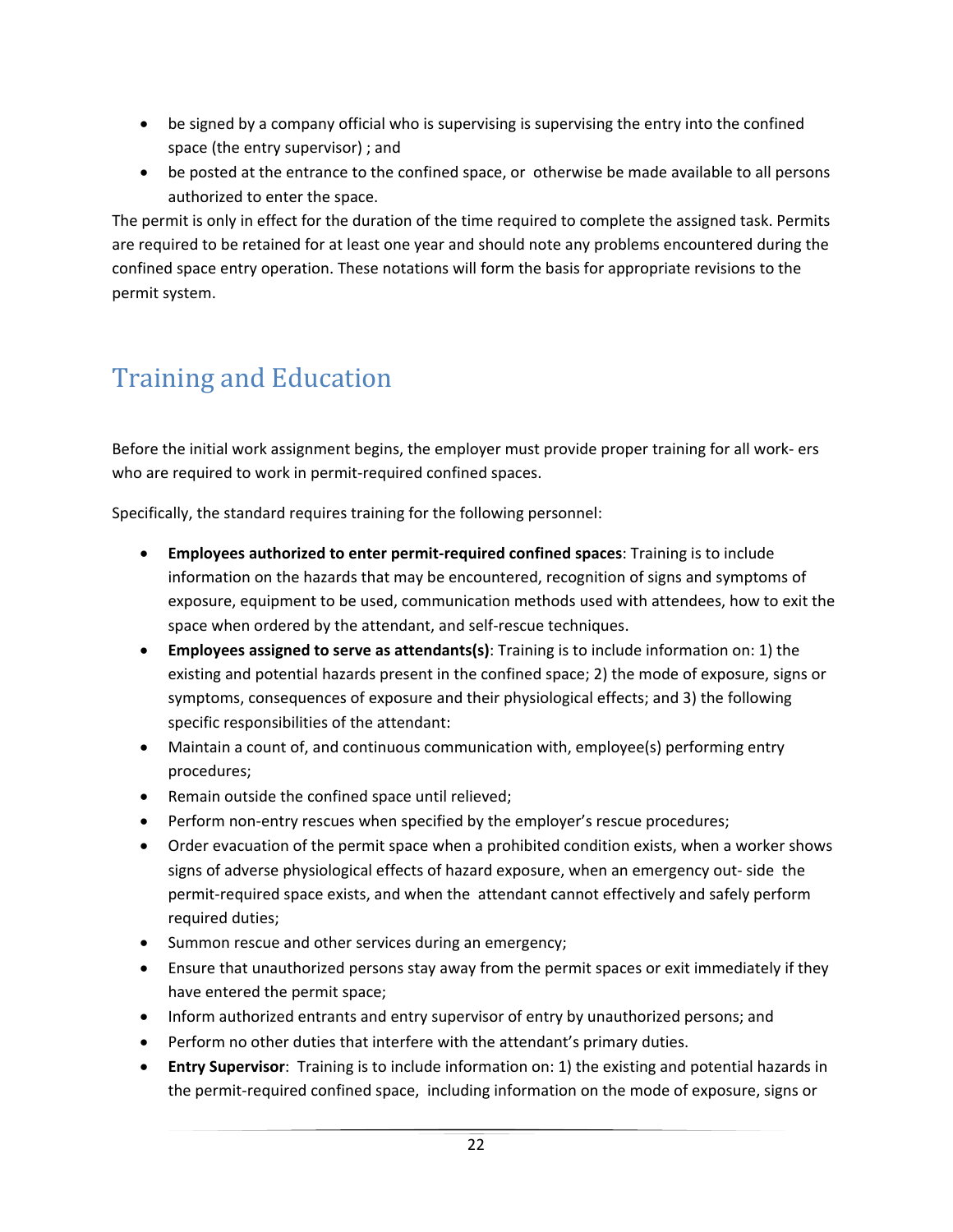symptoms and consequences of exposure; and 2) the following specific responsibilities of the entry supervisor:

- Verifying that all tests have been conducted and all procedures and equipment are in place before signing the entry permit;
- **•** Terminating entry and canceling permits;
- Verifying that rescue services are available and the methods for summoning them are operable;
- Removing unauthorized individuals who enter the permit-required confined space;
- Ensuring that acceptable conditions specified in the permit remain in effect during the entry.

Upon completing the training, employers must ensure that employees have acquired the understanding, knowledge and skills necessary for the safe performance of their duties. Additional training is required when: 1) the employee's job duties change; 2) there is a change in the permit-required confined space program or the space covered by the permit presents a new hazard; and 3) when the employee's job performance shows deficiencies. Training, including CPR and first-aid training, also is required for rescue team members. The employer is to certify that the training has been accomplished.

Upon completion of training, employees are required to receive a certificate of training that includes the employee's name, signature or initials of the trainer(s) and dates of training. The certification is to be available for inspection by employees and their authorized representatives.

## Emergency and Rescue Service Requirements

If the employer assigns employees to perform rescue and emergency services, the employer is to ensure that rescue service personnel are provided with and trained in the proper use of personal protective and rescue equipment (including respirators) necessary to perform rescues from the permit space, trained to perform assigned rescue duties, and have authorized entrant's training. The standard also requires that all rescuers be trained in first aid and CPR and, at a minimum, one rescue team member be currently certified in first aid and CPR. OSHA requires that simulated rescue operations be conducted at least every 12 months, in which removal of dummies, mannequins or actual persons takes place.

If persons other than the host employer's employees will perform rescue operations, the employer must inform the rescue service of the hazards they may encounter and provide access to all permit spaces for planning and training.

To facilitate rescues without having to resort to entering the confined space, the authorized entrant is required to wear a chest or full body harness with retrieval line attached to a mechanical device or fixed point outside the confined space, unless this equipment would increase the overall risk of entry or would not contribute to the rescue. In this situation, alternate but equally effective means of retrieval are permitted. A mechanical device must be available to retrieve personnel from vertical‐type permit spaces more than five feet deep.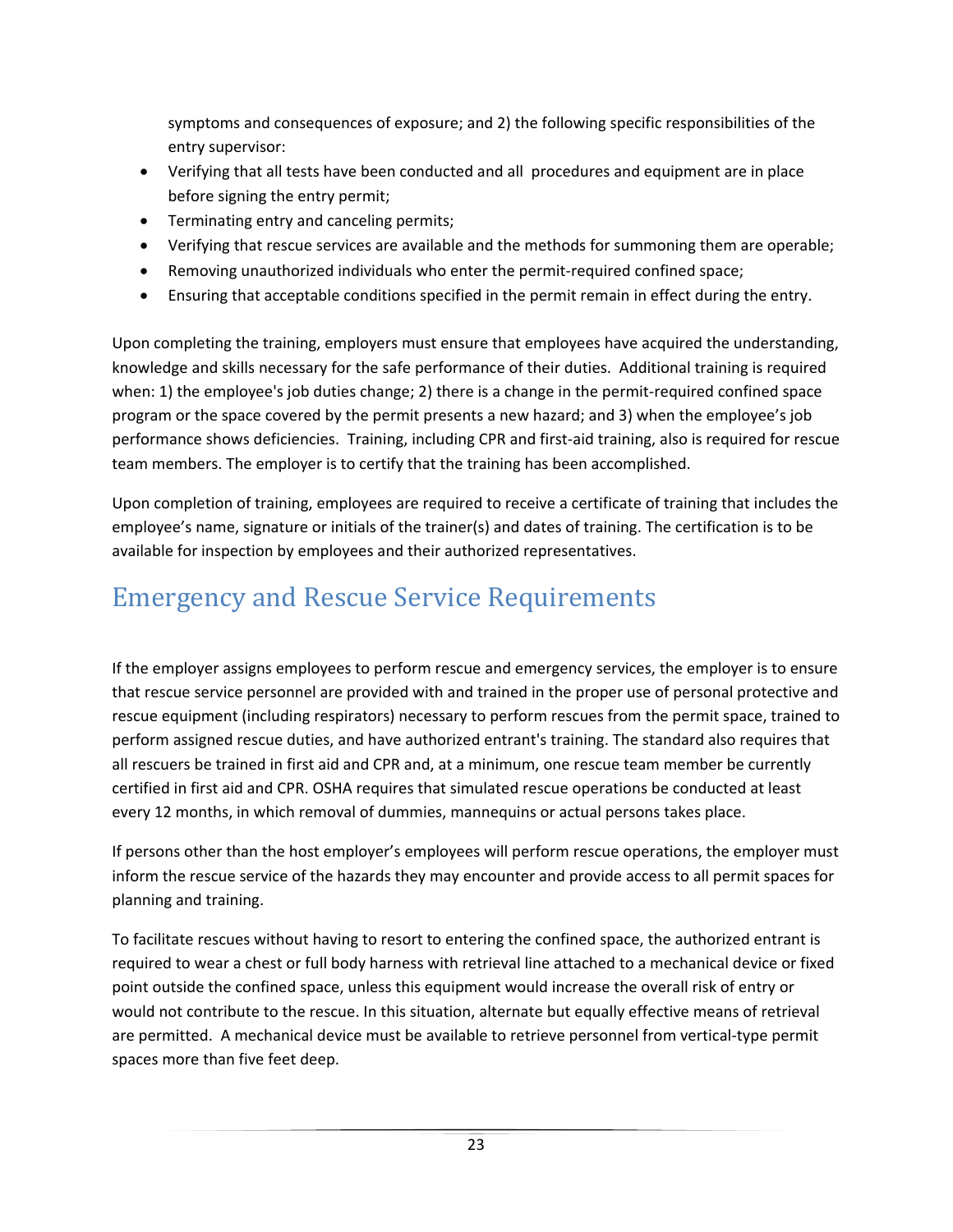Further, the employer is required to provide medical personnel with the appropriate material safety data sheet(s) or other information kept at the workplace related to the hazards to which the authorized entrant(s) may be exposed.

# General Requirements for Personal **Protection Equipment**

Employers are required to provide personal protection equipment to employees when:

- they are exposed to a work environment or process that presents or is likely to present a hazard to any part of their bodies; or
- they may come into contact with hazardous chemicals, radiation or mechanical irritants; **and**
- when their exposure or potential exposure cannot be eliminated through engineering, work practice or administrative controls.

This section discusses OSHA's requirements for protective equipment for eye and face, head, foot and hands. The agency's requirements concerning workplace respiratory and noise exposure hazards are discussed in Health section.

### **Hazard Analysis**

Employers are required to perform a hazard analysis of the workplace to determine if hazards are, or are likely to be, present that may necessitate the use of personal protective equipment. The employer is required to verify, through written certification, that the required workplace hazard analysis has been performed .The written certifications are required to identify: 1) the workplace evaluated; 2) the person certifying that the evaluation has been performed; and 3) the date(s) the hazard assessment was done; and 4) the document as a hazard assessment. Hazard assessment guidelines are provided on page II-xx.

### Damaged Personal Protective Equipment

All personal protective equipment is required to be of safe design and construction for its intended use. All defective or damaged equipment is to be removed from use immediately.

The employer also is responsible for ensuring the adequacy of employee-owned equipment used in the workplace, including its proper maintenance and sanitation.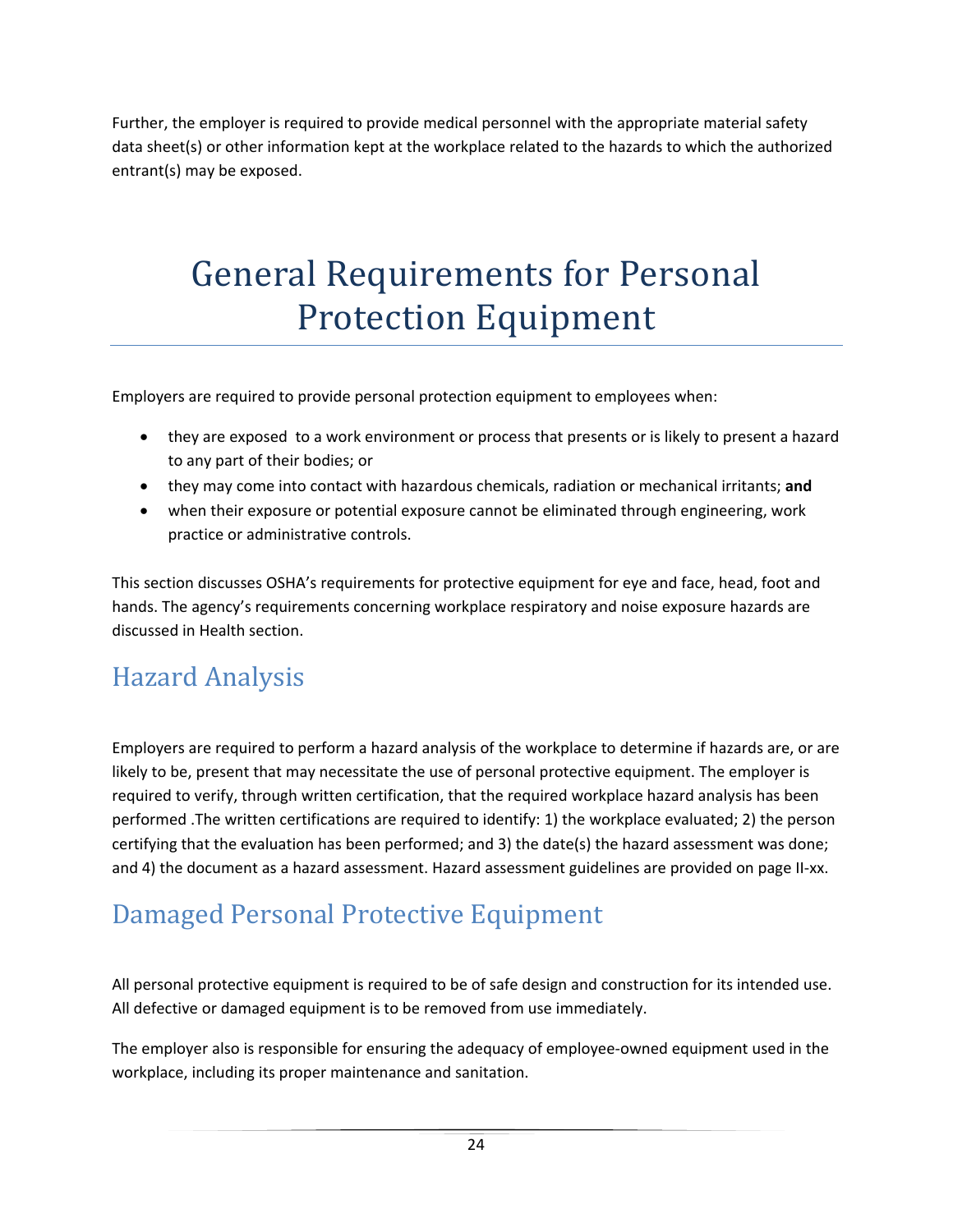## **Training**

Before performing work requiring the use of personal protective equipment, employees are required to be trained in the following areas:

- Why personal protective equipment is necessary;
- How such equipment will protect them;
- The limitations of the equipment selected;
- When it must be worn;
- How to wear the equipment over personal corrective lenses;
- How to identify signs of wear and deterioration in the equipment; and
- How to clean and disinfect it.

Employers are required to certify in writing that training has been done and that employees under‐ stand it. Each written certification is to contain the name of each employee trained, the date(s) of training and identify the subject covered.

### Hazard Assessment Guidelines

To determine if personal protective equipment is needed:

- 1. Conduct a walk‐though survey of the workplace to identify potential sources of hazards to workers. Look for:
	- $\triangleright$  sources of motion such as machinery, tools, processes, or personnel that could result in injury.
	- $\triangleright$  sources of high temperatures that could result in burns, eye injury or ignition of protective equipment;
	- $\triangleright$  sources of chemical exposures
	- $\triangleright$  sources of harmful levels of dust
	- $\triangleright$  sources of light radiation, such as welding, cutting, heat treating, etc.;
	- $\triangleright$  sources of falling objects or the potential for dropping objects
	- $\triangleright$  sources of sharp objects that might pierce the feet or cut the hands;
	- $\triangleright$  sources of rolling or pinching objects which could crush the feet;
	- $\triangleright$  layout of the workplace and location of co- workers; and
	- $\triangleright$  electrical hazards.
- 2. Review injury and accident data to help identify problem areas.
- 3. Organize and analyze the data for the level of risk, seriousness of potential injury and employee exposure.
- 4. Select the appropriate personal protective equipment that ensures a level of protection greater than the minimum required to protect employees from the hazard.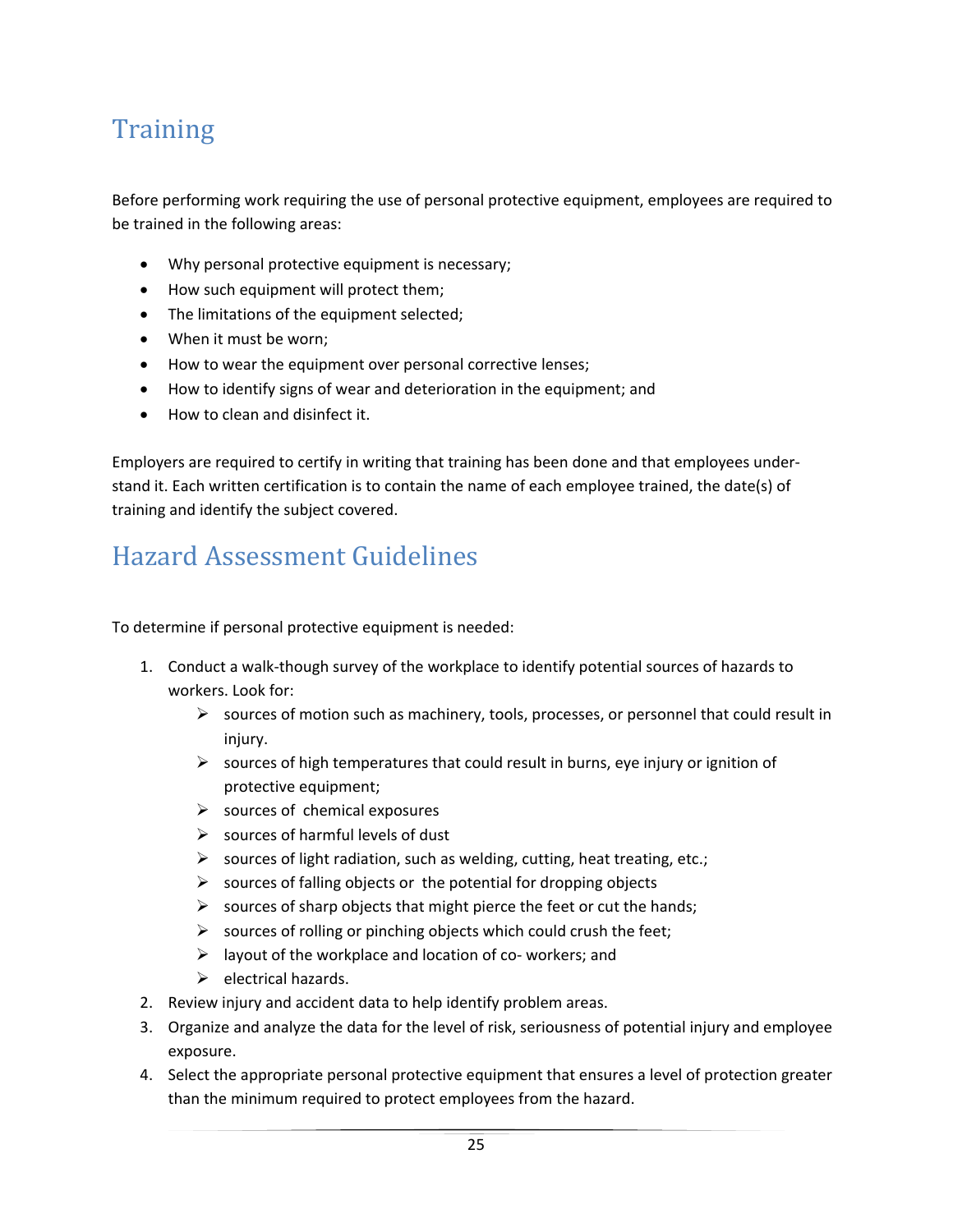5. Fit the user with personal protective equipment and provide instructions on its proper care and use

Periodically reassess the workplace to determine if the equipment being used is adequate.

# Eye and Face Protection Standard

Employers are to provide suitable eye and face protectors when there is potential for injury to the employee from such workplace hazards as:

- dust or other flying particles, such as metal shavings or wool fibers
- molten metal that might splash
- liquid chemicals that might splash
- chemical gases or vapors
- intense light, such as that created by welding arcs or lasers

Eye and face protectors are to meet the following minimum requirements

- provide adequate protection against the particular hazards for which they are intended, including the use of side protectors when there is a hazard from flying objects (detachable side protectors, such as clip‐on or slide‐on side shields, are acceptable)
- be reasonably comfortable when worn under the designed conditions
- fit snugly without interfering with the movement or vision of the wearer
- be durable
- be capable of being disinfected
- be easily cleaned
- be kept clean and in good repair

Eye and face personal protective equipment purchased after July 5, 1994 is required to meet the requirements of ANSI Z87.1‐1989. Equipment purchased before that date is required to comply with ANSI Z87.1‐1968. It also is to be marked to clearly identify the manufacturer.

**Lenses for Welding Helmets and Goggles:** The intensity of light or radiant energy produced by welding, cutting or brazing operations varies depending upon such factors as the task producing the light, the electrodes' size and the arc current. Table 1 on page 27 shows the minimum protective shade required for filter lenses for a variety of welding, cutting and brazing operations. When selecting lenses, OSHA suggests that employers first choose a shade that is too dark to see the welding zone before trying lighter shades until one is found that allows a sufficient view of the welding zone while not violating the minimum protective shade.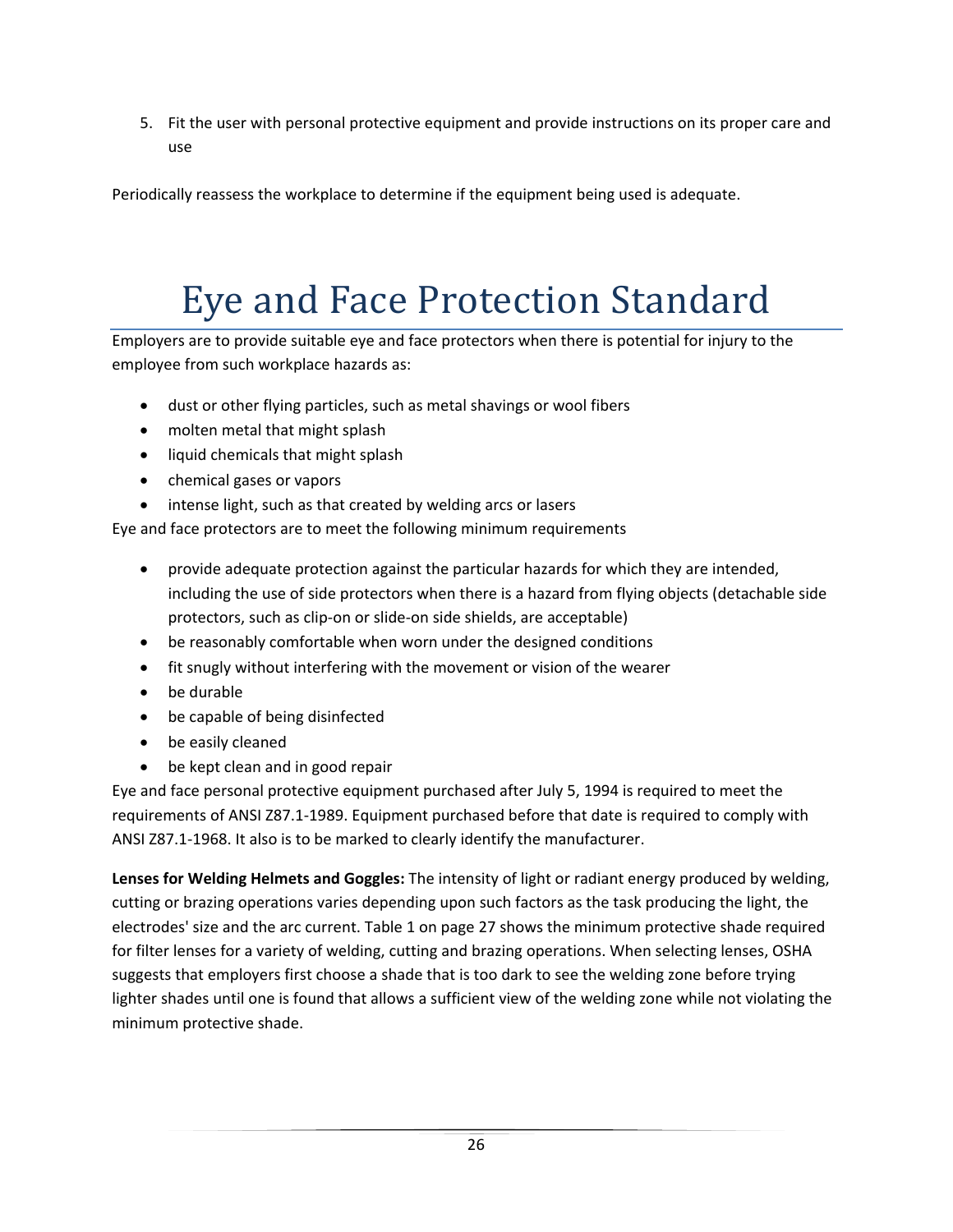**Eyeglasses and Contact Lenses:** OSHA does not consider eyeglasses designed for ordinary wear adequate to protect against workplace hazards. For employees who wear eyeglasses with corrective lenses, OSHA requires that special care be taken when choosing eye protectors, such as:

- spectacles with protective lenses that provide optical correction (see ANSI Z.87.1 standards noted above)
- goggles that can be fitted comfortable over corrective eyeglasses without disturbing the alignment of the eyeglass
- goggles that incorporate corrective lenses mounted behind protective lenses

OSHA requires employers to provide protective eyewear to employees who wear contact lenses and potentially are exposed to eye injury

| <b>Type of Operations</b>    | Electrode Size 1/32 in | <b>Arc Current</b> | <b>Minimum* Protective</b> |
|------------------------------|------------------------|--------------------|----------------------------|
|                              |                        |                    | <b>Shade</b>               |
| <b>Shielded Metal Arc</b>    | Less than 3            | Less than 60       | 7                          |
| Welding                      | $3 - 5$                | 60-160             | 8                          |
|                              | $5 - 8$                | 160-250            | 10                         |
|                              | More than 8            | 250-550            | 11                         |
| <b>Gas Metal Arc Welding</b> |                        | Less than 60       | $\overline{7}$             |
| & Flux Cored Arc             |                        | 60-160             | 10                         |
| Welding                      |                        | 160-250            | 10                         |
|                              |                        | 250-500            | 10                         |
| Gas Tungsten Arc             |                        | Less than 50       | 8                          |
| Welding                      |                        | 50-150             | 8                          |
|                              |                        | 150-500            | 10                         |
| Air Carbon                   | (Light)                | Less than 500      | 10                         |
| <b>Arc Cutting</b>           | (Heavy)                | 500-1,000          | 11                         |
| Plasma Arc Welding           |                        | Less than 20       | 6                          |
|                              |                        | 20-100             | 8                          |
|                              |                        | 100-400            | 10                         |
|                              |                        | 400-800            | 11                         |
| Plasma Arc Cutting           | (Light)*               | Less than 300      | 8                          |
|                              | (Medium)**             | 300-400            | 9                          |
|                              | (Heavy)***             | 400-800            | 10                         |
| <b>Torch Brazing</b>         |                        |                    | 3                          |
| <b>Torch Soldering</b>       |                        |                    | $\overline{2}$             |
| <b>Carbon Arc Welding</b>    |                        |                    | 14                         |

\* As a rule of thumb, start with a shade that is too dark to see the weld zone. Then go to a lighter shade that gives sufficient view of the weld zone without going below the minimum. In oxyfuel gas welding or cutting, where the torch produces a high yellow light, it is desirable to use a filter lens that absorbs the yellow or sodium line in the visible light of the (spectrum) operation.

\*\* These values apply where the actual arc is clearly seen. Experience has shown that lighter filters may be used when the arc is hidden by the workplace.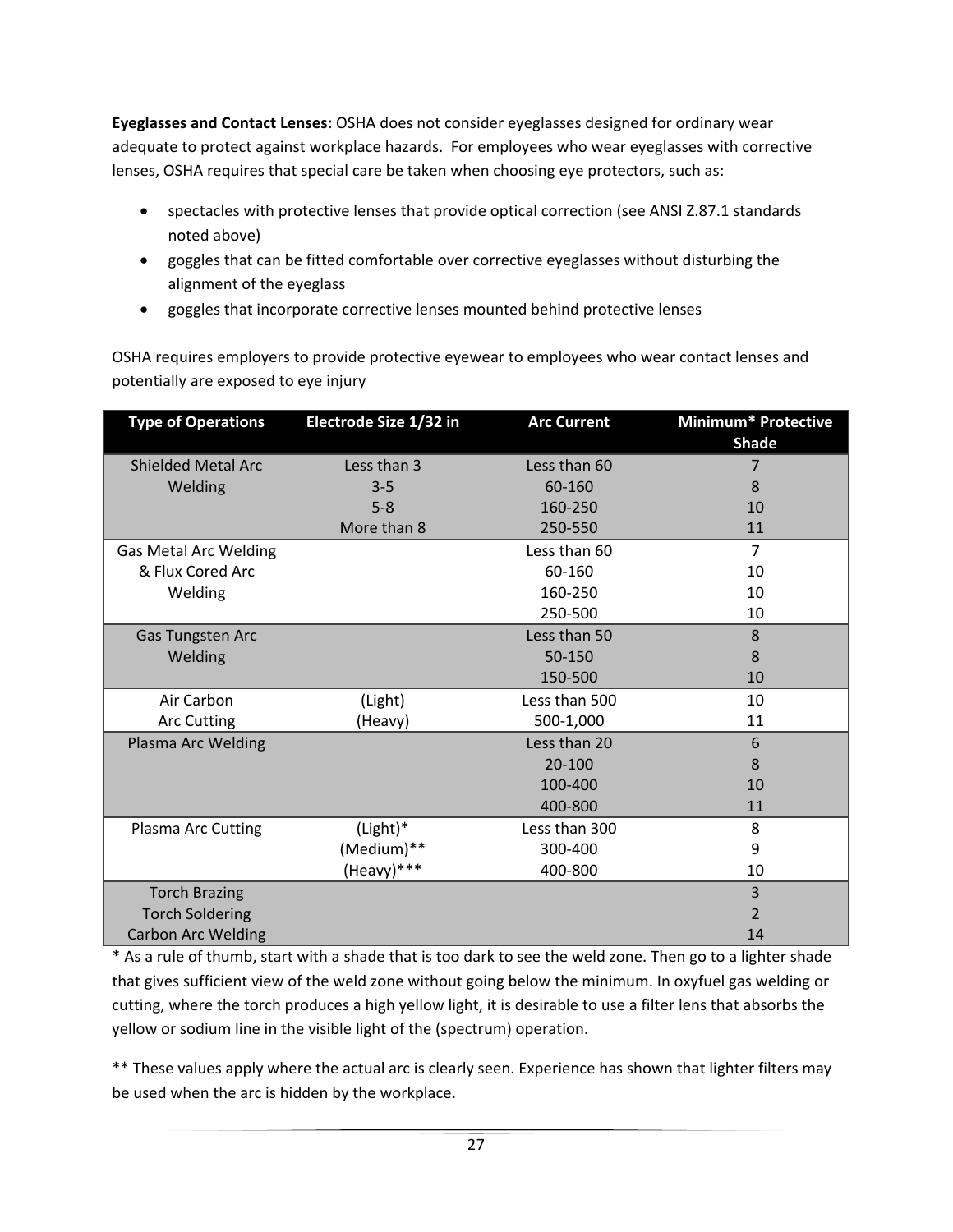| <b>Type of Operation</b> | Electrode Size 1/32 in | <b>Arc Current</b> | <b>Minimum* Protective</b><br><b>Shade</b> |
|--------------------------|------------------------|--------------------|--------------------------------------------|
| <b>Gas Welding:</b>      |                        |                    |                                            |
| Light                    | Under 1/8              | Under 3.2          | 4                                          |
| <b>Medium</b>            | $1/8$ to $1/2$         | $3.2 - 12.7$       |                                            |
| <b>Heavy</b>             | Over $1/2$             | Over 12.7          | 6                                          |
| <b>Oxygen Cutting:</b>   |                        |                    |                                            |
| Light                    | Under 1                | Under 25           | 3                                          |
| <b>Medium</b>            | 1 <sub>to6</sub>       | 25 to 150          | 4                                          |
| Heavy                    | Over <sub>6</sub>      | <b>Over 150</b>    |                                            |

\* As a rule of thumb, start with a shade that is too dark to see the weld zone. Then go to a lighter shade that gives sufficient view of the weld zone without going below the minimum. In oxyfuel gas welding or cutting, where the torch produces a high yellow light, it is desirable to use a filter lens that absorbs the yellow or sodium line in the visible light of the (spectrum) operation.

\*\* These values apply where the actual arc is clearly seen. Experience has shown that lighter filters may be used when the arc is hidden by the workplace.

# Head Protection Standard

Employers are required to provide head protection for employees if there is a potential for injuries from falling objects or from bumping against exposed pipes, beams, etc. Employers also are to provide employees with protective helmets designed to reduce electrical shock hazards if they are working near exposed electrical conductors.

If these or similar workplace hazards exist, employers can comply with OSHA requirements by obtaining protective headwear that meets the ANSI Z89.1‐2003 standard.

**Types of Head Protection:** Hard hats are divided into three industrial classes:

- **Class G:** Hardhats for general service, which provide impact protection but limited voltage protection
- **Class E:** Hardhats for employees engaged in electrical work
- **Class C:** Hardhats Helmets provide protection from falling objects, but no protection against electrical shock

In addition, employers are to ensure that protective headwear (hard hats) continue to provide sufficient protection to employees. Employers should train employees in the proper use and maintenance of hard hats, including the importance of inspecting them daily. If employees identify any of the following conditions, the hard hat should be removed from service: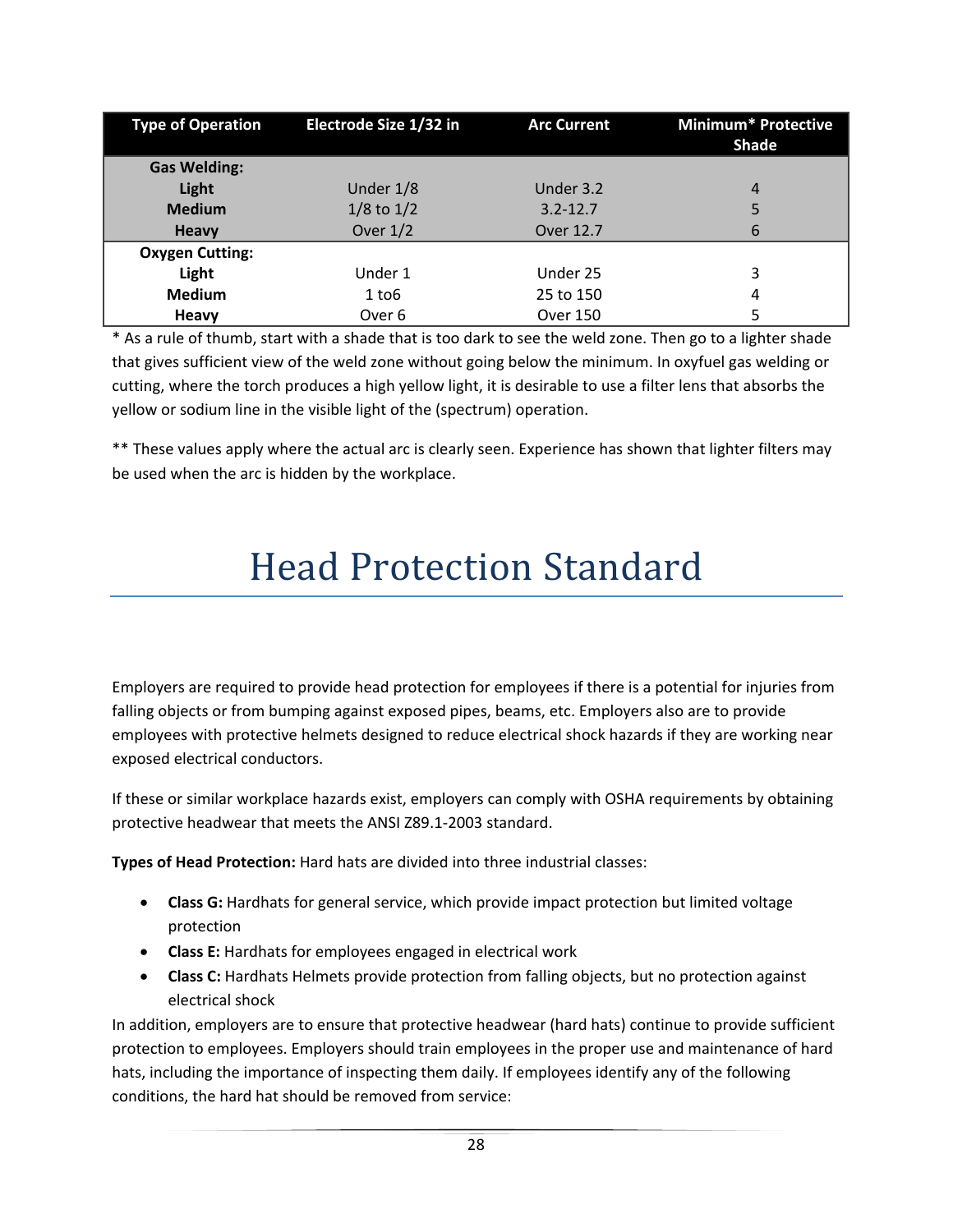- Cracking, tearing or fraying of the suspension system
- The suspension system no longer holds the shell from 1 inch to 1  $\frac{1}{2}$  inch away from the employee's head
- The brim or shell is cracked, perforated or deformed
- The brim or shell show signs of exposure to heat, chemicals, ultraviolet light or other reaction

# Foot Protection Standard

Employers are required to provide protective footwear to employees when there is a potential for foot injuries caused by:

- falling or rolling objects
- sharp objects, such as nails or spikes; that could pierce the soles or upper parts of ordinary shoes
- molten metal that could splash on feet or legs
- hot or wet surfaces
- slippery surfaces
- electrical hazards

If these or similar workplace hazards exist, employers can comply with OSHA requirements by requesting footwear that meets the ASTM F2413‐11 Standards.

# Hand Protection Standard

If a workplace hazard assessment reveals that employees risk injury to their hands or arms and engineering and/or workplace controls (such as guards or barriers) do not eliminate the hazards OSHA requires employers to provide appropriate protective equipment.

Workplace hazards to which employee hands and arms may be exposed include:

- Burns, bruises and abrasions
- Cuts, punctures and fractures
- Amputations
- Chemical exposure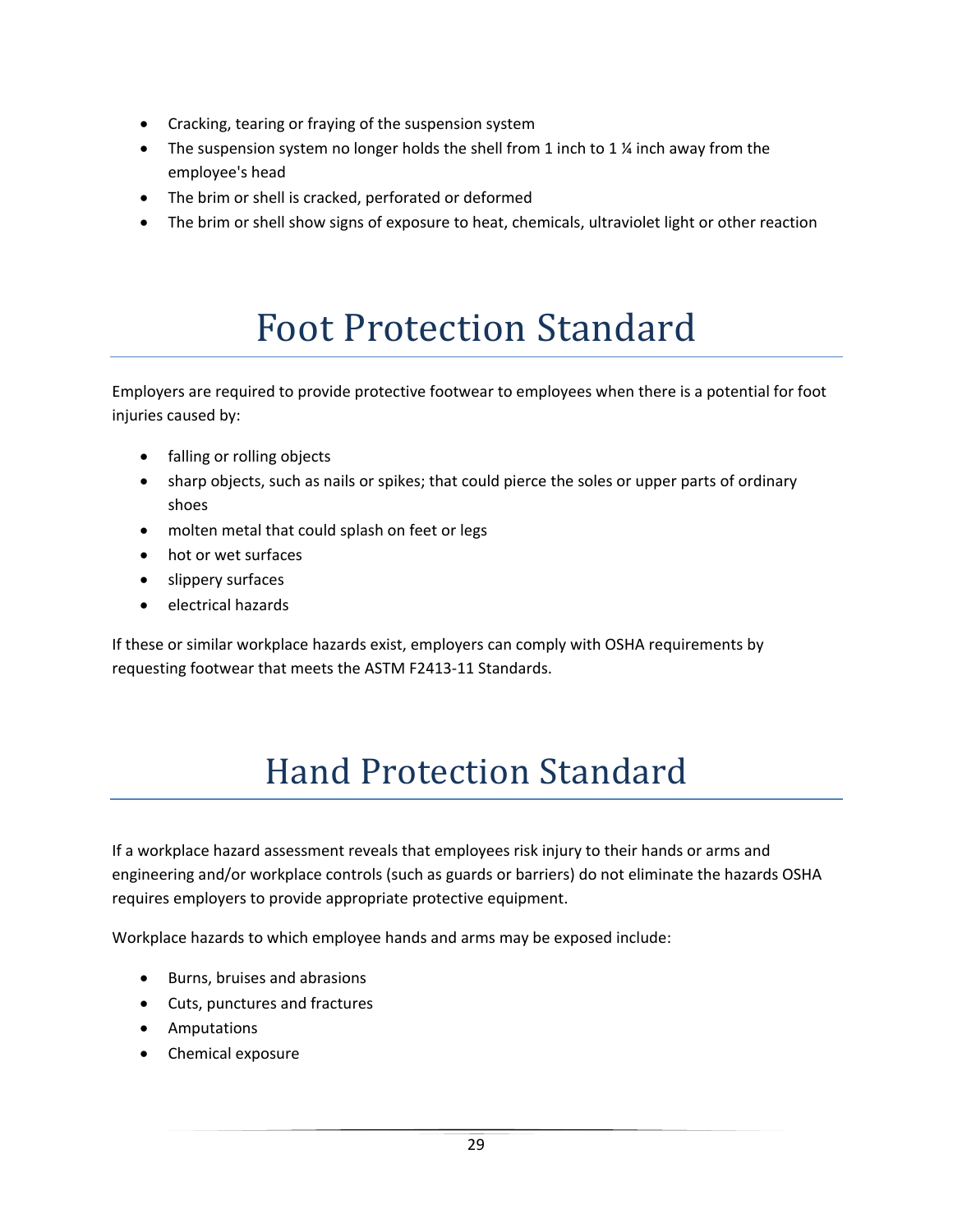Protective equipment for hand protection includes gloves and protective sleeves. OSHA has not established specific equipment specifications for gloves and protective sleeves, but requires employers to select equipment based upon the nature of the hazard. For example, leather gloves may be used to protect against sparks and moderate heat, while synthetic gloves can be used to protect against some acids.

# Control of Hazardous Energy (Lockout/Tagout) Standards

OSHA's lockout/tagout standard – formally known as the control of hazardous energy standard (29 CFR1910.147) ‐‐ requires employers to establish procedures to isolate machines or equipment from their energy source and affix appropriate locks or tags to prevent any unexpected energization, startup or release of stored energy that could injure employees.

Specifically, the standard requires employers to develop a program to lock and tag energy‐isolating devices that includes the following components:

- written energy‐control procedures that ensure machines and equipment are isolated and inoperative before any employee performs service or maintenance on such equipment
- an employee training program
- periodic inspections to ensure the procedures are effective

## Grain and Flat Storage Areas

A separate OSHA standard – the grain handling facilities standard (29 CFR 1910.272) – specifies the lockout/tagout procedures required for employees who enter grain and flat storage areas. Specifically, this standard requires that lockout and tagout be used on all equipment that poses a hazard to employees working in these areas.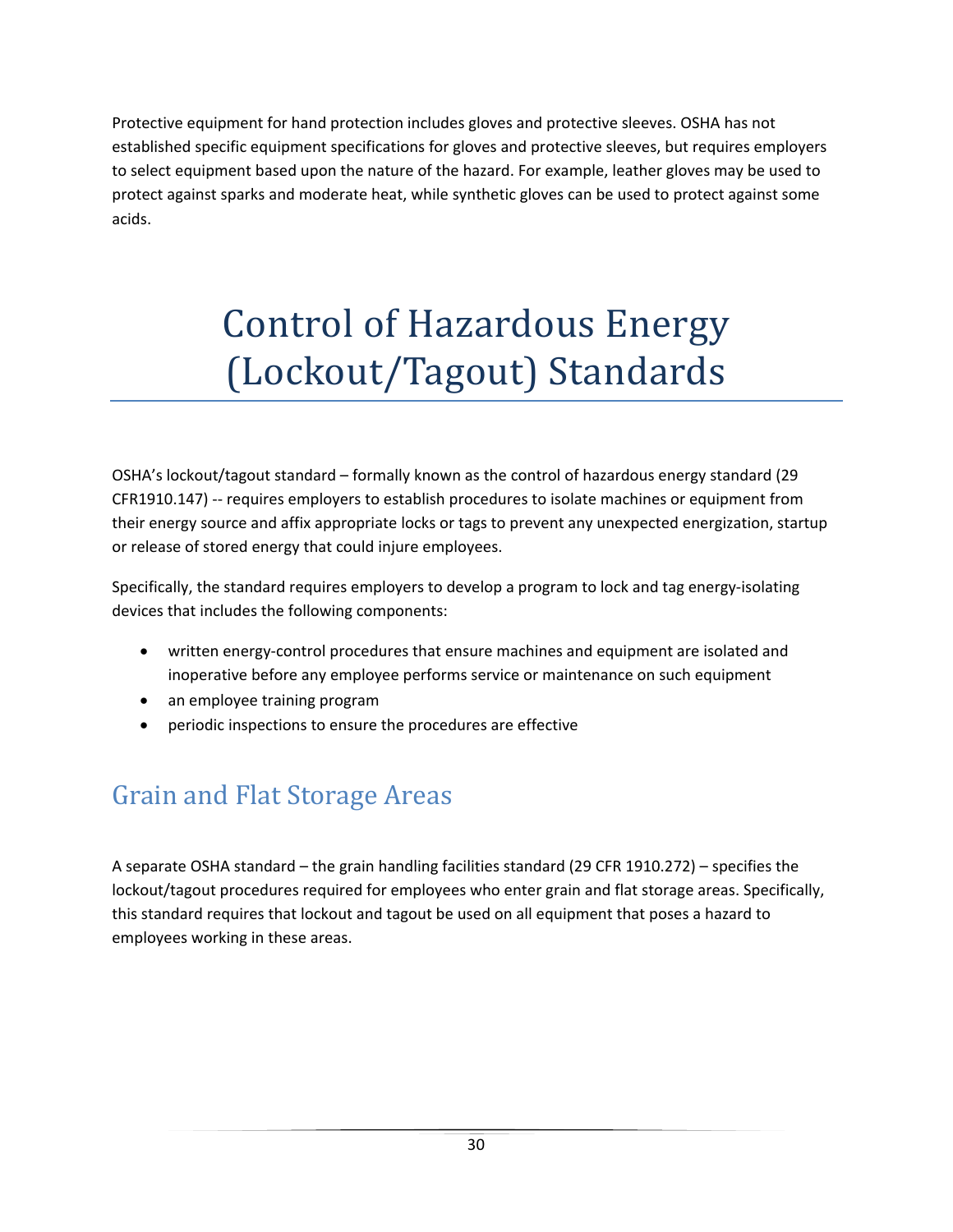### Exemptions

The standard contains several exemptions from the lockout/tagout requirement:

- It does not apply when employees perform service or maintenance on cord- or plug-connected electrical equipment, provided the equipment is unplugged from the energy source and remains under the exclusive control of the employee performing the service
- It does not apply when the service or maintenance must be performed while the power is on, such as when making fine-tuning adjustments to equipment or when performing troubleshooting to diagnose a malfunction or check on its successful repair
- It does not apply when performing minor tool changes and adjustments, as well as other minor service, that are routine, repetitive and integral to the use of the production equipment and which occur during the normal operations, provided equally effective protection is provided to prevent injury
- Generally it does not apply to hazards encountered during normal production operations (activities that are governed by OSHA's general industry standard) or during service or maintenance, provided employees are not exposed to an unexpected release of hazardous energy

Importantly, however, the standard **does** apply in such situations if:

 an employee, when servicing equipment (such as lubricating, cleaning or unjamming production equipment): 1) removes or bypasses a guard or other safety device; 2) comes into contact with a machine or piece of equipment where service is being performed; or 3) is exposed to a danger zone associated with the machine operating cycle an employee performing other service or maintenance tasks – such as setting up equipment and/or making significant adjustments to machines – can be injured by unexpected energization or startup of the equipment

## Energy Control Program

The standard requires that energy‐control procedures be developed, documented and used to control potentially hazardous energy whenever employees perform activities covered by the standard.

The written procedures are to identify the information employees must know to control hazardous energy during servicing or maintenance. If this information is the same for various machines or equipment, or if other means of logical grouping exists, then a single energy-control procedure may be sufficient. If there are other conditions — such as multiple-energy sources, different connecting means, or a particular sequence that must be followed to shut down the machine or equipment — the employer is required to develop separate energy-control procedures to protect the employee.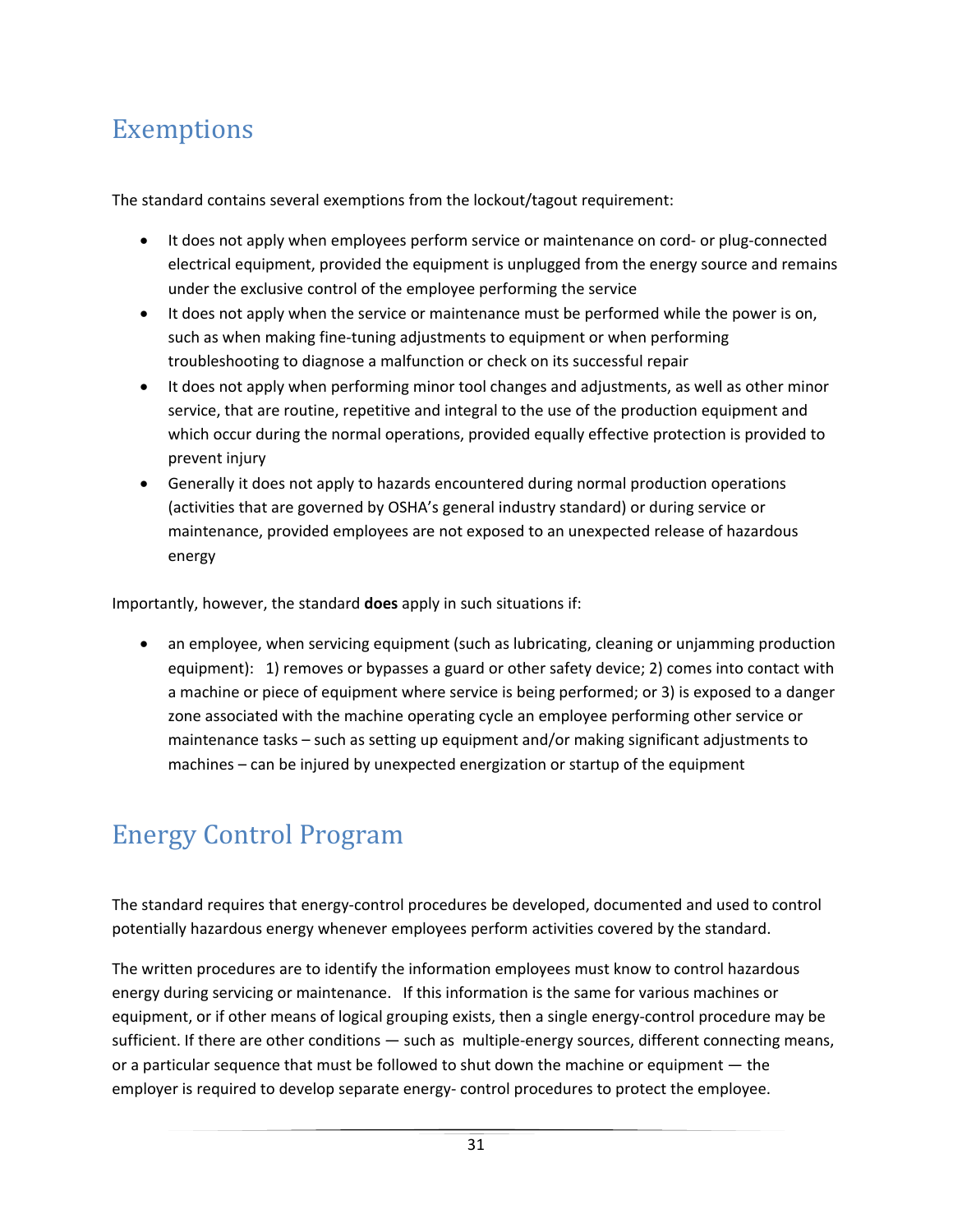Each written procedure is to include the following steps: 1) preparing for shutdown; 2) shutting down the machine or equipment; 3) isolating the machine or equipment from the energy source(s); 4) applying the lockout or tagout device(s) to machines or equipment by employees authorized by the employer to do so; 5) safely releasing all potentially hazardous stored or residual energy; and 6) verifying the isolation of the machine or equipment prior to the start of service or maintenance. If there is a possibility stored energy will reaccumulate to a hazardous level, verification of isolation must continue until the service or maintenance is completed, or until the possibility of such accumulation no longer exists.

In addition, before lockout or tagout devices are removed and energy is restored to the machines or equipment, the authorized employee is required to observe the following procedures: 1) inspect the work area to ensure that non‐essential items have been removed and that machine or equipment components are intact and operating properly; 2) check the area around the machine or equipment to ensure that all employees are safely positioned or removed; 3) make sure that lockout or tagout devices are removed only by the authorized employee who applied the lockout or tagout device; and 4) notify operators and other employees who may be working in the area that lockout or tagout devices have been removed.

When the authorized employee who applied the lockout or tagout device is not available, the device may be removed under the direction of the employer, *provided* specific procedures and training for such removal have been developed, documented and incorporated into the energy‐control program. These procedures must include verification that the authorized employee is not at the facility; and reasonable efforts have been made to inform the authorized employee that his or her lockout or tagout device has been removed before work resumes on the affected equipment or machine.

**Group Lockout or Tagout:** When service or maintenance is performed by a crew or group, the following procedures are to be followed:

- Primary responsibility for coordinating group lockout/tagout responsibilities rests with an authorized employee
- Designate an authorized employee to coordinate work activity when more than one group or crew is involved
- Ensure that each authorized employee affixes a personal lockout or tagout device to the group lockout device, group lock box, or comparable mechanism when beginning work. Also, ensure that these devices are removed when work is completed
- Implement specific changes to be utilized during shift or personnel changes to ensure continuity of lockout or tagout protection

**Contractors:** The onsite employer and the outside contractor are required to inform each other of their respective lockout or tagout procedures. Each employer is to ensure that its personnel understand and comply with all restrictions and/or prohibitions of the other employer's energy control program.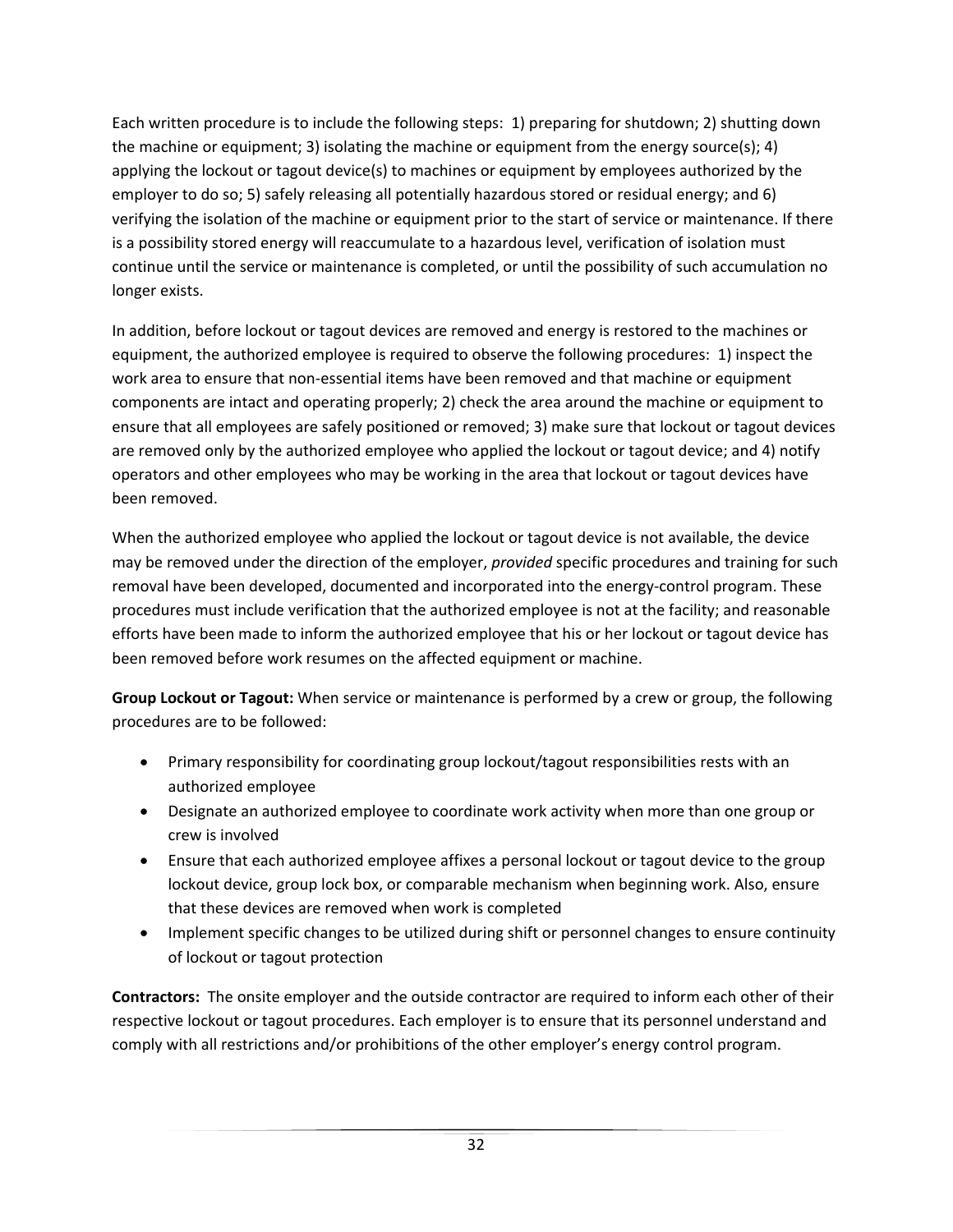## Energy‐Isolating Device

An energy‐isolating device is a mechanism that prevents the transmission or release of energy from a machine or piece of equipment to which locks or tags are attached. There are two types of energyisolating devices: those capable of being locked and those that are not. When an energy-isolating device cannot be locked out, the employer must use tags.

Only authorized employees are allowed to attach lockout and tagout devices to the energy‐isolating device. Lockout devices must be affixed so as to hold the energy‐isolating device in a "safe" or "off" position. Tagout devices, when used, must be affixed in a way that clearly indicates that switching the energy-isolating device from the "safe" or "off" position is prohibited. If a tag cannot be affixed directly to the energy‐isolating device, it must be located as close to the device as safely possible, situated so as to be obvious immediately to anyone attempting to operate it.

- If the energy-isolating device is lockable, the employer must use locks unless it can be demonstrated that the use of tags will provide equally effective protection. Equipment protection could include removing and isolating a circuit element, blocking a controlling switch, opening an extra disconnecting device, or removing a valve handle to reduce the potential for any inadvertent energization while tags are attached.
- After attaching locks or tags to the energy- isolating device, all potentially stored or residual energy must be relieved, disconnected, restrained and otherwise rendered safe

The standard also requires that whenever new equipment or machines are installed -- or existing equipment is replaced, repaired, renovated, or modified, the employer must ensure that all energy‐ isolating devices for such machines are lockable.

## Requirements for Lockout/Tagout Devices

Lockout or tagout devices must meet the following requirements:

- Be supplied by the employer
- Be singularly identified
- Be the only devices used for controlling energy and not used for other purposes
- Be capable of withstanding the environment to which they will be exposed for the maximum duration of the expected exposure. Tagout devices must be constructed and printed so they do not deteriorate or become illegible, especially in corrosive or wet environments
- Be standardized by color, shape or size. Tagout devices attachable by hand, self-locking, and non‐releasable, with a minimum unlocking strength of no less than 50 pounds. The device for attaching the tag also must have the general design and basic characteristics equivalent to a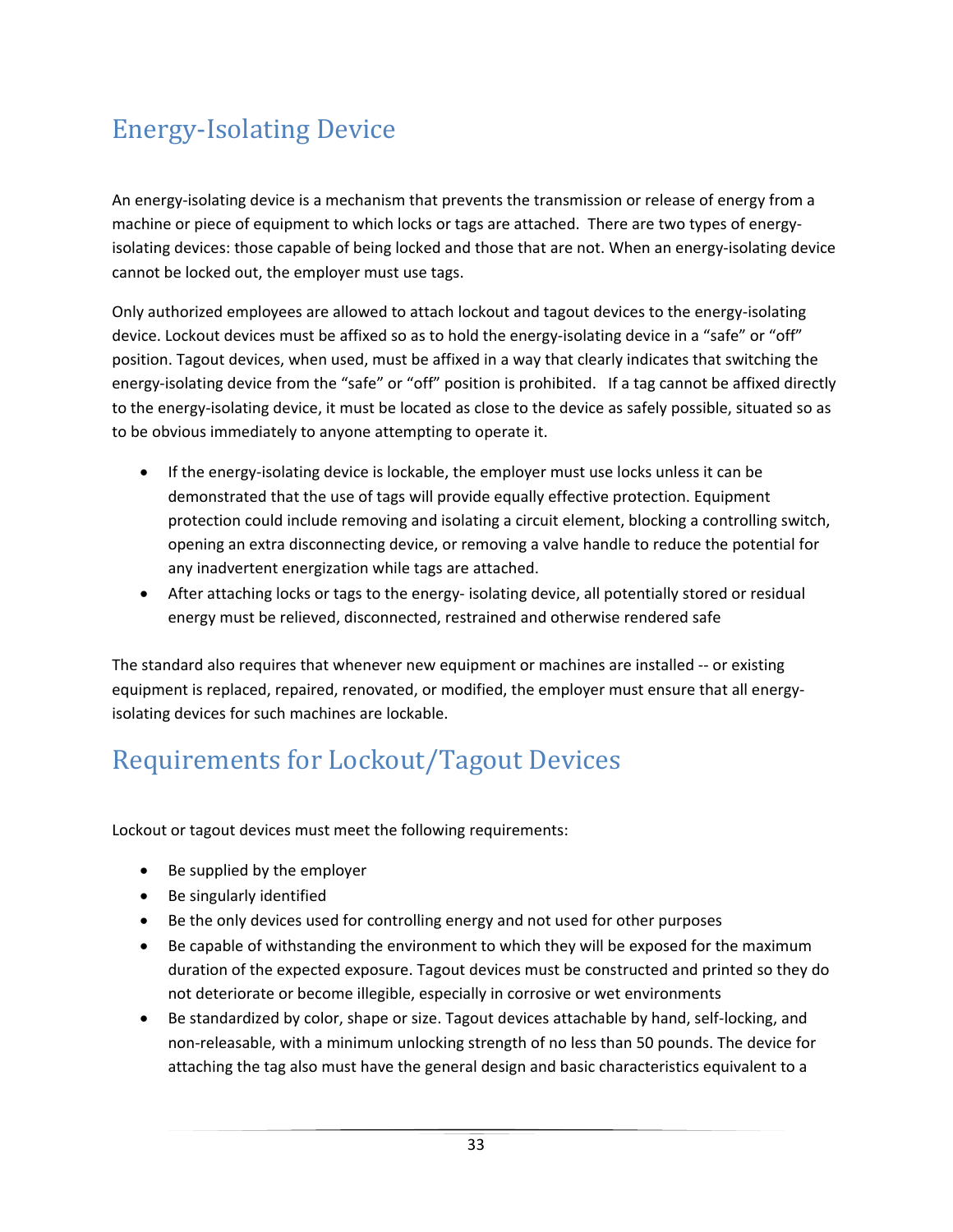one‐piece nylon cable tie that will withstand all environments and conditions; and also must be standardized according to print and format

- Be substantial enough to minimize early or accidental removal. Locks must be substantial enough to prevent removal except by excessive force or special tools, such as bolt cutters or other metal cutting tools
- Be identifiable to the employee(s) who applies them

Tags also must warn against hazardous conditions if the machine or equipment is energized and must include a legend, such as the following: *"Do Not Start, Do Not Open, Do Not Close, Do Not Energize, Do Not Operate."*

## Employee Training

The employer is required to provide initial training and retraining, as necessary, to ensure all employees understand the purpose, function and restrictions of the energy‐control program, including the prohibition against restarting or reenergizing machines or equipment that are locked or tagged out

Retraining must be provided when:

- There is a change in job assignments, machines, equipment or processes that presents a new hazard
- when there is a change in the energy-control procedures
- the required periodic inspection reveals -- or whenever the employer has reason to believe -that there are deviations from or inadequacies in the employee's knowledge about, or use of, the energy‐control procedures

The employer is required to certify that such training has been given to employees covered by the standard. The certification is to include each employee's name and the dates of training

**Authorized Employees:** Training for authorized employees is to include the following topics:

- Recognition of applicable hazardous energy sources
- Details about the type and magnitude of the hazardous energy sources present
- The methods and means necessary to control those energy sources
- The means of verifying the effectiveness of energy control and the purpose of the procedures to be used

**Affected Employees:** Employees who operate, use or work in an area where machines or equipment on which service or maintenance may be performed under lockout or tagout are to be instructed in the purpose and use of the energy‐control procedures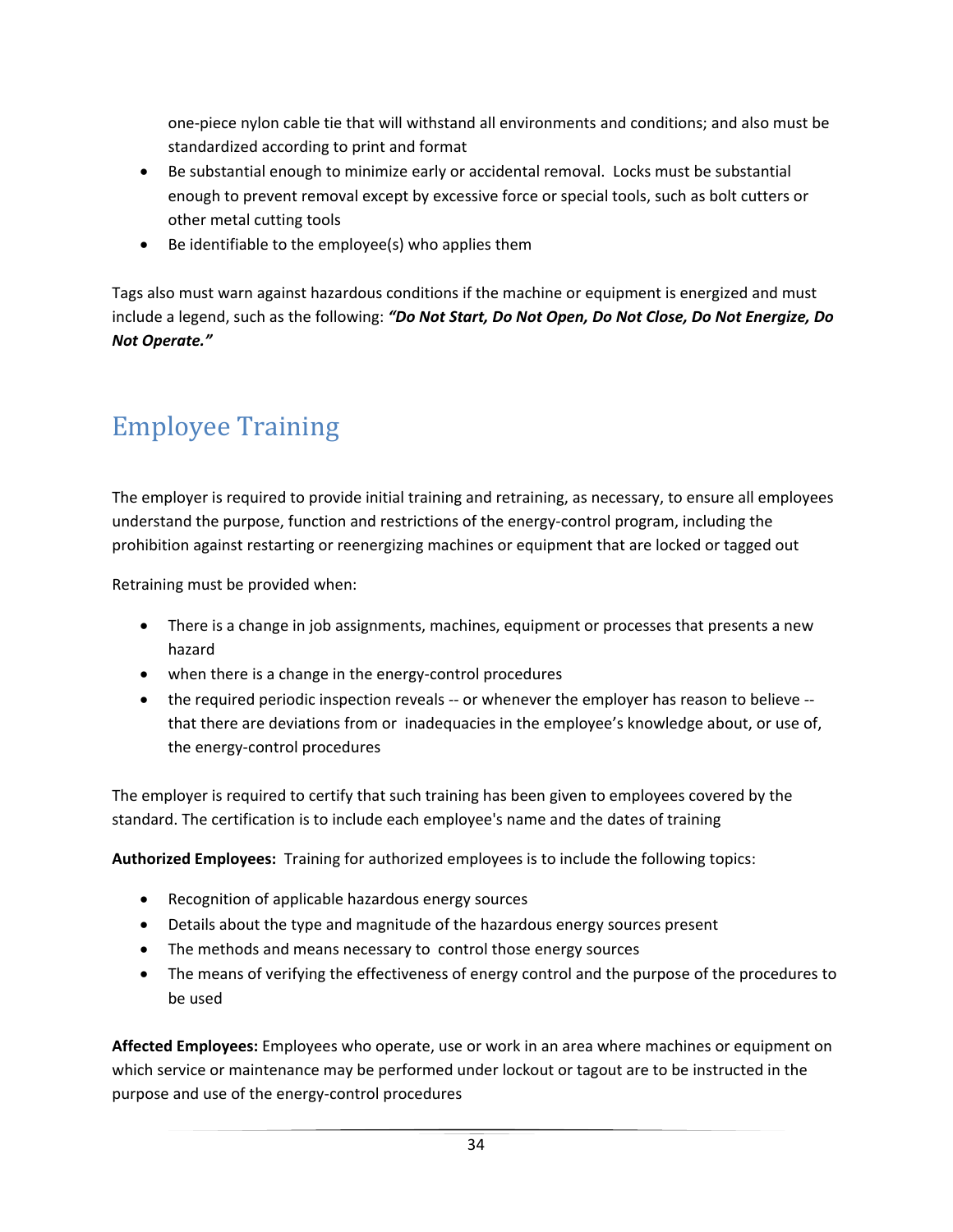**Other Employees:** OSHA requires that employees who may be affected by the energy-control procedures be instructed about the procedures and importance of not attempting to start up or use the equipment, and that lockout/tagout equipment must not be removed or tampered with.

**Special Tagout Training:** When tagout procedures are being used, the employer is required to inform employees that:

- tags are essentially warning devices and do not provide the physical restraint of a lock
- tags attached to an energy-isolating device are not to be removed except by the person who applied them, and are never be bypassed, ignored or otherwise defeated
- tags are to be legible and understandable by all employees
- tags and their means of attachment are to be made of materials that will withstand the environmental conditions encountered in the workplace
- tags may invoke a false sense of security. Remember, tags are only part of an overall energycontrol program
- tags must be securely attached to the energy- isolating devices to that they cannot be detached accidentally during use

# Periodic Inspection

The employer is required to evaluate the energy- control procedures at least annually to ensure that each procedure continues to be implemented properly and that employees are familiar with their responsibilities.

Periodic inspections are to be performed by an authorized employee other than the one(s) using the energy-control procedures. The employer is to certify that the periodic inspection has been performed, including the date of inspection, the identity of the machine or equipment on which the energy-control procedure was used, the employees included in the inspection and the name of the person conducting the inspection.

For lockout procedures, the periodic inspection is to include a review, between the person conducting the periodic inspection and each authorized employee, of that employee's responsibilities under the energy‐control procedures being inspected.

For tagout procedures, a review of the limitation of tags also must be included between the person conducting the inspection and each authorized employee, operator or other employees working at the facility.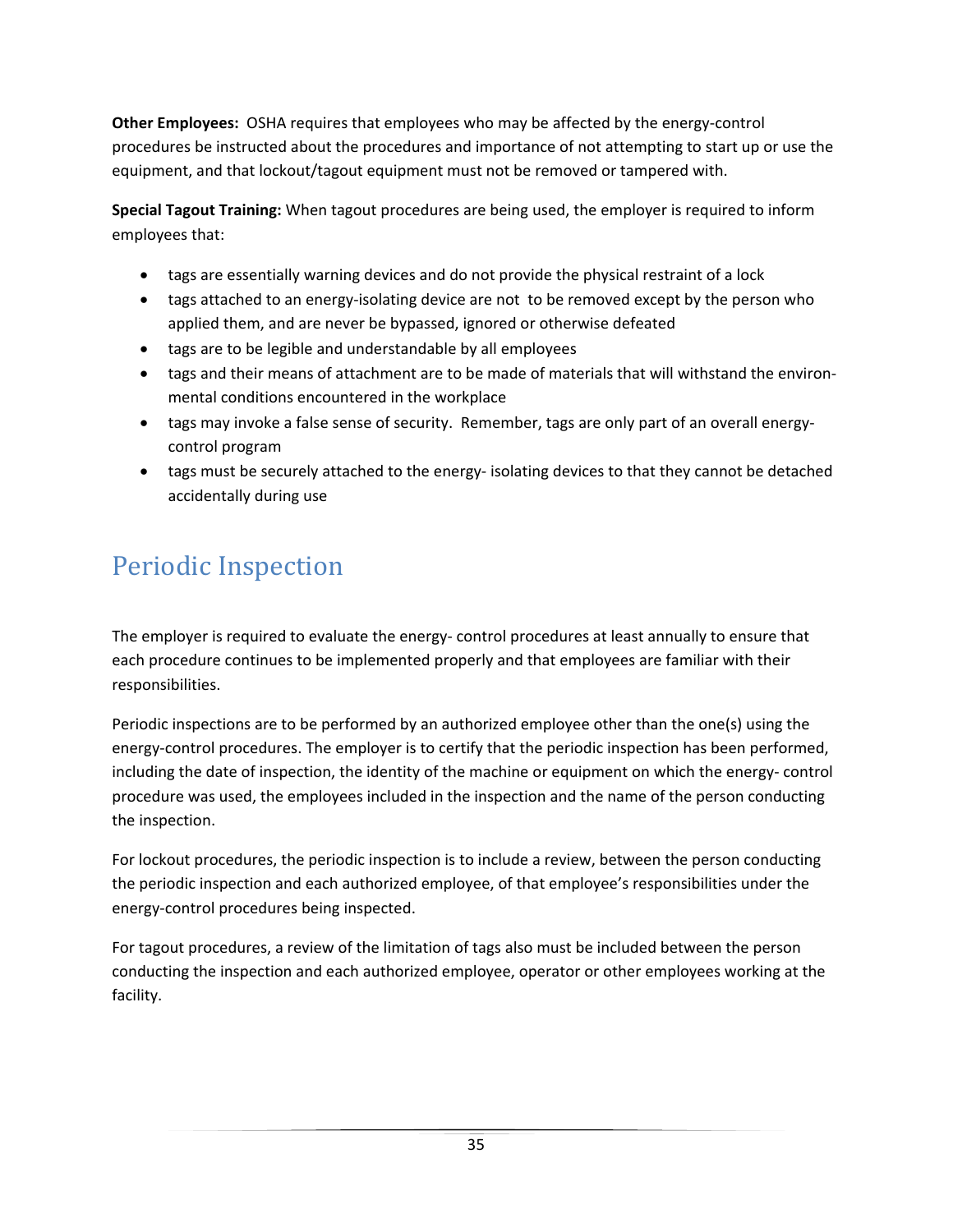# Air Contaminants Standard

**OSHA's air contaminants standard** established permissible exposure limits covering employee exposure to 428 different substances.

Of importance to grain elevators, feed mills, and processing plants are the following two permissible exposure limits:

- 10 milligrams per cubic meter for wheat, oat and barley dust, based upon an eight- hour, timeweighted average
- 15 milligrams per cubic meter for other organic dusts *(such as corn or soybean dust)*, based upon an eight-hour, time- weighted average. Previously, this was been referred to as the "nuisance‐dust" standard.

However, the air contaminants standard was overturned by a U.S. appeals court on July 8, 1992. The court ruled that OSHA had failed to adequately justify ‐‐ through substantial evidence and adequate explanation -- the specific permissible exposure limits contained in the standard. Specifically, the court held that OSHA failed to establish that existing workplace exposure limits for the sub-stances presented a significant risk of material impairment of employee health.

Importantly, however, OSHA on Aug. 5, 1993 issued a compliance and enforcement policy directive authorizing its inspectors to use the agency's general duty clause to cite employers for air contaminants in the workplace that exceed levels the agency considers to be healthful.

In the compliance and enforcement policy memorandum, OSHA told its inspectors that they still "may consider" issuing citations for violations of the permissible exposure limit levels under the "recognized hazard" provision of the agency's general duty clause.

"The employer's knowledge of a recognized hazard can be demonstrated by documenting industry recognition or employer recognition of the hazard," the OSHA directive stated. To demonstrate "hazard recognition" by employers, OSHA said inspectors could use, among other things, the threshold limit values established by the American Conference of Government Industrial Hygienists (ACGIH). Significantly, it was the ACGIH's threshold limit values that were incorporated by OSHA into its PEL standard.

**The upshot of all this is that despite the appeals court decision invalidating the air contaminants standard, OSHA still is authorizing its inspectors to issue citations for the PEL levels under an alternative standard (the general duty clause)**.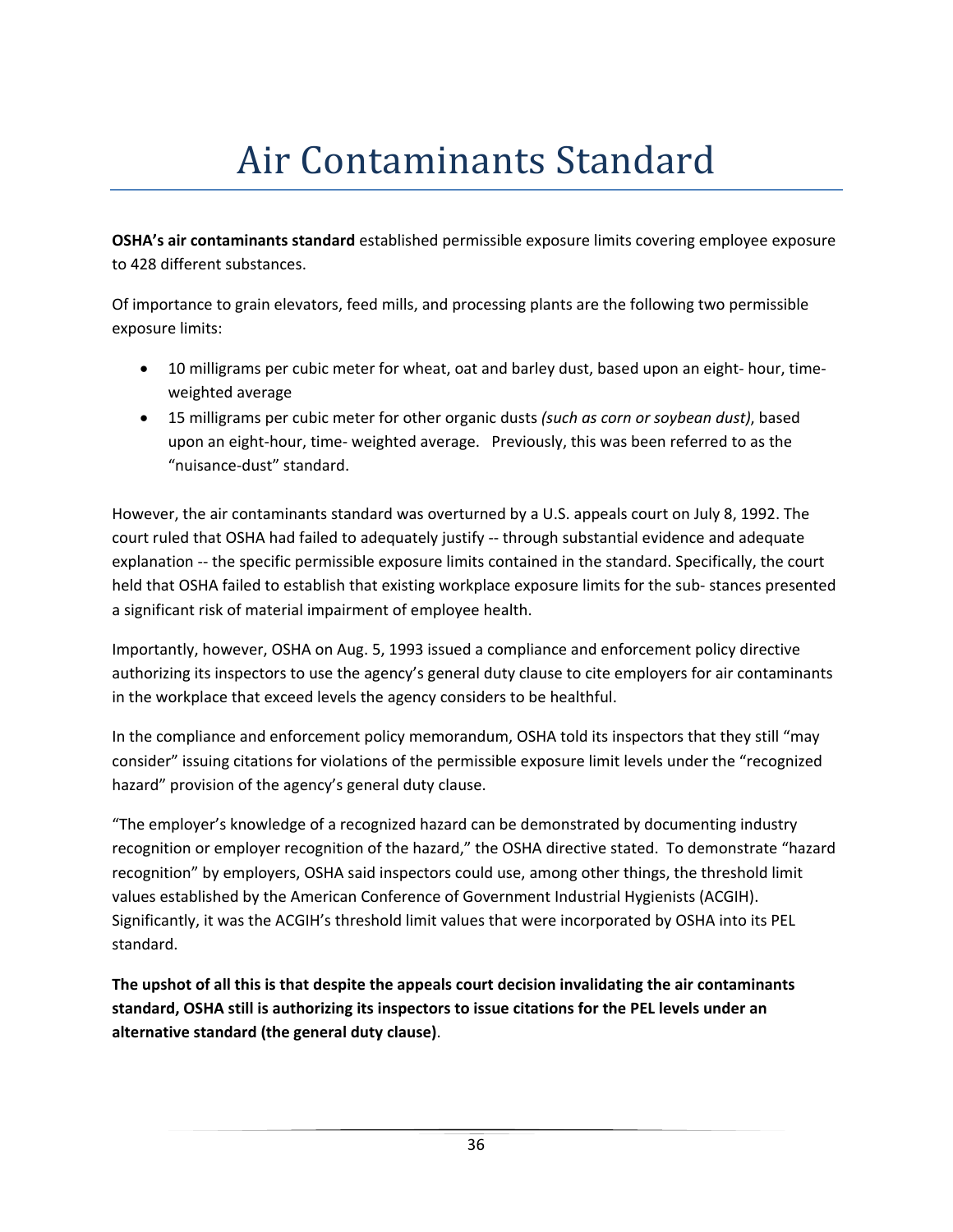## Grain and Dust Permissible Exposure Limit

Importantly, however, this OSHA compliance directive does not apply to the grain, feed and processing industry, thanks to a joint settlement agreement reached by the National Grain and Feed Association, OSHA and the AFL‐CIO in 1990.

The joint settlement agreement set the exposure limits at:

- **10 milligrams** per cubic meter for wheat, oat, and barley dust based upon an eight-hour, time weighted average
- **15 milligrams** per cubic meter for other organic dusts (such as corn or soybean dust) based upon an eight‐hour, time‐weighted average
- Those limits compare to the 4- and 10-milli-gram-per-cubic-meter limits, respectively, set by ACGIH in its threshold limit values

### Value of NGFA's Settlement Agreement

Importantly, under the landmark settlement agreement reached by the NGFA, OSHA and the AFL‐CIO, managers of most sectors of the grain, feed and processing industry are provided additional flexibility to use personal protection devices, such as respirators (including dust masks) instead of costly engineering controls to comply with the permissible exposure limits.

Under the settlement agreement, OSHA pledged not to change the aforementioned permissible exposure limits unless scientific studies demonstrate significant health effects to employees justify different exposure limits. As of July 1998, no changes to these limits have been proposed

Specific industry segments granted additional compliance flexibility to use respirators instead of engineering controls are:

- grain elevators
- feed mills
- soybean processing plants
- flour mills
- dry corn mills
- wet corn mills
- $\bullet$  rice mills
- pet food operations

The flexibility granted to managers to utilize respirators (including dust masks) in lieu of engineering controls (such as pneumatic dust control systems) to provide employee protection applies to: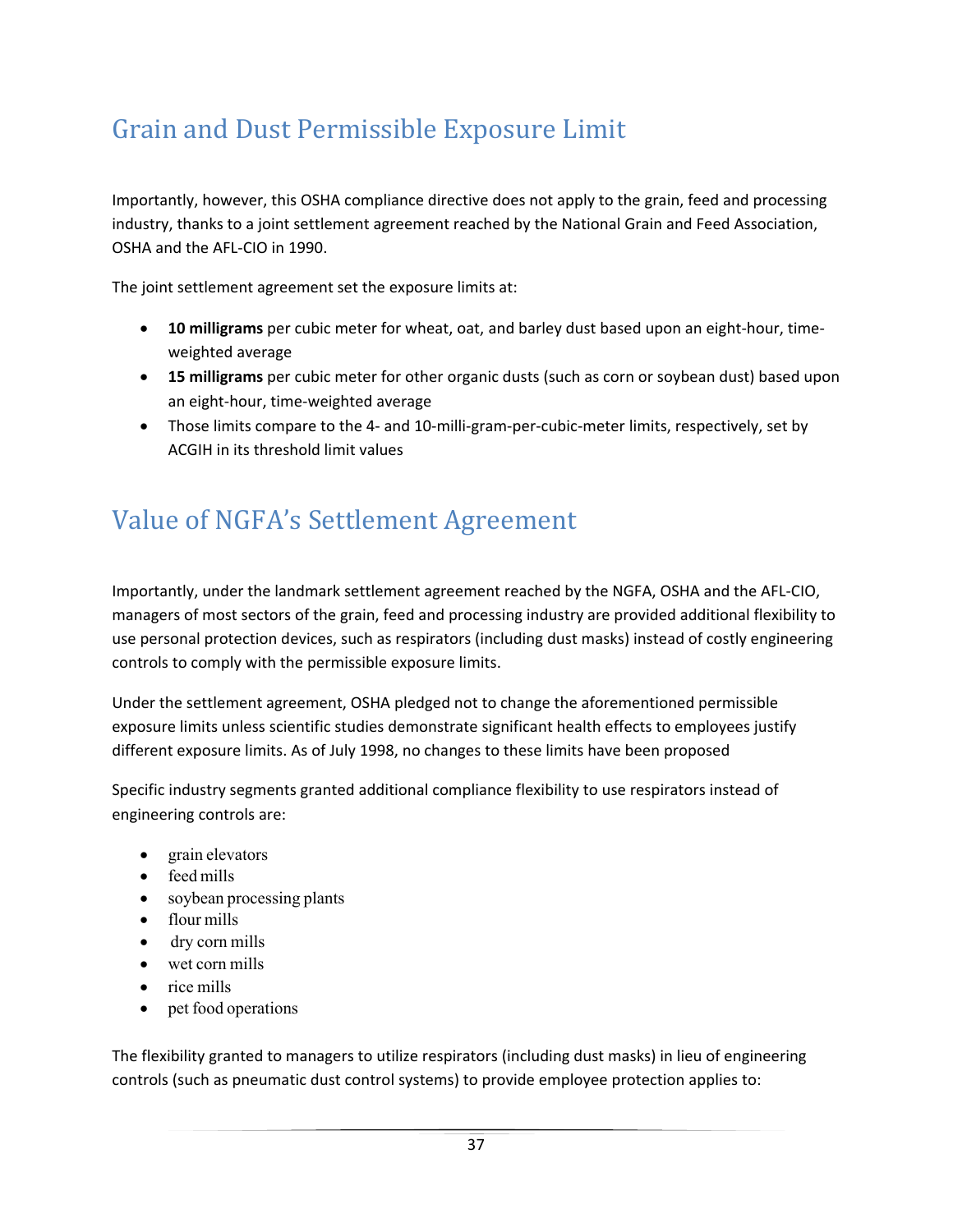- **all facilities** *(regardless of type or size)* **for several specific work tasks.** These work tasks include the following:
	- 1. collecting grain samples for inspection during unloading operations
	- 2. directing grain flow during loadout into railcars, barges and trucks, including the practice of "topping off" such conveyances.
	- 3. intermittent work tasks (such as maintenance, preventive maintenance, operational inspections and adjusting grain flow). Under the settlement agreement, for intermittent work tasks, managers are allowed to provide protection for employees for one hour per employee per work shift through the use of respirators
	- 4. blowdown operations in which grain dust is cleaned from the inside of facilities using compressed air pressure
	- 5. entering grain bins, tanks, or storage structures to remove residual grain or for cleaning operations

## How to Determine if the Permissible Exposure Limit is Exceeded

Importantly, the employee permissible expo- sure limits of 10 milligrams per cubic meter (for wheat, oat and barley dust) and 15 milligrams per cubic meter (for other organic dusts) are calculated using an eight‐hour, time‐weighted average.

If the employer suspects that a certain area of the facility or certain job tasks subject exposed employees to dust in excess of the permissible exposure limits, a qualified industrial hygienist should perform personal monitoring to determine the degree of employee exposure. (Some facilities may want to do this on a periodic, regular basis.)

Typically, areas of a feed mill, grain elevator or processing facility where dust levels may exceed the permissible exposure limits are:

- in grain receiving areas where dust control or containment is not present
- in truck, rail or vessel-loading areas, when dust control is not present
- in areas where grain dust collectors are not provided and large amounts of dust are in suspension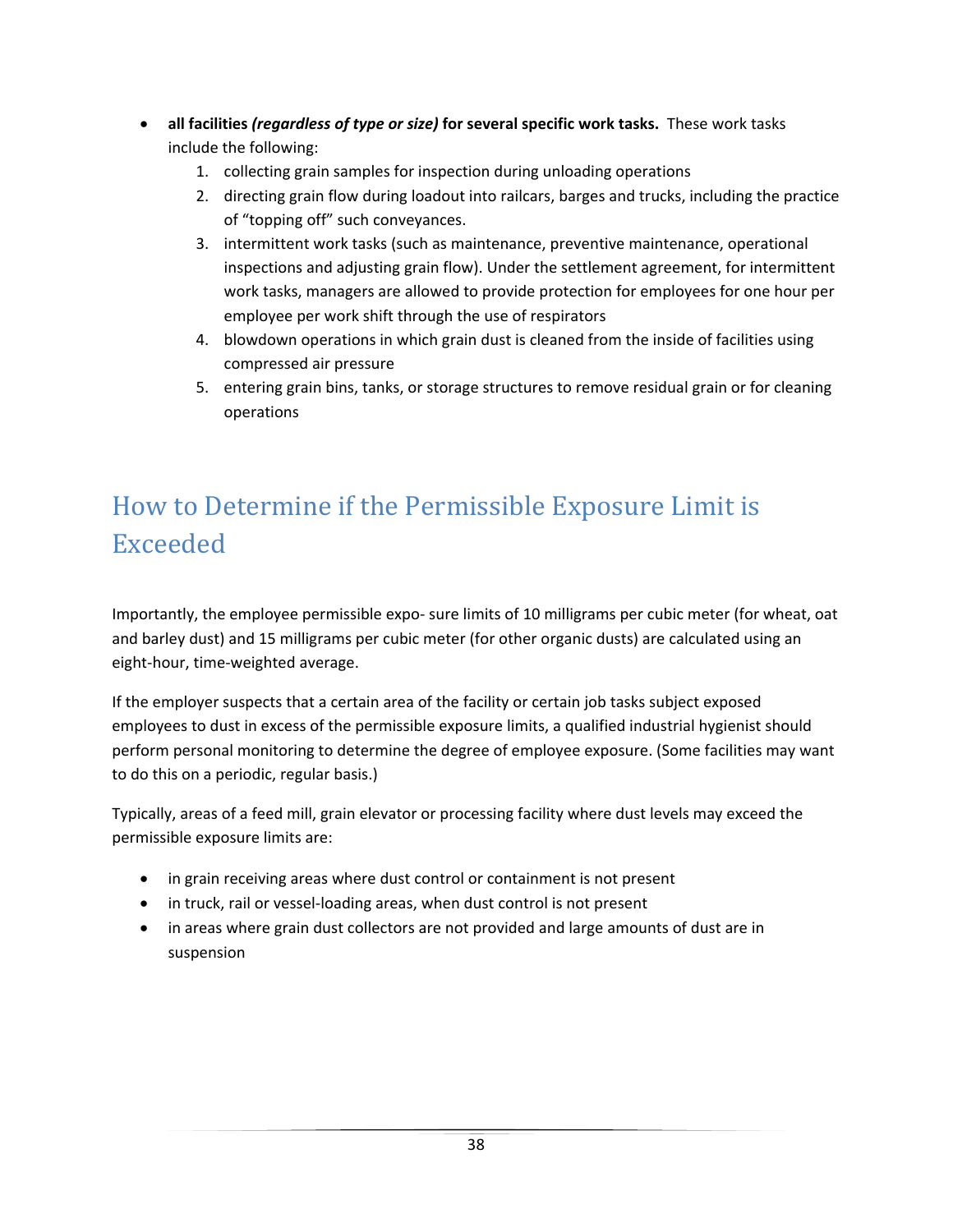# Overview of Requirements

### **Evaluating the Workplace**

Employees are required to evaluate their work‐ place to determine if respiratory hazards exist, such as the presence of airborne contaminants at levels that exceed OSHA's permissible exposure limits. If present, employers are to plan first priority on eliminating the hazards through engineering controls.

- Employers are required to identify and evaluate the respiratory hazards that may be present in the workplace. This includes making a reasonable estimate of employee exposure and identifying the potential contaminant's chemical state and physical form.
- Exposures must be characterized through methods that may include actual measurements of exposure at a worksite, exposure data from industry or supplier, and calculations of concentration

Data from industry wide surveys by trade associations may be used as long as they closely resemble the processes and work conditions as described in the survey. For example, the NGFA conducted a study in 1990 entitled **"Worker Exposure to Dust in the Grain Industry"** that contains information on grain dust exposure levels at different types of facilities. The standard does not specify how an employer is to make a reasonable estimate. Nor does it require the employer to measure employee exposure. (The comprehensive substance-specific health standards have employee exposure-monitoring requirements.) Even with actual measurements of exposure, some estimation still is involved, since monitoring only determines the exposure on a particular day for a specific employee

### Written Program

If eliminating respiratory hazards with engineering controls is not feasible, or during installation of engineering controls, employers are permit‐ ted to utilize respirators **provided** they implement a *written*  respiratory protection program. A written program also is required when an employer requires employees to wear respiratory protection, even through employees are not exposed to air‐ borne contaminants in excess of OSHA's permissible Exposure Limit (PEL).

When OSHA's PEL is not exceeded, employers are **not** required to provide respiratory protection. However, in a work situation when respirators are not required, employers are free to provide respirators at the request of employees or permit employees to use their own respirators. For voluntary use of a respirator other than a dust mask (filtering facepiece), the employer must implement the medical evaluation provision (see Requirement 3, page 41) and, if the respirator is reworn, supervise the cleaning, maintenance and storage components of the written program. Voluntary use of dust masks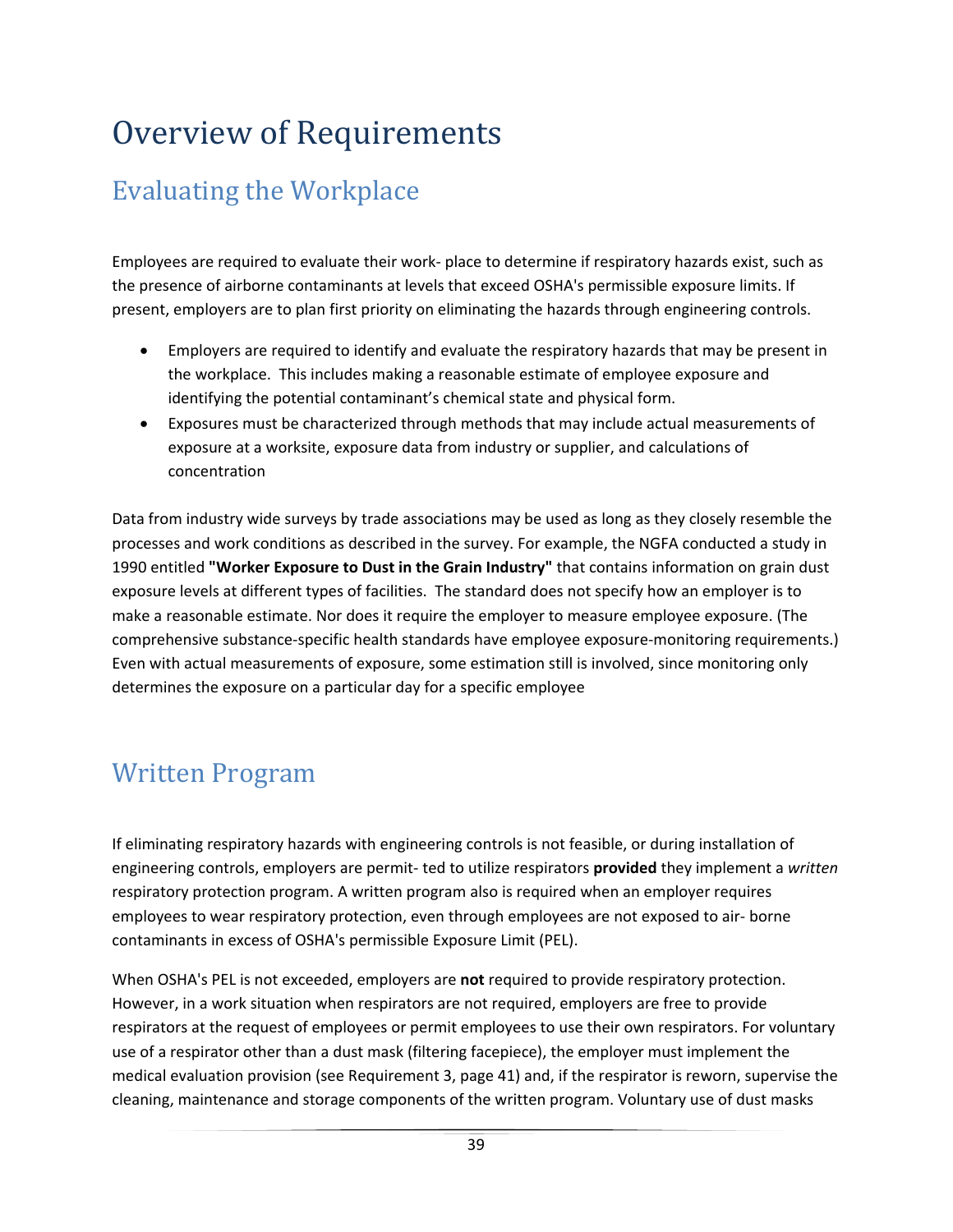does **not** require employee medical evaluations or compliance with any other provision of the written program. However, the employer is required to provide a copy of Appendix D of the standard (see page III‐38 to employees who voluntarily use elastomeric and/or dust masks.

The written respiratory protection program is required to include the following components, which are discussed in subsequent requirements.

- Procedures for selecting respirators for use in the workplace
- Medical evaluation of employees required to use respirators
- Fit-test procedures for tight-fitting respirators
- Procedures for proper use of respirators in routine and reasonably foreseeable emergency situations
- Procedures and schedules for proper maintenance of respirators, including cleaning, disinfecting, storing, inspecting, repairing and discarding
- Procedures to ensure adequate quality, quantity and flow of breathing air for atmospheresupplying respirators
- Training of employees about respiratory hazards to which they potentially are exposed during routine and emergency situations
- Training of employees on the proper use of respirators, including how to wear and remove respirators, limitations on their use and proper maintenance
- Procedures for regularly evaluating the effectiveness of the program

### **Respirator Selection**

Employers are required to develop and implement a written respiratory protection program whenever respirator use is determined to be necessary (as the result of the workplace evaluation) or if the employer requires the use of respiratory‐ protection devices.

- When selecting a respirator, the employer is required to consider workplace and user factors such as facial sears temperature, humidity, worker exertion and the need for users to communicate — that might affect respirator effectiveness or fit
- The standard requires that the respirator be NIOSH-certified and be used in accordance with that certification
- For atmospheres that pose an immediate threat to life, would cause irreversible adverse health effects or would impair an individual's ability to escape from a dangerous atmosphere, the standard requires employees to wear: 1) a full facepiece pressure‐demand self‐contained breathing apparatus that is certified for 30 minutes; or 2) a combination full facepiece pressure‐ demand supplied air respirator, with an auxiliary self‐contained air supply
- In less hazardous atmospheres, air-supplying respirators or air-purifying respirators equipped with a NIOSH-certified filter, canister or cartridge can be used. In atmospheres consisting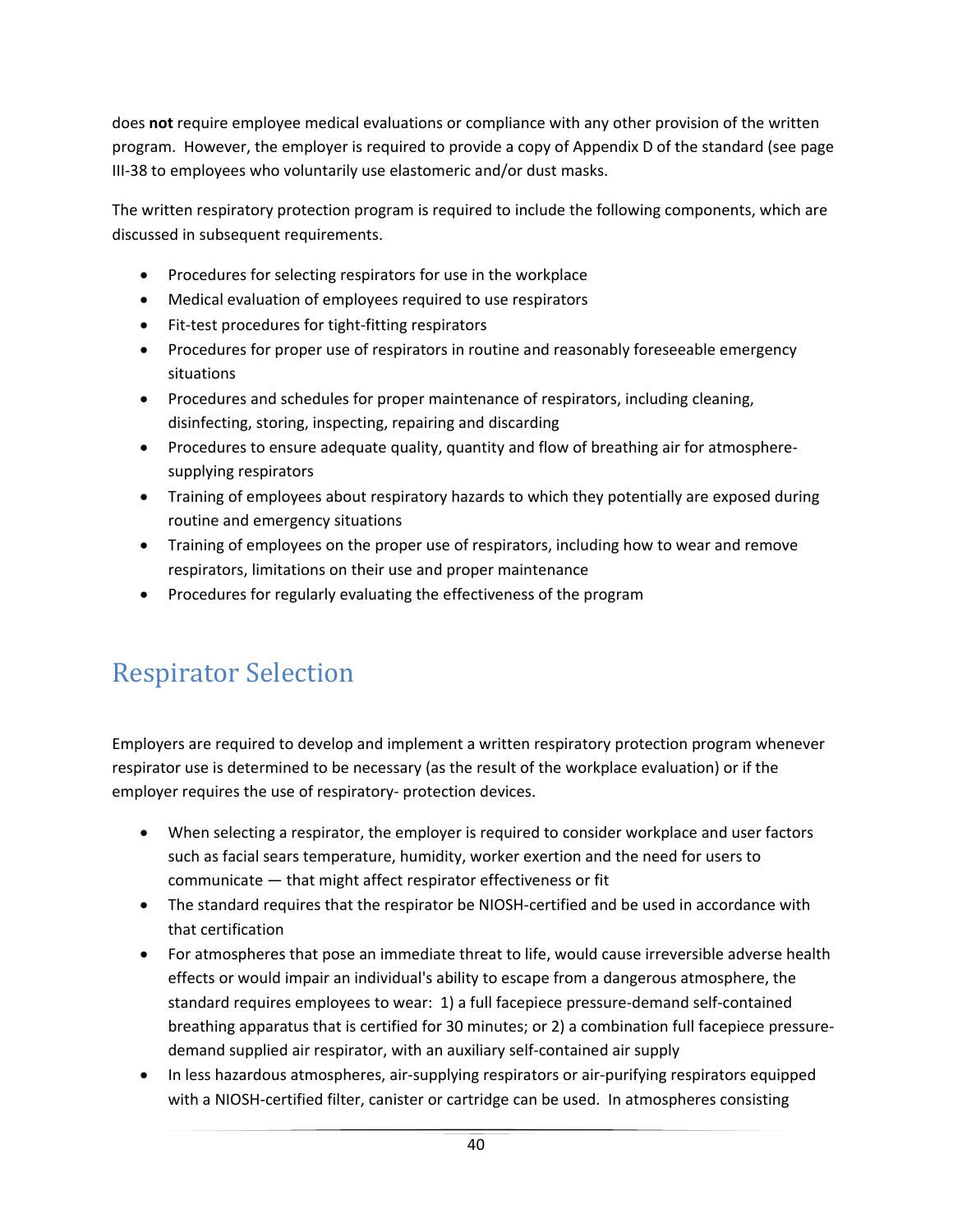primarily of particles greater than 2 microns in size (which includes most grain dust atmospheres), an air-purifying respirator equipped with a filter certified by NIOSH for those particulates is acceptable (including a NIOSH‐certified particulate respirator).

### Medical Evaluation

The employer is required to have employees medically evaluated prior to fit testing and using respiratory equipment in the workplace. (These evaluations are required for all respirator users ‐‐ including seasonal employees ‐‐ except those who voluntarily use dust masks.)

The medical evaluation is to be conducted by a physician or licensed health care provider using the OSHA medical questionnaire or an initial examination that obtains the same information. A variety of health care professionals may perform this evaluation, depending on the scope of practice permitted by the state's licensing, registration or certification agencies. Each employer is to check with the state licensing agency to see if other health care professionals under their state law can independently perform this evaluation, or must do so under the direction of a licensed physician.

- The medical evaluation must obtain the information requested in an OSHA‐supplied questionnaire and be administered confidentially at no cost to the employee during normal working hours (or at some other time and place convenient to the employee) and in a manner that is understandable to the employee.
- Employers are required to maintain records of medical evaluations of employees required to wear respirators. Such records are to be made available upon request to the employee, as well as state or federal regulators, for viewing and copying
- The employer is required to provide the employee with an opportunity to discuss the results of the questionnaire and examination with the health care provider performing the medical evaluation. To maintain strict confidentiality of the information obtained in the questionnaire, the employer's role is limited to distributing the blank questionnaire to the employee for him or her to fill out, or providing it to the professional licensed health care provider who will administer the questionnaire to the employee. If the employer provides the questionnaire to the employee, an addressed and postage‐paid envelope should also be provided for the employee to mail it to the health care provider.

In addition, the employer is required to:

- obtain a written medical recommendation from the health care provider regarding the employee's ability to use the respirator
- provide additional follow-up medical evaluations and examinations (such as tests, consultations, and diagnostic tests) as needed to ensure that employees can safely use respiratory equipment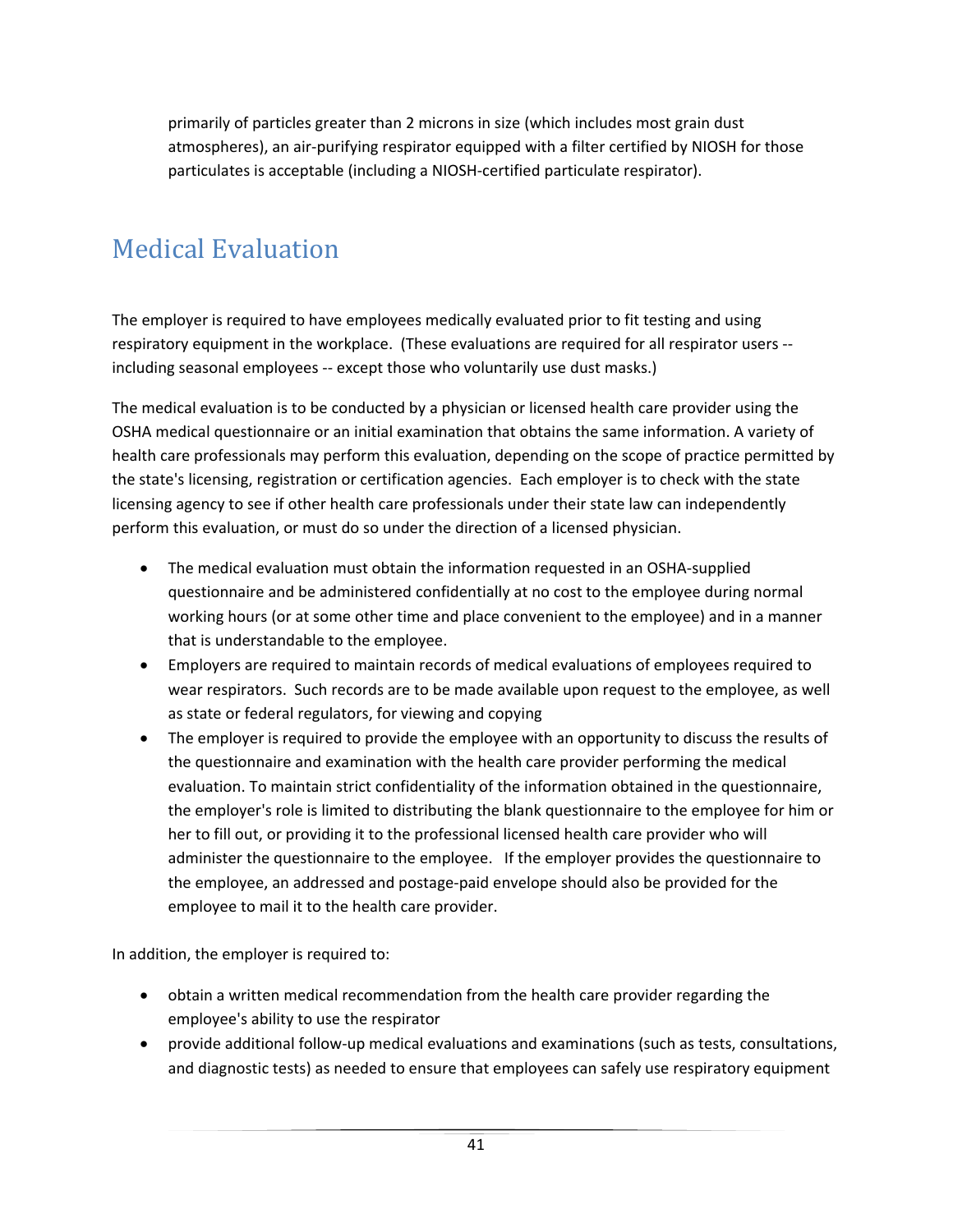• The employer is to ensure the employee understands the questionnaire. The employer may have the physician or other licensed health care professional assist the employee in filling out the medical questionnaire or proceed directly to a physical examination.

### **Fit Testing**

Before using a tight‐fitting respirator, employees are first required to pass a fit test using the same make, model, style and size of respirator that will be used in the workplace. *OSHA defines a tight‐fitting respirator as one with an inlet covering that forms a complete seal with the face.* The standard requires that employers provide a sufficient number of models and sizes (of respirators) to provide a sufficient range of sizes and configurations so that all users can achieve an acceptable fit. Employers must be able to choose respirators from "a sufficient number of respirator models and sizes so that the respirator is acceptable to, and correctly fits, the user." The standard contains detailed instructions on how to conduct fit tests.

- A respirator may be unacceptable if it causes irritation or pain to the employee, or if the employee is unable because of discomfort to wear the respirator for the time required, or if the employee is unable to maintain a proper seal.
- Additional fit testing is required, at least, annually and whenever any of the following apply: 1) a different facepiece is used (size, style, model or make); and 2) there are changes to the workplace or the employee's physical condition that could affect the fit or effectiveness of the respirator.
- The standard prohibits the use of tight-fitting respirators by employees who have: 1) facial hair (i.e. more than one‐day's growth) that either comes between the sealing surface and the face or interferes with the respirator's valve function. Several types of respirators, such as loose‐fitting hoods or helmets, accommodate facial hair. In addition, voluntary users are not prohibited from wearing a beard; or 2) other conditions, such as facial scarring or significant changes in body weight, that interfere with the face-to-facepiece seal. Further, corrective glasses or goggles, or other personal protective equipment, is to be worn in a way that will not interfere with the seal of the facepiece to the face
- Users also must perform an OSHA‐prescribed seal check each time they choose a respirator.
- Employees are required to perform a seal check to ensure that an adequate seal is achieved each time the respirator is worn
- OSHA also requires employers to: 1) maintain surveillance of the workplace to ensure continued respirator effectiveness; 2) ensure employees leave the work area if vapor or gas break‐ through is detected; and 3) station one employee outside of spaces containing atmospheres immediately dangerous to employee life and health while employees are working inside.
- Employers are required to maintain records of the results of fit tests conducted in the work‐ place, as well as a copy of the written respiratory protection program. Fit test records need only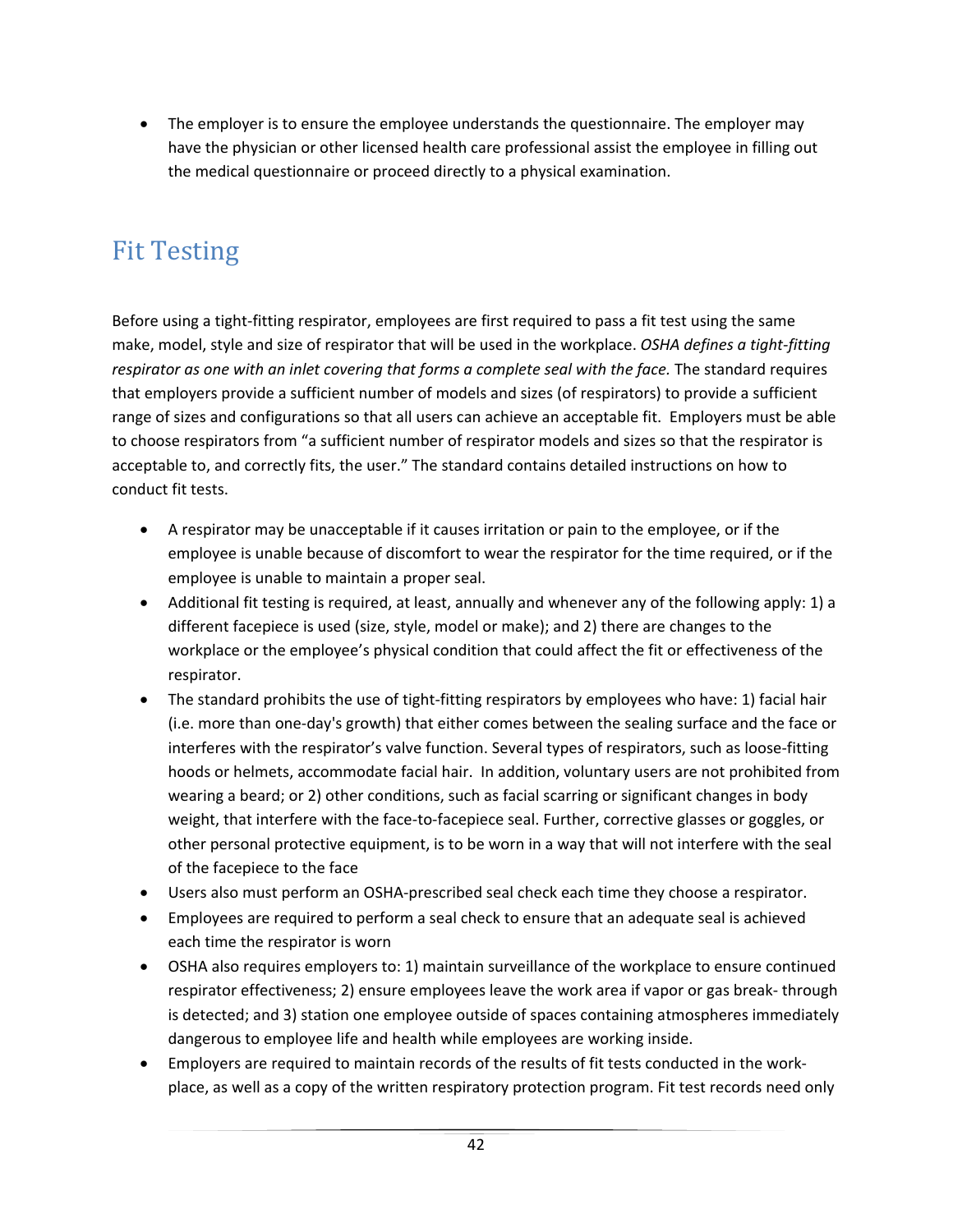be retained until the next fit test is conducted. Such records are made available upon request to the employee, as well as to state or federal regulators, for viewing and copying.

Fit testing is not required for respirators worn voluntarily by the employee.

## Maintenance and Care

Employers are required to provide respirators that are clean, sanitary and in good working order.

Emergency‐use respirators and respirators used by several individuals are required to be cleaned after each use. Respirators issued for the exclusive use of an employee must be cleaned and sanitized as often as necessary to maintain it in a sanitary condition. Respirators are to be stored in a way that protects them from damage, contamination, dust, sunlight, extreme temperatures, excessive moisture and damaging chemicals. They also are to be packed in a way that prevents deformation of the facepiece and exhalation valve.

Respirators used routinely are to be inspected prior to each use. Other respirators, such as emergencyuse respirators, are to be inspected monthly. Emergency escape-only respirators must be checked before being carried into the workplace. Respirators failing inspection are required to be removed from service and either discarded or repaired by a qualified individual using the manufacturer's NIOSH‐ approved parts.

The employer is required to ensure that com- pressed gas or air meets certain standards for purity specified in the standard. Further, compressors used to supply breathing air must be designed and located to prevent the entry of contaminated air into the air‐supply system and constructed to meet certain air‐quality criteria.

## Employee Training

Employers are required to train employees in the proper use, cleaning, inspection, maintenance and storage of respirators, as well as on limitations on their effectiveness.

- This training requirement applies if the employer requires the employee to wear respiratory protection or if the employee voluntarily decides to do so
- Employees are to be trained before using the respirator and at least annually thereafter, as well as whenever the employer determines retraining is needed, such as when changes in the workplace render previous training obsolete or any other situation arises in which retraining appears advisable to ensure safe respirator use.

The employer is encouraged to maintain written training records.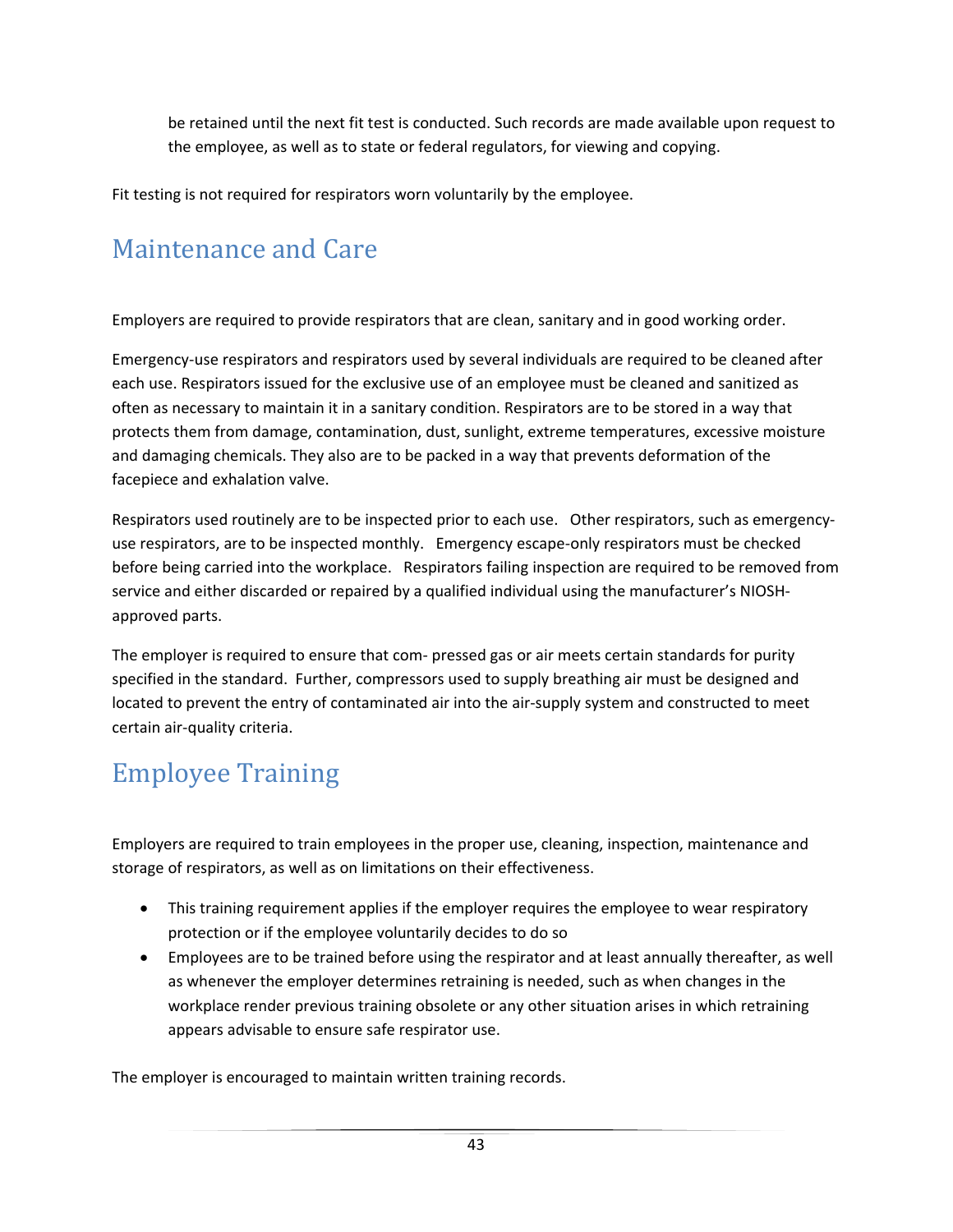## **Program Evaluation**

The employer is required to designate an administrator to oversee the written respiratory protection program and conduct periodic evaluations of its effectiveness. The administrator is to have experience or education commensurate with the complexity of the program. The program administrator is required to conduct periodic evaluations of the workplace to ensure the continued effectiveness of the written program. Also, the program administrator regularly must consult with employees required to use respirators to assess their views on the program's effectiveness and to identify any problems with the program.

# **Respiratory Protection Standard**

The sample Respiratory Protection Program developed by the National Grain and Feed Association is designed to assist grain elevators, feed mills and processing plants in complying with the requirements of OSHA's respiratory protection standard. It also contains elements relevant to the agency's air contaminants standard.

- **Section 1 Program Administrator:** This section covers the qualifications, role and responsibilities of the respiratory protection program administrator that the employer is required to designate if a program is implemented at the facility
- **Section 2 Medical Evaluations:** This section covers the requirements that employees undergo medical evaluations before using respiratory protection in the workplace. Exempted from the medical evaluation requirement are employees whose use of respiratory protection is limited to dust masks
- **Section 3 Employee Use of Respirators:** This section specifies the locations and conditions within the facility where respirators may be required for the personal protection of employees
- **Section 4 Respirator Selection:** This section specifies the evaluation process that is to occur when managers select the type and model of respirators to be used by employees. It also provides space for managers to indicate the workplace locations or conditions under which respirators are to be used by employees
- **Section 5 Employee Fit Testing:** This section specifies the requirements and procedures that are to be used to fit test employees with respirators
- **Section 6 Use of Respirators:** This section covers procedures to ensure that facepiece seal leakage does not occur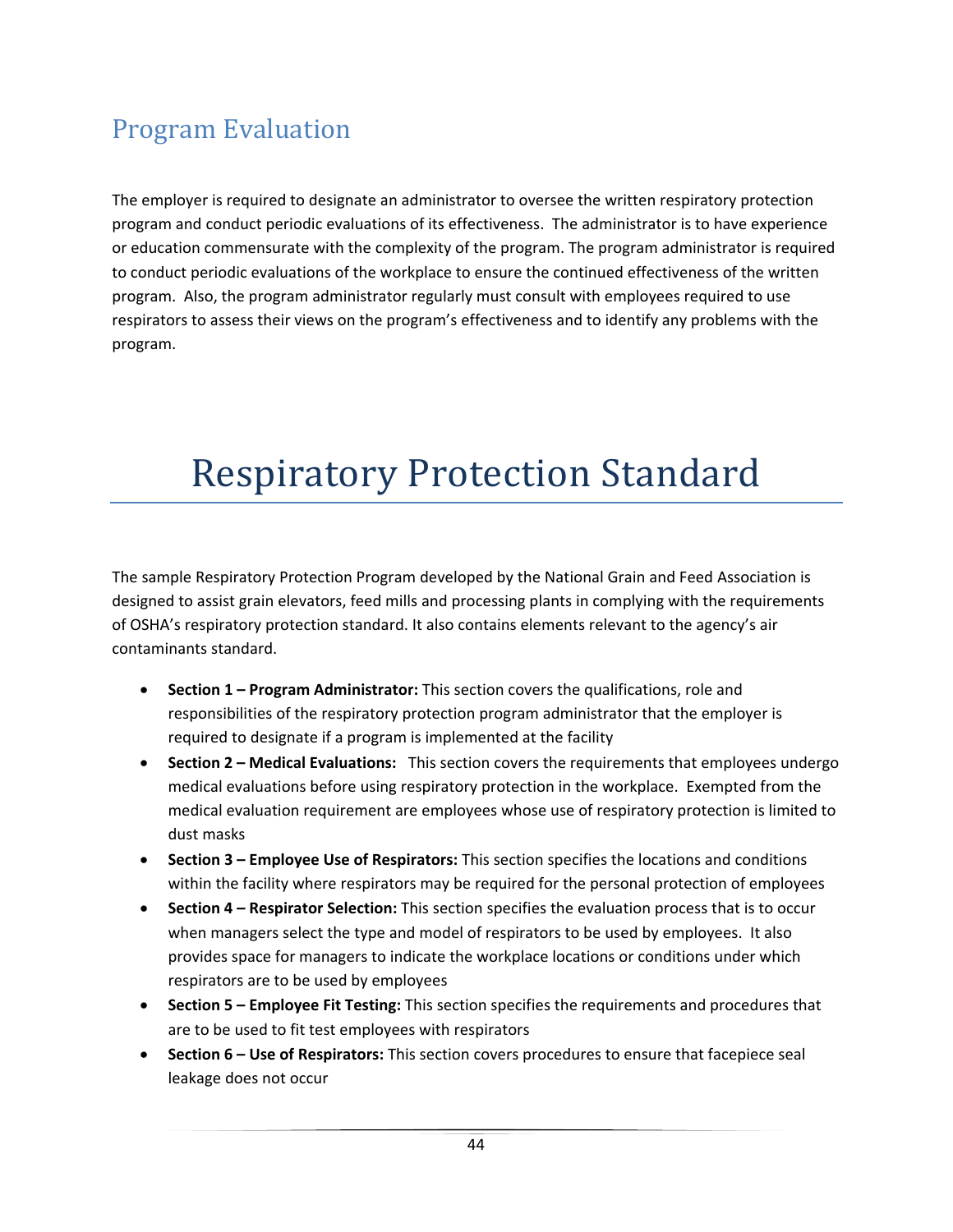- **Section 7 Respirator Maintenance and Care:** This section contains guidelines for cleaning, inspecting, storing and repairing respirators
- **Section 8 Respirator Training:** This section specifies the subjects on which employees are to receive training before wearing respirators in the workplace. It also specifies the circumstances under which retraining is to occur

As with other sections of this book, the Respiratory Protection Program has been structured using a "fill‐ in-the-blank" format so it can be customized to meet the specific needs of the individual facility or employer.

# Occupational Noise Exposure Standard

### Monitoring

Employers are required to develop and implement a monitoring program that will identify employees who are exposed to workplace noise levels that equal or exceed 85 decibels (dB) averaged over an eighthour day, if the employer has information indicating such may be the case.

If measurements are required:

- the exposure measurement is to include all continuous, intermittent and impulse noise<sup>1</sup> within an 80 dB to 130 dB range, and is to be taken during a typical work situation
- employers may rely on area monitoring, unless the following conditions exist: 1) high worker mobility in the area; 2) significant variability in sound level; or 3) significant impulse noise. If any of these conditions exist, the employer is to rely on representative sampling of the similarly exposed employees to determine the dosage level of noise to which they may be exposed to determine if they should be included in the hearing conservation program
- monitoring should be repeated when changes in production, process or controls could increase noise exposure to the extent that additional employees may be exposed to noise levels exceeding the 85 dB threshold. Similarly, monitoring is required if hearing protectors become inadequate to meet the requirements of the hearing conservation program
- instruments used for monitoring employee exposures are to be checked carefully, properly maintained and routinely calibrated to ensure accurate measurements
- employers are to notify employees exposed at or above the 85 dB TWA of the results of the monitoring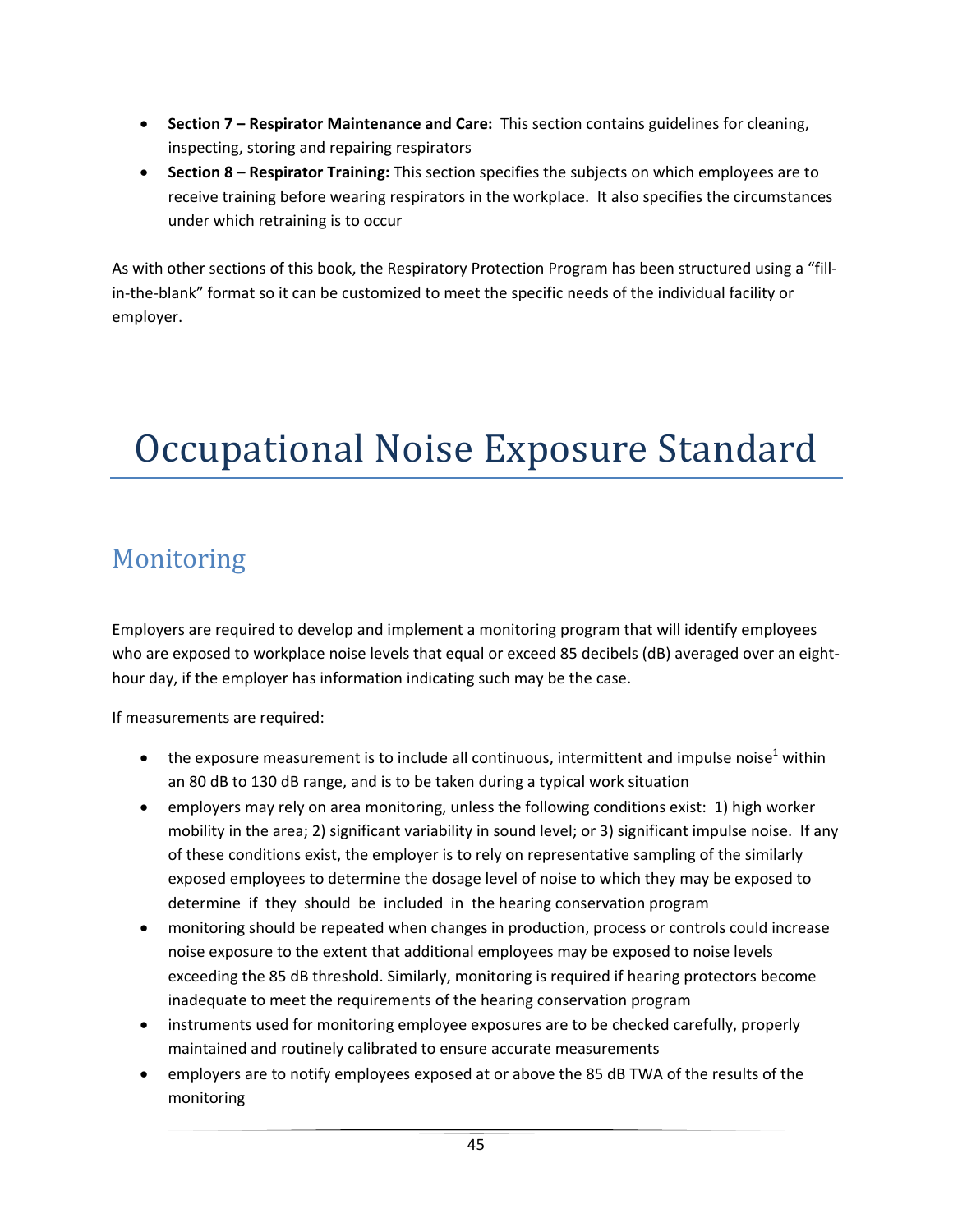employees or their representatives are entitled to observe the monitoring program  $1$  Impulse or impact noises are defined as those that are not considered to be "continuous." Continuous noises are those where the interval between occurrences of the maximum noise is one second or less. If exposure to impulse or impact noise exceeds 140 dB, hearing conservation is required. Examples of potential impulse or impact noises include the sounds emitted from a powder‐actuated nail gun, a punch press or a drop hammer.

#### **Hearing Protection**

Hearing protection is required to be provided to employees who are exposed to eight-hour TWA noise levels that equal or exceed 85 dB.

Specifically, such hearing protection is required to be worn by:

- employees who are exposed to noise levels exceeding the 85dB threshold for any period exceeding six months, until they receive a baseline audiogram
- e employees who have incurred a standard threshold shift<sup>2</sup>
- **e** employees exposed to noise levels that exceed those listed in the following table<sup>3</sup>

| Duration per day, | Sound level dBA |
|-------------------|-----------------|
| hours             | slow response   |
| 8                 | 90              |
| 6                 | 92              |
| 4                 | 95              |
| 3                 | 97              |
| $\overline{2}$    | 100             |
| 1.5               | 102             |
| 1                 | 105             |
| 0.5               | 110             |
| 0.25 or less      | 115             |
|                   |                 |

#### Table of Permissible Noise Exposures

 $2$  Defined as an average shift in either ear of 10 dB or more at 2,000, 3,000 and 4,000 hertz. Employees are required to be notified within 21 days from the time determination is made that their audiometric test results indicate the existence of a standard threshold shift.

 $3$  Generally, the louder the noise, the shorter the exposure time before hearing protection must be provided. For instance, employees may be exposed to a noise level of 90 dBA for eight hours per day before hearing protection is required. However, if the noise level reaches 115 dBA, hearing protection is required if their anticipated exposure exceeds 15 minutes

As with other types of hazards, OSHA requires that employers implement feasible engineering and administrative controls before resorting to hearing protection devices, such as earplugs or earmuffs. Administrative controls include rotating shifts or limiting noise exposure through such techniques as scheduling machine operating times so as to reduce the number of workers exposed to noise.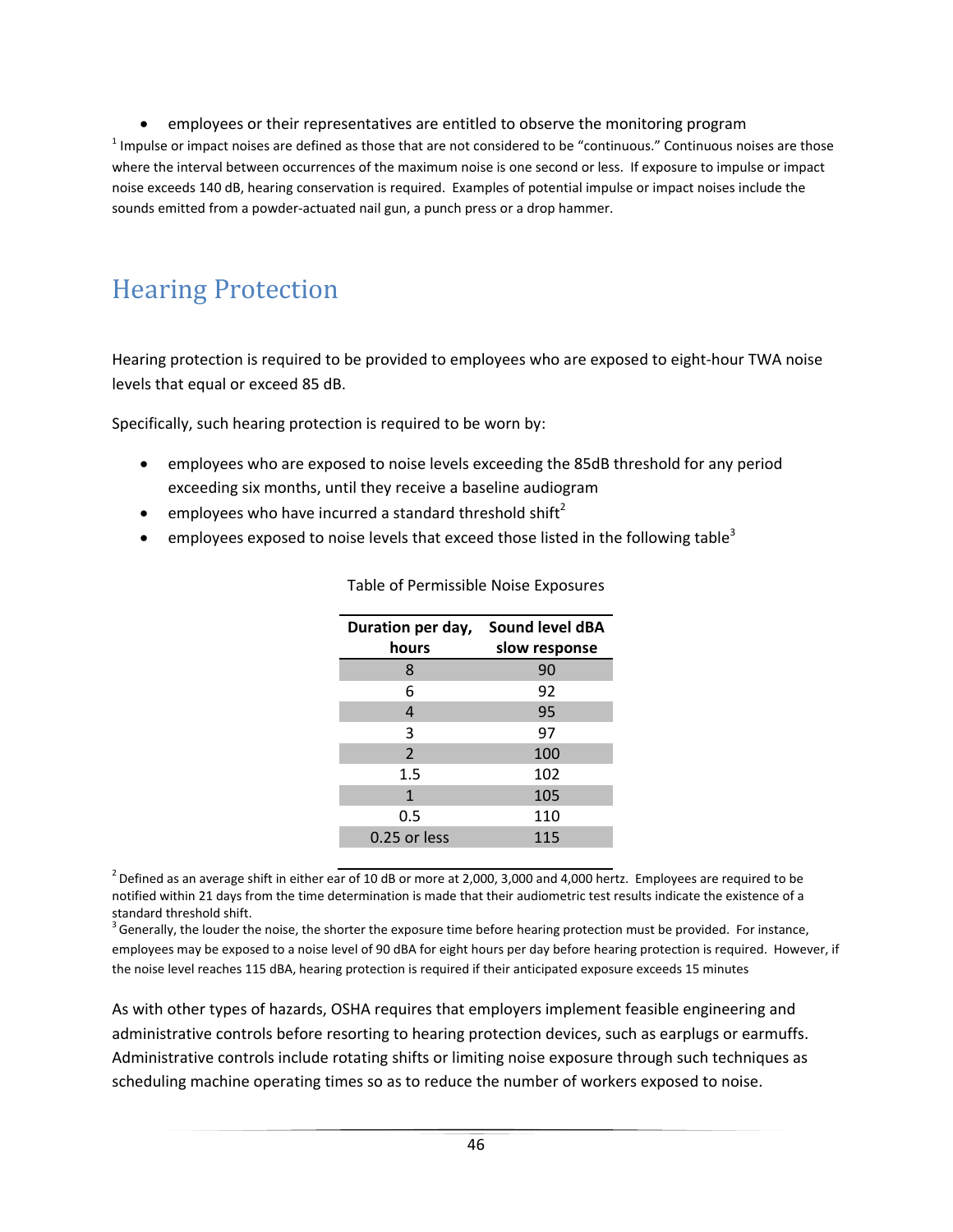Engineering controls include such steps as substituting less noisy equipment, installing barriers, reducing equipment vibration, installing acoustical enclosures, and replacing or adjusting worn, loose or unbalanced parts on machines. If such engineering controls are infeasible or fail to reduce sound levels, appropriate hearing protectors are required.

Types of Hearing Protectors: OSHA requires that hearing protectors reduce employee exposure to at least 90 dB and to 85 dB when a standard threshold shift has occurred in the employee's hearing. Typically, hearing protectors consist of:

- **Single‐Use Earplugs:** These are made of waxed cotton, foam or fiberglass wool, and are self‐ forming. When properly inserted, this type of hearing protector works as well as molded earplugs
- **Pre-Formed or Molded Earplugs:** These plugs must be fitted to each individual employee by a professional. They may be of either single use/disposable or non‐disposable design. The non‐ disposable earplug should be cleaned after each use
- **Earmuffs:** This type of protector requires a perfect seal around the ear. Glasses, long sideburns, long hair and facial movements, caused, for instance, by chewing gum, may reduce the protective value of this device. Special earmuffs may be purchased for use with eyeglasses or beards

Selection of Hearing Protection: OSHA requires that employees be allowed to select from several different types of hearing protectors so tha0t they may find one that provides a comfortable fit, achieves satisfactory noise reduction and is suitable for the work environment. The employer is required to reevaluate the suitability of the employee's choice of a hearing protector whenever there is a change in working conditions that may cause the device to be inadequate. OSHA also requires that the hearing protector be provided at no cost to the employee.

# Audiometric Testing

For employees who are exposed to noise levels exceeding 85 dB TWA, employers are required to provide, at no cost to the employee, an audiometric testing program that includes baseline and annual audiograms.

The following requirements apply to audiometric tests:

 Individuals conducting audiometric tests are require to be one of the following: 1) a licensed or certified audiologist; 2) an otolaryngologist (physician specializing in the diagnosis and treatment of disorders of the ear, nose and throat); 3) a physician; or 4) a technician certified by the Council of Accreditation in Occupational Hearing Conservation or who has satisfactorily demonstrated competence in administering audiometric examinations.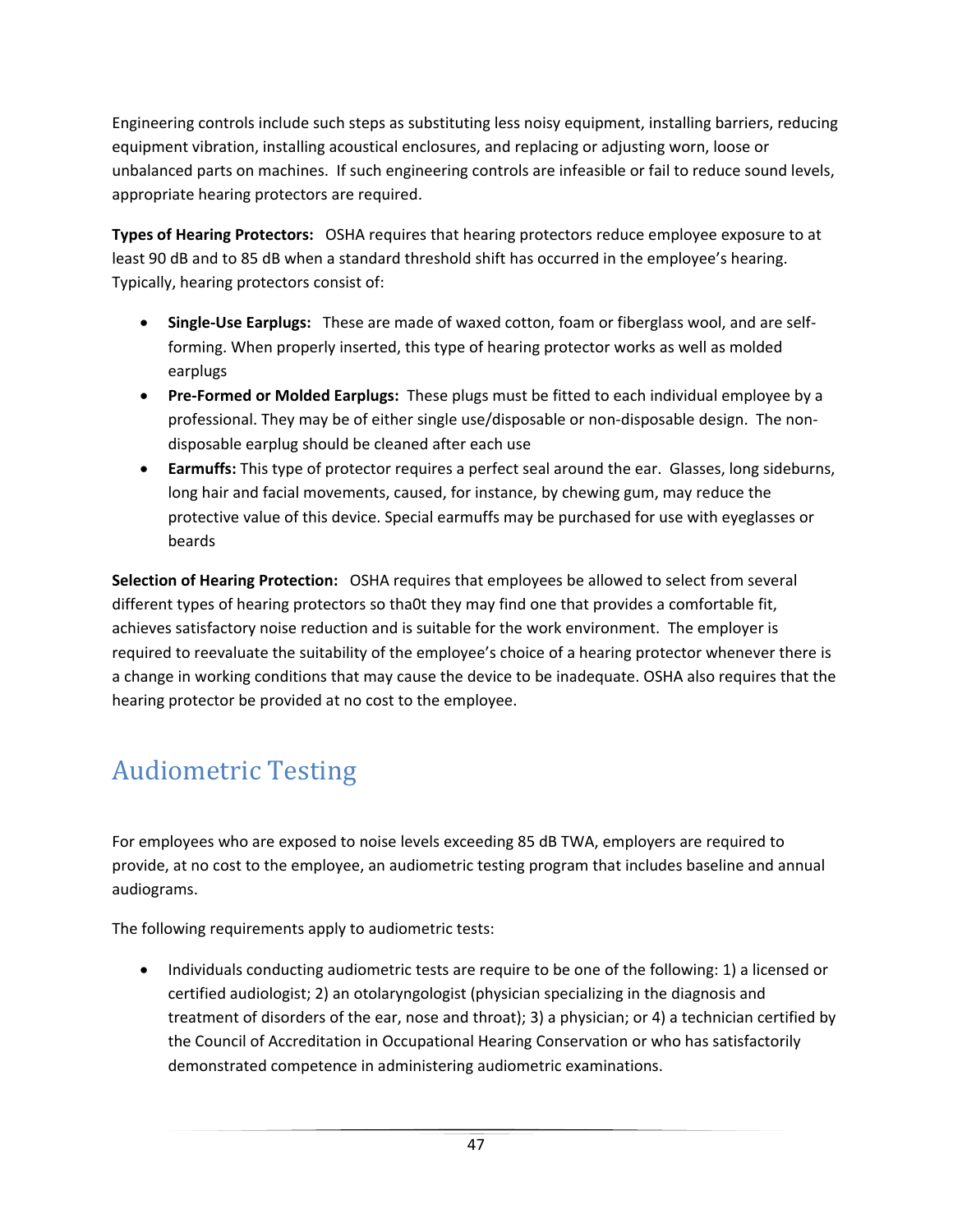However, a technician operating a microprocessor audiometer need not be certified. The technician is required to be responsible to either the audiologist, otolaryngologist or physician. OSHA also requires that these professionals review problem audiograms to determine whether further referral is necessary.

 Audiometric tests should be conducted in specially designed rooms using approved, calibrated equipment (See Appendices C and D). In some cases, a quiet area at the facility can be satisfactory for such testing

Baseline Audiograms: If noise conditions warrant, OSHA requires that baseline audiograms be provided within six months after an employee's first exposure to noise that equals or exceeds an eight‐hour TWA of 85dB. Testing to establish a baseline audiogram is to be preceded by at least 14 hours without exposure to workplace noise, unless the employee has worn hearing protectors during that 14‐hour or longer time frame.

**Annual Audiograms:** Audiograms are required to be conducted within one year after the baseline audiogram. The results of the annual audiogram are to be compared to the baseline to determine whether it is valid and whether a standard threshold shift has occurred in the employee's hearing.

An annual audiogram may be substituted for the original baseline audiogram if it is determined that the employee's standard threshold shift is persistent. However, the original baseline audiogram is required to be retained for the length of the employee's employment to ensure the same shift is not repeatedly identified

**Audiogram Evaluation:** If a standard threshold shift is detected, employees are to be fitted or retrofitted with adequate hearing protectors, and required to wear them. They also are to be shown how to use them properly. Some employees who have experienced a standard threshold shift may need to be referred for further testing if it is determined that test results are questionable or if they have an ear medical problem believed to be caused or aggravated by wearing hearing protectors. If the suspected medical problem is not believed to be related to wearing hearing protection, employees are to be informed that they should see a physician. If subsequent audiometric tests confirm that the standard threshold shift is not persistent, employees whose exposure to noise is less than a TWA of 90dB may discontinue wearing hearing protection.

### **Training**

Employees exposed to a TWA of 85 dB or more are required to be trained at least annually in the following:

• the effects of noise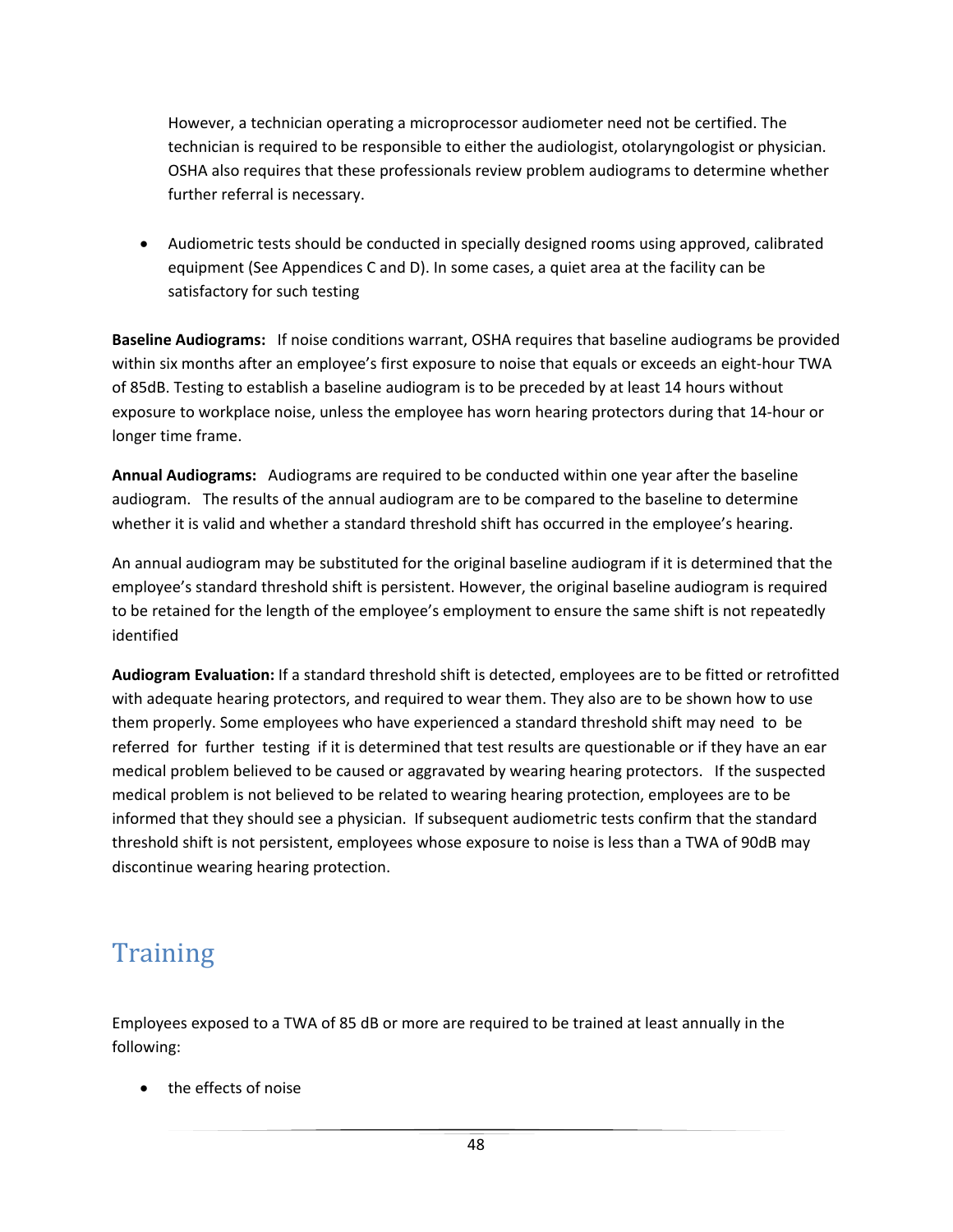- the purpose, advantages and disadvantages of various types of hearing protectors
- the selection, fit and care of protectors
- the purpose and procedures of audiometric testing

## Recordkeeping

OSHA requires that employers retain records of noise exposure measurements for at least two years.

Audiometric test results on individual employees are required to be maintained for the employee's duration of employment. Audiometric test records are required to include: 1) the employee's name and job classification; 2) the date of the audiogram; 3) the examiner's name; 4) the date of the last acoustic or exhaustive calibration of the audiometer; and 5) the employee's most recent noise exposure assessment.

The employer is required to make all records available upon request to the affected employee(s) (current and former); the employee's representative; and to federal or state OSHA officials.

The employer also is required to make copies of the standard available to employees or their designated representatives. [See attached copy of the standard and related appendices.]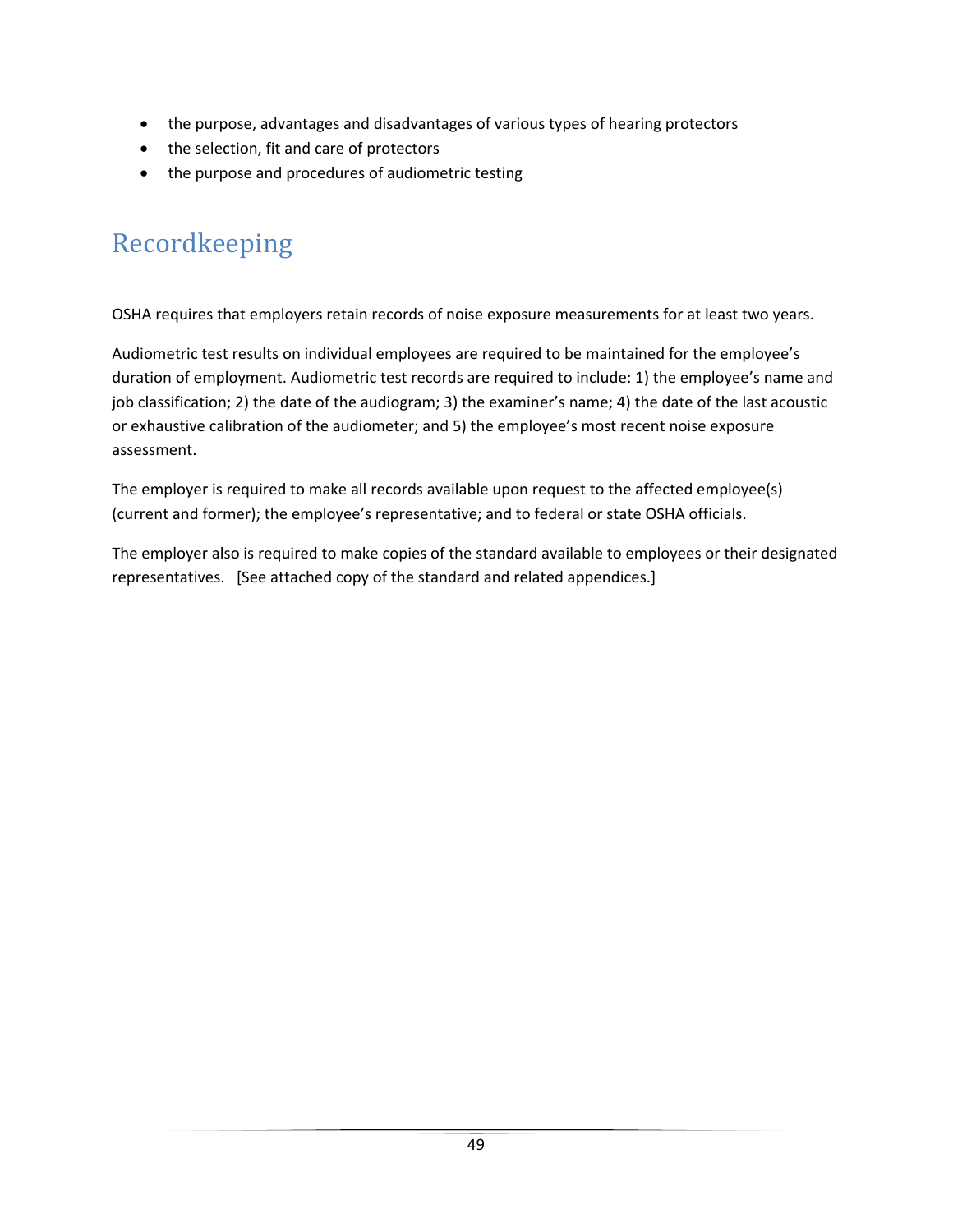

#### 1910.95 Appendix  $A -$

#### Noise Exposure Computation *(Mandatory)*

I. Computation of Employee Noise Exposure

(1) Noise dose is computed using Table G‐16a as follows:

(i) When the sound level, L, is constant over the entire work shift, the noise dose, D, in percent, is given by: D=100 C/T where C is the total length of the work day, in hours, and T is the reference duration corresponding to the measured sound level, L, as given in Table G-16a or by the formula shown as a footnote to that table.

(ii) When the workshift noise exposure is composed of two or more periods of noise at different levels, the total noise dose over the work day is given by:

 $D = 100 (C(1)/T(1) + C(2)/T(2) + ... + C(n)/T(n)),$ 

where  $C(n)$  indicates the total time of exposure at a specific noise level, and  $T(n)$  indicates the reference duration for that level as given by Table G‐16a.

(2) The eight‐hour time‐weighted average sound level (TWA), in decibels, may be computed from the dose, in percent, by means of the formula:  $TWA = 16.61 \log(10) (D/100) + 90$ . For an eight-hour workshift with the noise level constant over the entire shift, the TWA is equal to the measured sound level.

(3) A table relating dose and TWA is given in Section II.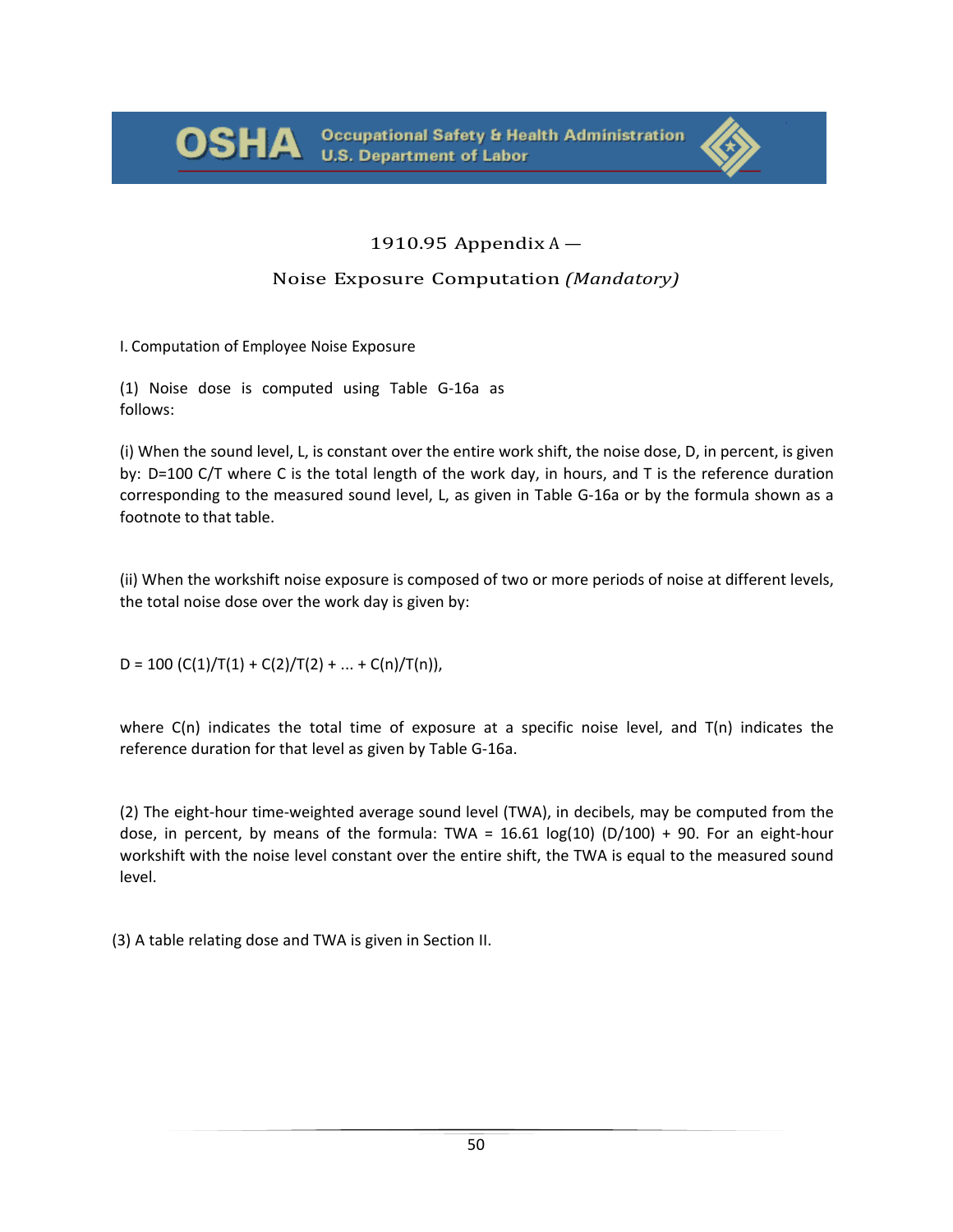| A-weighted sound level Reference duration<br>L (decibel) | T (hour)       | L (decibel) | A-weighted sound level Reference duration<br>T (hour) |
|----------------------------------------------------------|----------------|-------------|-------------------------------------------------------|
| 80                                                       | 32             | 106         | 0.87                                                  |
| 81                                                       | 27.9           | 107         | 0.76                                                  |
| 82                                                       | 24.3           | 108         | 0.66                                                  |
| 83                                                       | 21.1           | 109         | 0.57                                                  |
| 84                                                       | 18.4           | 110         | 0.5                                                   |
| 85                                                       | 16             | 111         | 0.44                                                  |
| 86                                                       | 13.9           | 112         | 0.38                                                  |
| 87                                                       | 12.1           | 113         | 0.33                                                  |
| 88                                                       | 10.6           | 114         | 0.29                                                  |
| 89                                                       | 9.2            | 115         | 0.25                                                  |
| 90                                                       | 8              | 116         | 0.22                                                  |
| 91                                                       | 7.0            | 117         | 0.19                                                  |
| 92                                                       | $6.1\,$        | 118         | 0.16                                                  |
| 93                                                       | 5.3            | 119         | 0.14                                                  |
| 94                                                       | 4.6            | 120         | 0.125                                                 |
| 95                                                       | $\overline{4}$ | 121         | 0.11                                                  |
| 96                                                       | 3.5            | 122         | 0.095                                                 |
| 97                                                       | 3.0            | 123         | 0.082                                                 |
| 98                                                       | $2.6$          | 124         | 0.072                                                 |
| 99                                                       | 2.3            | 125         | 0.063                                                 |
| 100                                                      | $\overline{2}$ | 126         | 0.054                                                 |
| 101                                                      | 1.7            | 127         | 0.047                                                 |
| 102                                                      | 1.5            | 128         | 0.041                                                 |
| 103                                                      | 1.3            | 129         | 0.036                                                 |
| 104                                                      | $1.1\,$        | 130         | 0.031                                                 |
| 105                                                      | $\mathbf 1$    |             |                                                       |

#### TABLE G‐16A

In the above table the reference duration, T, is computed by

$$
T = \frac{8}{2^{(L-90)/5}}
$$

where L is the measured A-weighted sound level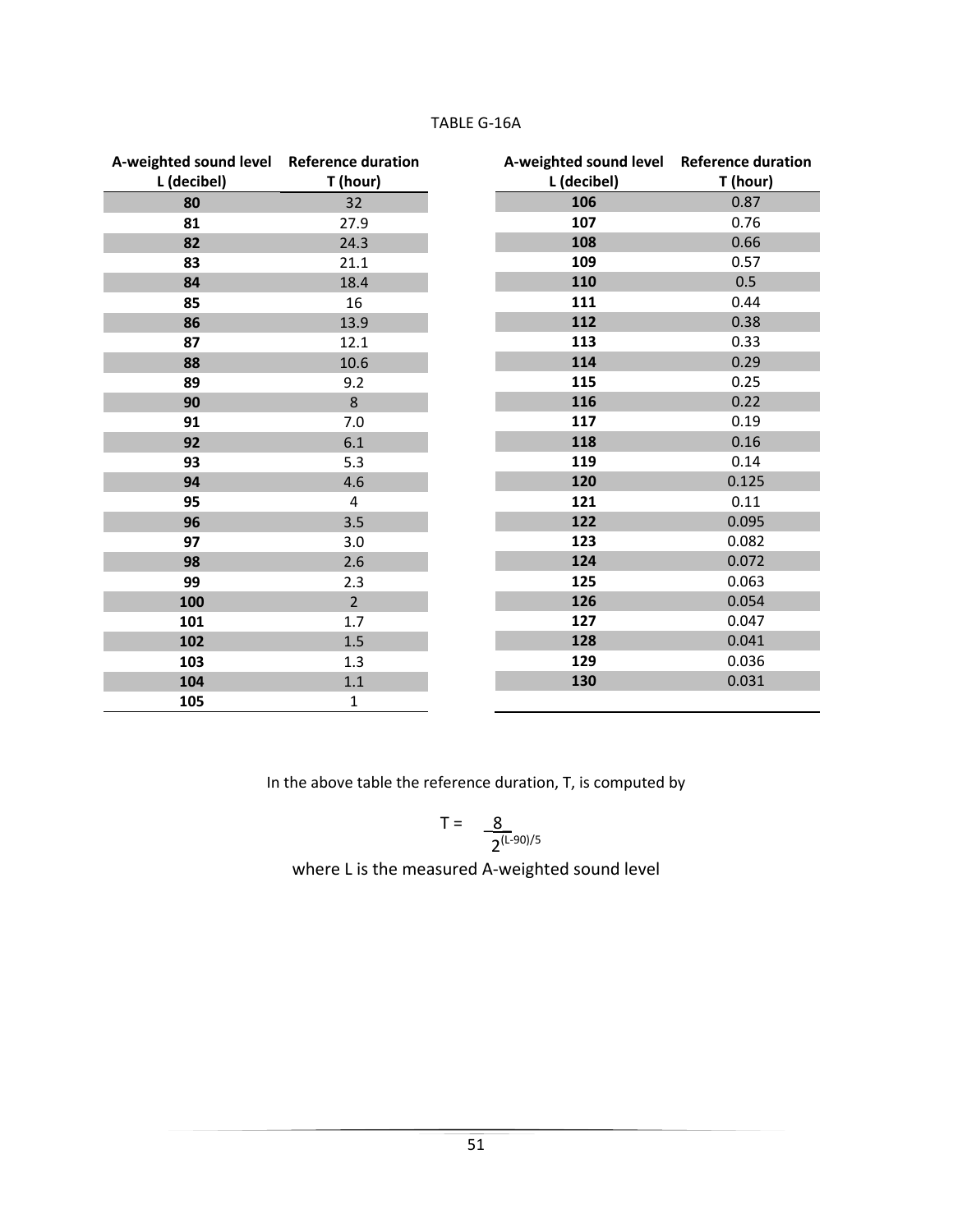II. Conversion Between "Dose" and "8‐Hour Time‐Weighted Average"

#### **Sound Level**

Compliance with paragraphs (c)‐(r) of this regulation is determined by the amount of exposure to noise in the workplace. The amount of such exposure is usually measured with an audiodosimeter which gives readout in terms of "dose." In order to better understand the requirements of the amendment, dosimeter readings can be converted to an "8‐hour time‐ weighted average sound level." (TWA).

In order to convert the reading of a dosimeter into TWA, see Table A‐1, below. This table applies to dosimeters that are set by the manufacturer to calculate dose or percent exposure according to the relationships in Table G‐16a. So, for example, a dose of 91 percent over an eight hour day results in a TWA of 89.3 dB, and, a dose of 50 percent corresponds to a TWA of 85 dB.

If the dose as read on the dosimeter is less than or greater than the values found in Table A‐1, the TWA may be calculated by using the formula: TWA =  $16.61 \log(10)$  (D/100) + 90 where TWA=8‐hour time‐weighted average sound level and D = accumulated dose in percent exposure

| Dose or %      | <b>TWA</b> | Dose or %      | <b>TWA</b> |
|----------------|------------|----------------|------------|
| noise exposure |            | noise exposure |            |
| 10             | 73.4       | 86             | 88.9       |
| 15             | 76.3       | 87             | 89.0       |
| 20             | 78.4       | 88             | 89.1       |
| 25             | 80.0       | 89             | 89.2       |
| 30             | 81.3       | 90             | 89.2       |
| 35             | 82.4       | 91             | 89.3       |
| 40             | 83.4       | 92             | 89.4       |
| 45             | 84.2       | 93             | 89.5       |
| 50             | 85.0       | 94             | 89.6       |
| 55             | 85.7       | 95             | 89.6       |
| 60             | 86.3       | 96             | 89.7       |
| 65             | 86.9       | 97             | 89.8       |
| 70             | 87.4       | 98             | 89.9       |
| 75             | 87.9       | 99             | 89.9       |
| 80             | 88.4       | 100            | 90.0       |
| 81             | 88.5       | 101            | 90.1       |
| 82             | 88.6       | 102            | 90.1       |
| 83             | 88.7       | 103            | 90.2       |
| 84             | 88.7       | 104            | 90.3       |

TABLE A‐1 ‐ CONVERSION FROM "PERCENT NOISE EXPOSURE" OR "DOSE" TO "8‐HOUR TIME WEIGHTED AVERAGE SOUND LEVEL" (TWA)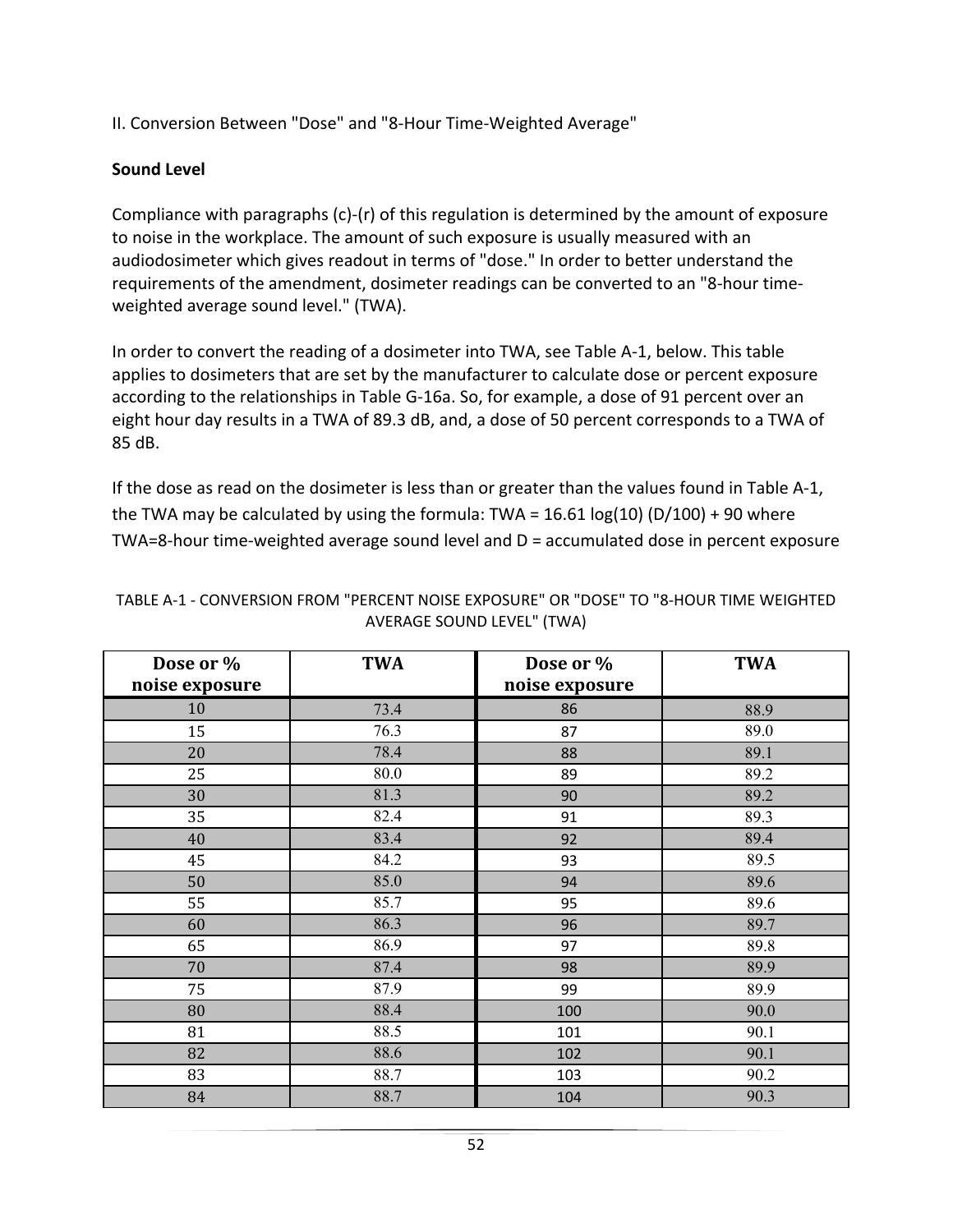| 85  | 88.8              | 105 | 90.4  |
|-----|-------------------|-----|-------|
| 106 | 90.4              | 360 | 99.2  |
| 107 | 90.5              | 370 | 99.4  |
| 108 | 90.6              | 380 | 99.6  |
| 109 | 90.6              | 390 | 99.8  |
| 110 | 90.7              | 400 | 100.0 |
| 111 | 90.8              | 410 | 100.2 |
| 112 | 90.8              | 420 | 100.4 |
| 113 | 90.9              | 430 | 100.5 |
| 114 | 90.9              | 440 | 100.7 |
| 115 | 91.1              | 450 | 100.8 |
| 116 | 91.1              | 460 | 101.0 |
| 117 | 91.1              | 470 | 101.2 |
| 118 | 91.2              | 480 | 101.3 |
| 119 | 91.3              | 490 | 101.5 |
| 120 | 91.3              | 500 | 101.6 |
| 125 | 91.6              | 510 | 101.8 |
| 130 | 91.9              | 520 | 101.9 |
| 135 | 92.2              | 530 | 102.0 |
| 140 | 92.4              | 540 | 102.2 |
| 145 | 92.7              | 550 | 102.3 |
| 150 | 92.9              | 560 | 102.4 |
| 155 | 93.2              | 570 | 102.6 |
| 160 | 93.4              | 580 | 102.7 |
| 165 | 93.6              | 590 | 102.8 |
| 170 | 93.8              | 600 | 102.9 |
| 175 | 94.0              | 610 | 103.0 |
| 180 | 94.2              | 620 | 103.2 |
| 185 | 94.4              | 630 | 103.3 |
| 190 | 94.6              | 640 | 103.4 |
| 195 | $\overline{9}4.8$ | 650 | 103.5 |
| 200 | 95.0              | 660 | 103.6 |
| 210 | 95.4              | 670 | 103.7 |
| 220 | 95.7              | 680 | 103.8 |
| 230 | 96.0              | 690 | 103.9 |
| 240 | 96.3              | 700 | 104.0 |
| 250 | 96.6              | 710 | 104.1 |
| 260 | 96.9              | 720 | 104.2 |
| 270 | 97.2              | 730 | 104.3 |
| 280 | 97.4              | 740 | 104.4 |
| 290 | 97.7              | 750 | 104.5 |
| 300 | 97.9              | 760 | 104.6 |
| 310 | 98.2              | 770 | 104.7 |
| 320 | 98.4              | 780 | 104.8 |
| 330 | 98.6              | 790 | 104.9 |
| 340 | 98.8              | 800 | 105.0 |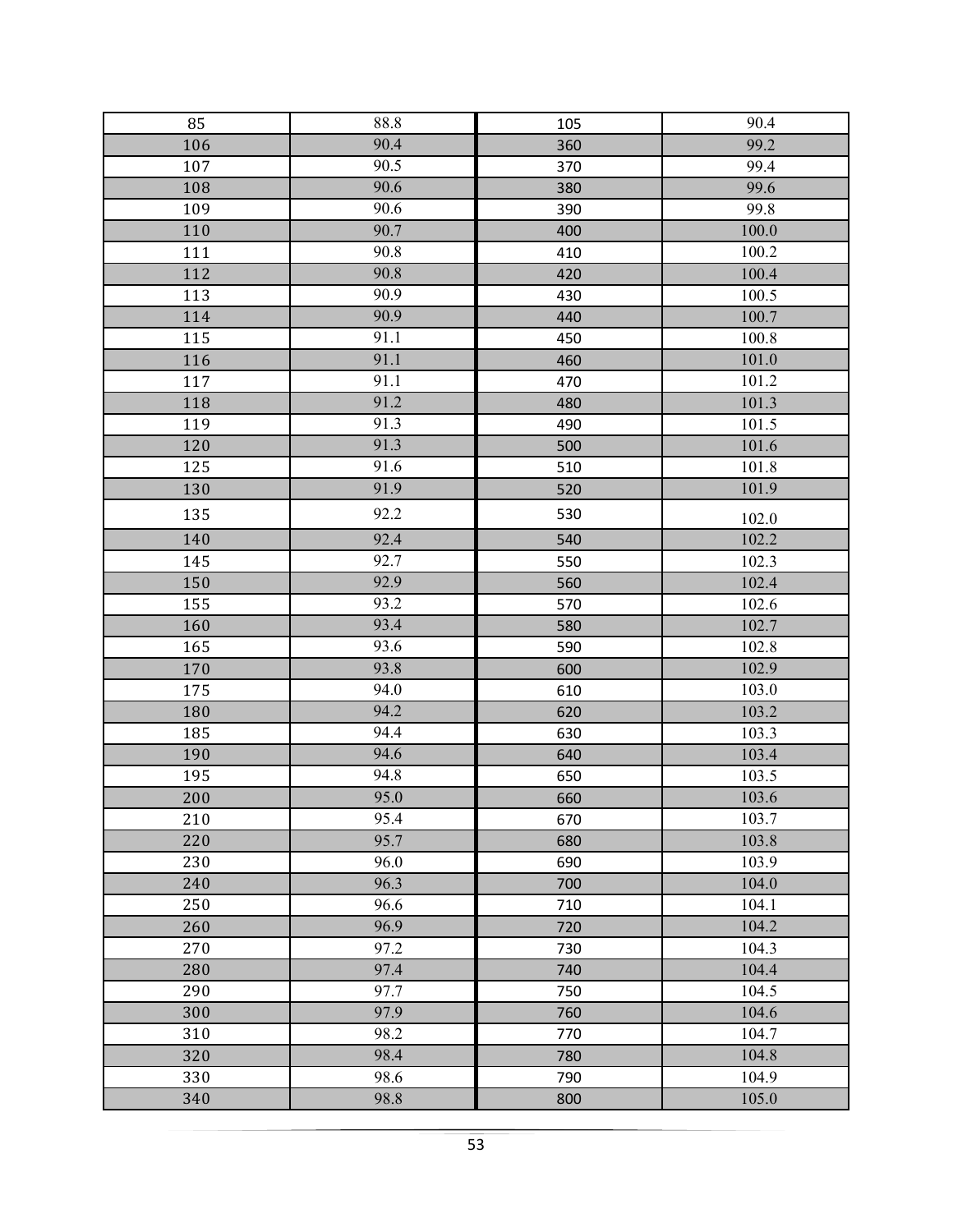| 350 | 99.0  | 810 | 105.1 |
|-----|-------|-----|-------|
| 820 | 105.2 | 920 | 106.0 |
| 830 | 105.3 | 930 | 106.1 |
| 840 | 105.4 | 940 | 106.2 |
| 850 | 105.4 | 950 | 106.2 |
| 860 | 105.5 | 960 | 106.3 |
| 870 | 105.6 | 970 | 106.4 |
| 880 | 105.7 | 980 | 106.5 |
| 890 | 105.8 | 990 | 106.5 |
| 900 | 105.8 | 999 | 106.6 |
| 910 | 105.9 |     |       |

**OSHA** Occupational Safety & Hea **Occupational Safety & Health Administration** 

#### 1910.95 Appendix  $B -$  Methods for Estimating the Adequacy

#### of Hearing Protector Attenuation *(Mandatory)*

For employees who have experienced a significant threshold shift, hearing protector attenuation must be sufficient to reduce employee exposure to a TWA of 85 dB. Employers must select one of the following methods by which to estimate the adequacy of hearing protector attenuation.

The most convenient method is the Noise Reduction Rating (NRR) developed by the Environmental Protection Agency (EPA). According to EPA regulation, the NRR must be shown on the hearing protector package. The NRR is then related to an individual worker's noise environment in order to assess the adequacy of the attenuation of a given hearing protector. This appendix describes four methods of using the NRR to determine whether a particular hearing protector provides adequate protection within a given exposure environment. Selection among the four procedures is dependent upon the employer's noise measuring instruments.

Instead of using the NRR, employers may evaluate the adequacy of hearing protector attenuation by using one of the three methods developed by the National Institute for Occupational Safety and Health (NIOSH), which are described in the "List of Personal Hearing Protectors and Attenuation Data," HEW Publication No. 76‐120, 1975, pages 21‐37. These methods are known as NIOSH methods No. 1, No. 2 and No. 3. The NRR described below is a simplification of NIOSH method No. 2. The most complex method is NIOSH method No. 1, which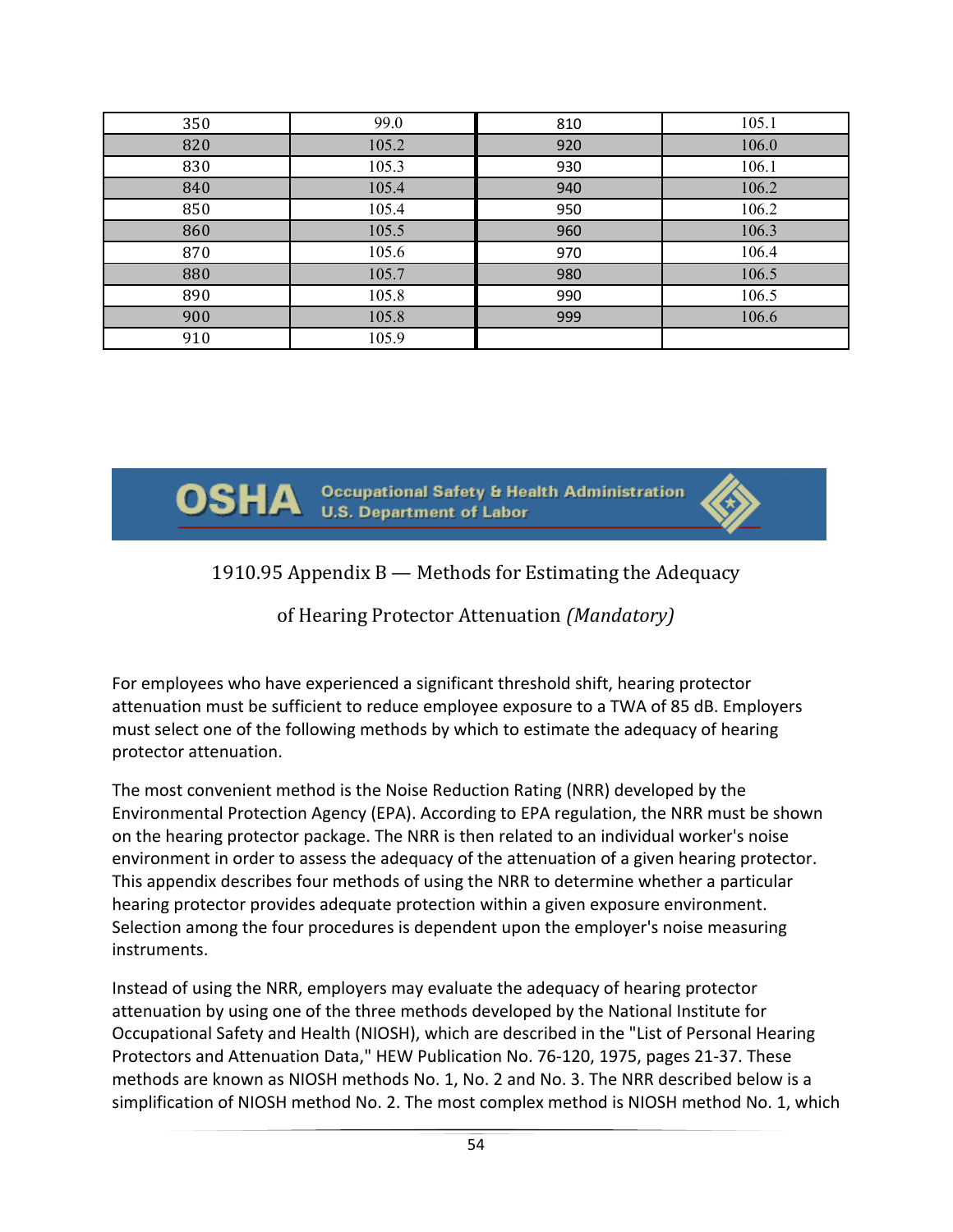is probably the most accurate method since it uses the largest amount of spectral information from the individual employee's noise environment. As in the case of the NRR method described below, if one of the NIOSH methods is used, the selected method must be applied to an individual's noise environment to assess the adequacy of the attenuation. Employers should be careful to take a sufficient number of measurements in order to achieve a representative sample for each time segment.

NOTE: The employer must remember that calculated attenuation values reflect realistic values only to the extent that the protectors are properly fitted and worn.

When using the NRR to assess hearing protector adequacy, one of the following methods must be used:

(i) When using a dosimeter that is capable of C‐weighted measurements:

(A) Obtain the employee's C‐weighted dose for the entire workshift, and convert to TWA (see appendix A, II).

(B) Subtract the NRR from the C‐weighted TWA to obtain the estimated A‐weighted TWA under the ear protector.

(ii) When using a dosimeter that is not capable of C‐weighted measurements, the following method may be used:

(A) Convert the A‐weighted dose to TWA (see appendix A).

(B) Subtract 7 dB from the NRR.

(C) Subtract the remainder from the A‐weighted TWA to obtain the estimated A‐weighted TWA under the ear protector.

(iii) When using a sound level meter set to the A‐weighting network: (A) Obtain the employee's A‐weighted TWA.

(B) Subtract 7 dB from the NRR, and subtract the remainder from the A‐weighted TWA to obtain the estimated A‐weighted TWA under the ear protector.

(iv) When using a sound level meter set on the C‐weighting network:

(A) Obtain a representative sample of the C‐weighted sound levels in the employee's environment.

(B) Subtract the NRR from the C‐weighted average sound level to obtain the estimated A‐ weighted TWA under the ear protector.

(v) When using area monitoring procedures and a sound level meter set to the A‐weighing network. (A) Obtain a representative sound level for the area in question.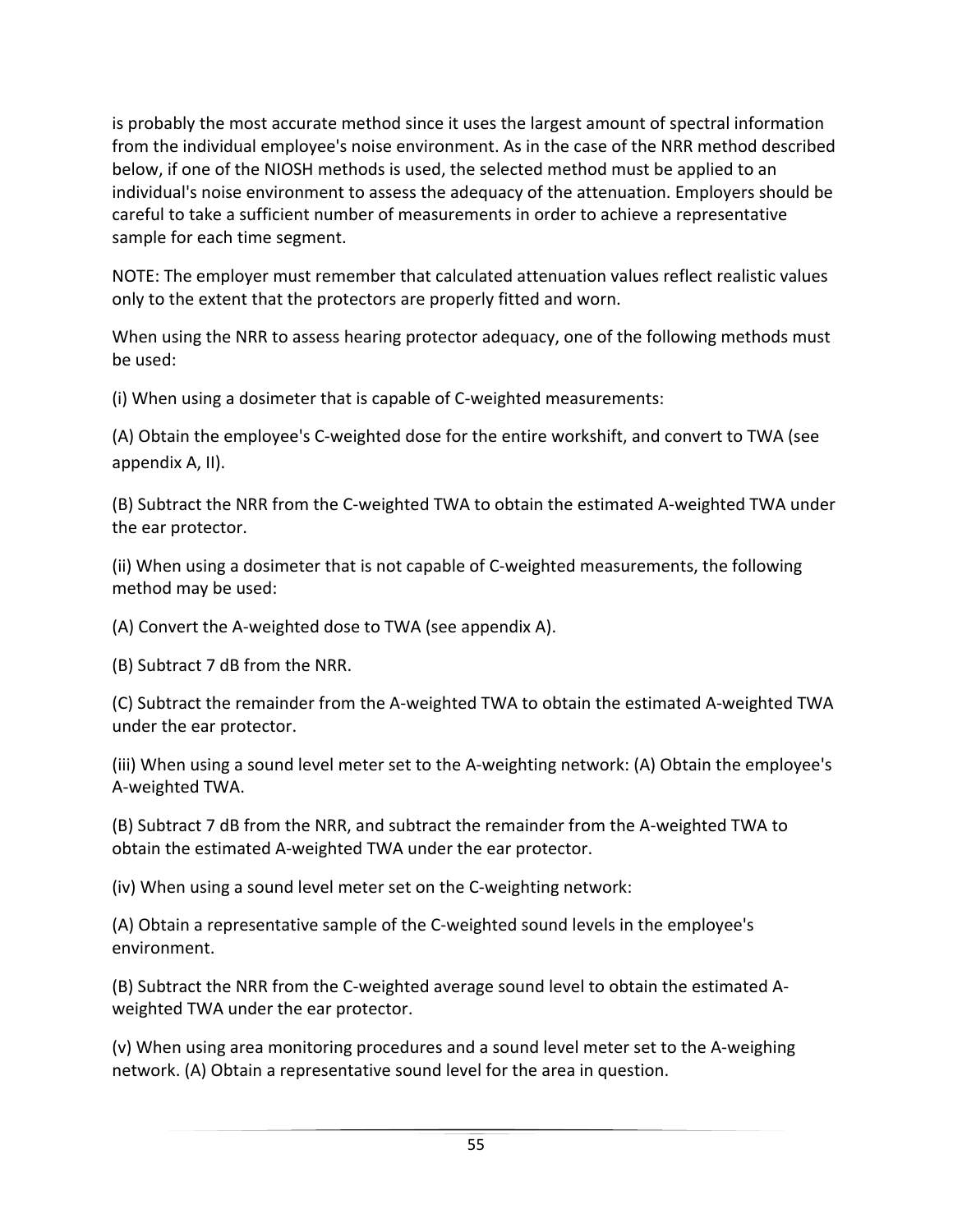(B) Subtract 7 dB from the NRR and subtract the remainder from the A‐weighted sound level for that area.

(vi) When using area monitoring procedures and a sound level meter set to the C‐weighting network:

- (A) Obtain a representative sound level for the area in question
- (B) Subtract the NRR from the C‐weighted sound level for that area

**OSHA** Occupational Safety & Hea **Occupational Safety & Health Administration** 

#### 1910.95 Appendix C — Audiometric Measuring Instruments *(Mandatory)*

1. In the event that pulsed‐tone audiometers are used, they shall have a tone on‐time of at least 200 milliseconds.

2. Self-recording audiometers shall comply with the following requirements:

(A) The chart upon which the audiogram is traced shall have lines at positions corresponding to all multiples of 10 dB hearing level within the intensity range spanned by the audiometer. The lines shall be equally spaced and shall be separated by at least 1/4 inch. Additional increments are optional. The audiogram pen tracings shall not exceed 2 dB in width.

(B) It shall be possible to set the stylus manually at the 10‐dB increment lines for calibration purposes.

(C) The slewing rate for the audiometer attenuator shall not be more than 6 dB/sec except that an initial slewing rate greater than 6 dB/sec is permitted at the beginning of each new test frequency, but only until the second subject response.

(D) The audiometer shall remain at each required test frequency for 30 seconds (+ or ‐ 3 seconds). The audiogram shall be clearly marked at each change of frequency and the actual frequency change of the audiometer shall not deviate from the frequency boundaries marked on the audiogram by more than + or‐ 3 seconds.

(E) It must be possible at each test frequency to place a horizontal line segment parallel to the time axis on the audiogram, such that the audiometric tracing crosses the line segment at least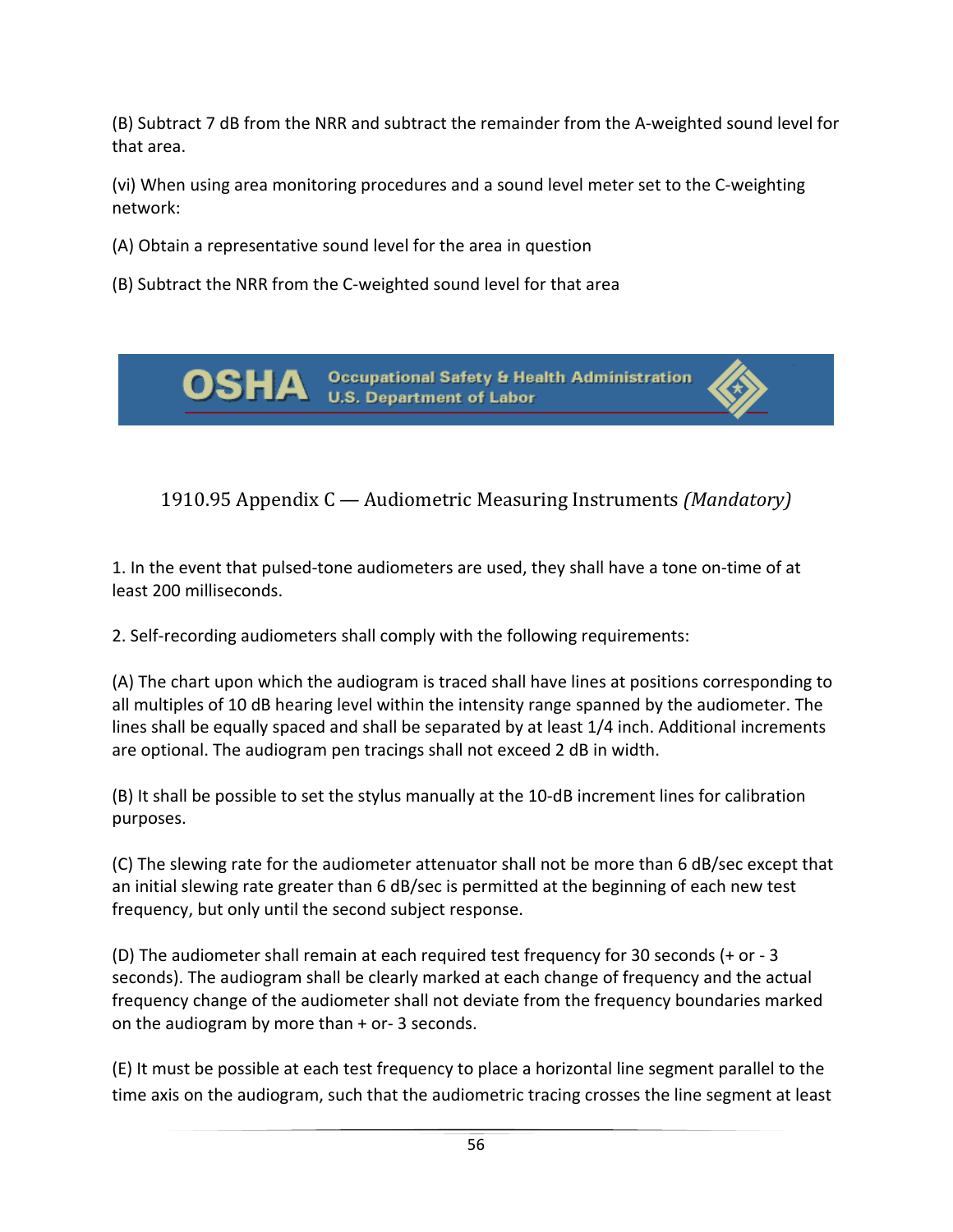six times at that test frequency. At each test frequency the threshold shall be the average of the midpoints of the tracing excursions.



1910.95 Appendix D — Audiometric Test Rooms *(Mandatory)*

Rooms used for audiometric testing shall not have background sound pressure levels exceeding those in Table D‐1 when measured by equipment conforming at least to the Type 2 requirements of American National Standard Specification for Sound Level Meters, S1.4‐1971 (R1976), and to the Class II requirements of American National Standard Specification for Octave, Half‐Octave, and Third‐Octave Band Filter Sets, S1.11‐1971 (R1976).

#### TABLE D-1 - MAXIMUM ALLOWABLE OCTAVE-BAND SOUND PRESSURE LEVELS FOR AUDIOMETRIC TEST ROOMS

| Octave-band center        |     |      |      |      |      |
|---------------------------|-----|------|------|------|------|
|                           | 500 | 1000 | 2000 | 4000 | 8000 |
| Sound pressure level (dB) | 40  | 40   |      |      | 62   |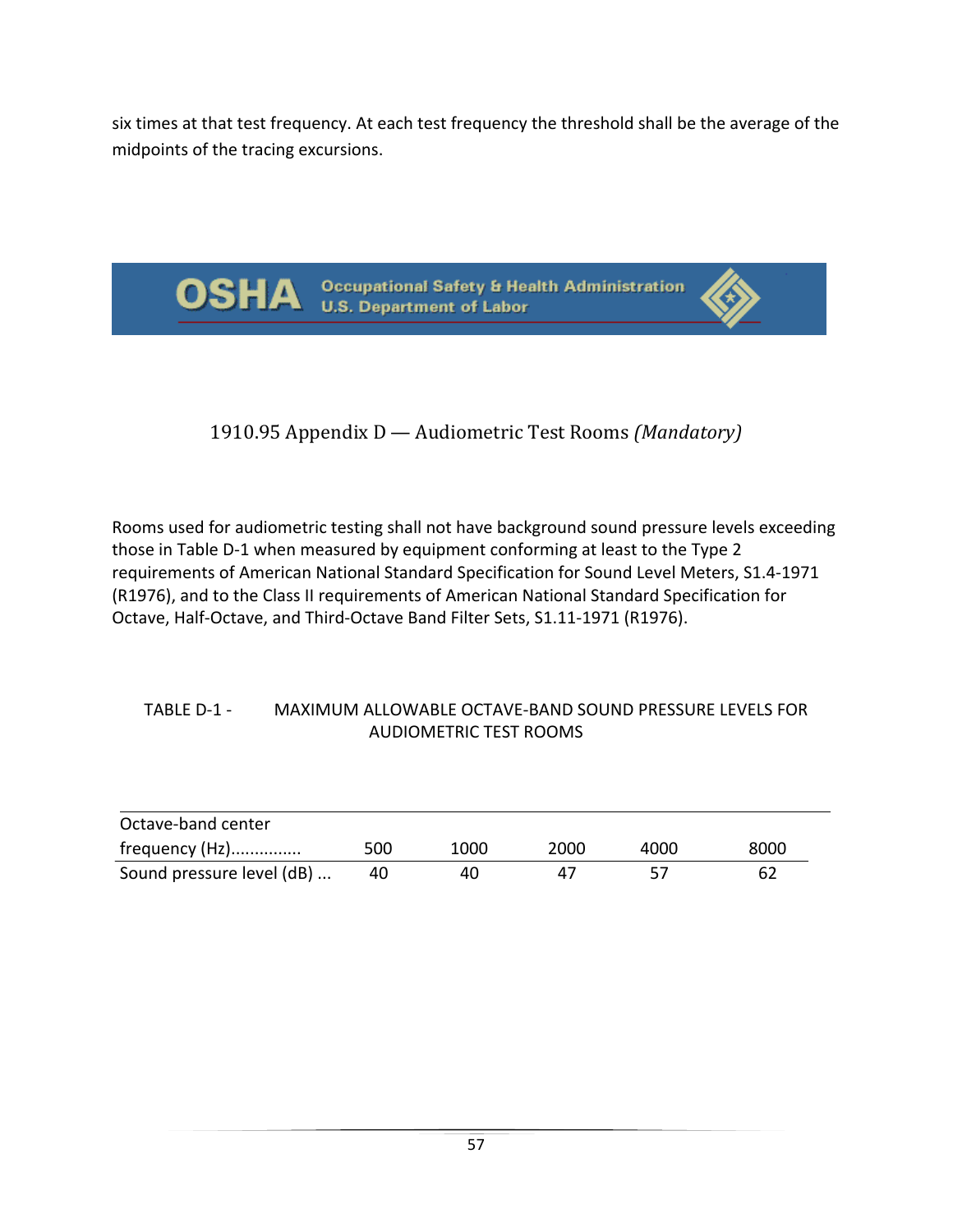

1910.95 Appendix  $E -$ 

#### Acoustic Calibration of Audiometers *(Mandatory)*

Audiometer calibration shall be checked acoustically, at least annually, according to the procedures described in this appendix. The equipment necessary to perform these measurements is a sound level meter, octave‐band filter set, and a National Bureau of Standards 9A coupler. In making these measurements, the accuracy of the calibrating equipment shall be sufficient to determine that the audiometer is within the tolerances permitted by American Standard Specification for Audiometers, S3.6‐1969.

(1) "Sound Pressure Output Check"

A. Place the earphone coupler over the microphone of the sound level meter and place the earphone on the coupler.

B. Set the audiometer's hearing threshold level (HTL) dial to 70 dB.

C. Measure the sound pressure level of the tones at each test frequency from 500 Hz through 6000 Hz for each earphone.

D. At each frequency the readout on the sound level meter should correspond to the levels in Table E‐1 or Table E‐2, as appropriate, for the type of earphone, in the column entitled "sound level meter reading."

(2) "Linearity Check"

A. With the earphone in place, set the frequency to 1000 Hz and the HTL dial on the audiometer to 70 dB.

B. Measure the sound levels in the coupler at each 10-dB decrement from 70 dB to 10 dB, noting the sound level meter reading at each setting.

C. For each 10‐dB decrement on the audiometer the sound level meter should indicate a corresponding 10 dB decrease.

D. This measurement may be made electrically with a voltmeter connected to the earphone terminals.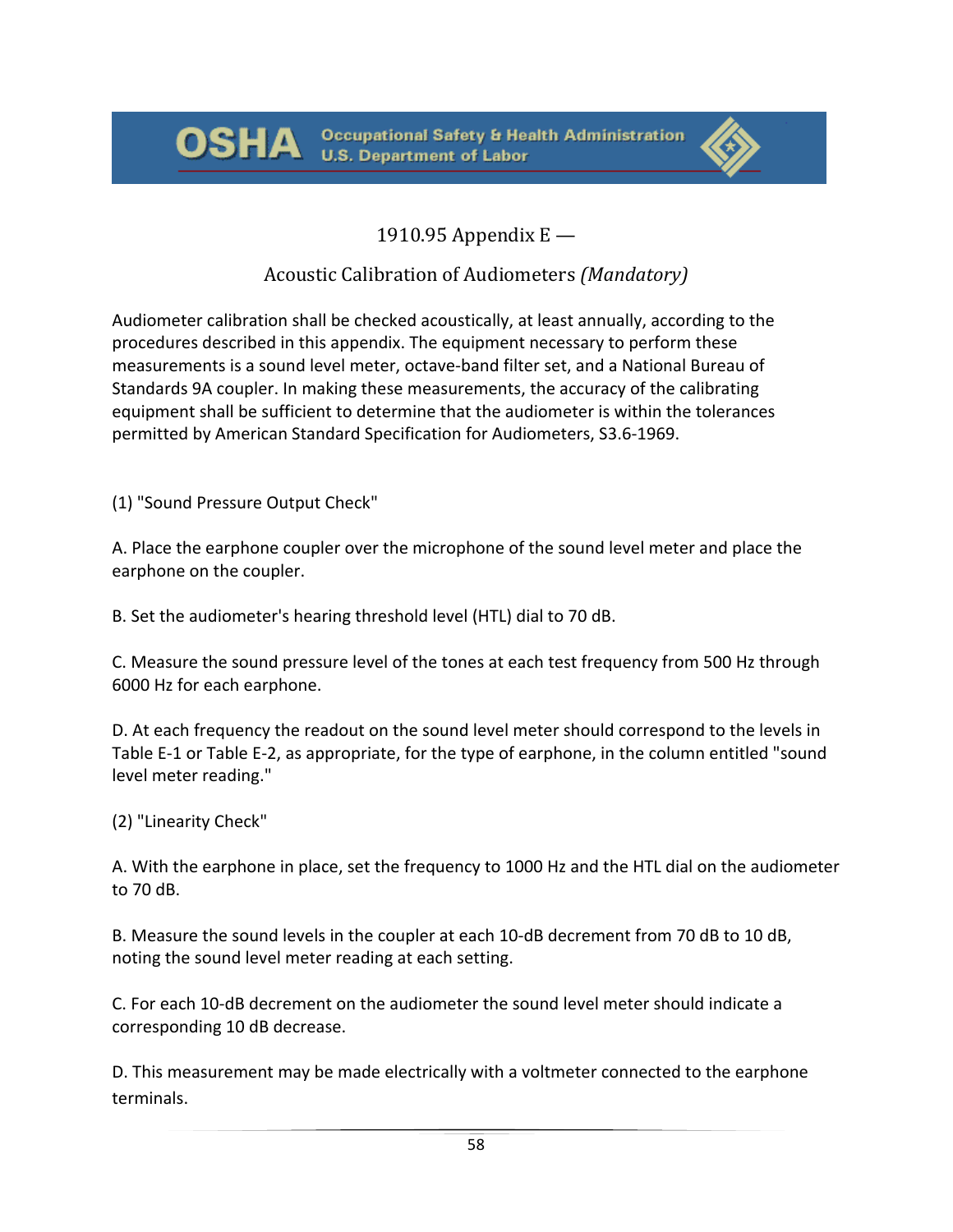#### (3) "Tolerances"

When any of the measured sound levels deviate from the levels in Table E-1 or Table E-2 by + or ‐ 3 dB at any test frequency between 500 and 3000 Hz, 4 dB at 4000 Hz, or 5 dB at 6000 Hz, an exhaustive calibration is advised. An exhaustive calibration is required if the deviations are greater than 15 dB or greater at any test frequency.

| Frequency, Hz | Reference threshold<br>level for<br><b>TDH-39</b><br>earphones, dB | meter<br>reading, dB |
|---------------|--------------------------------------------------------------------|----------------------|
| 500           | 11.5                                                               | 81.5                 |
| 1000          |                                                                    | 77                   |
| 2000          | 9                                                                  | 79                   |
| 3000          | 10                                                                 | 80                   |
| 4000          | 9.5                                                                | 79.5                 |
| 6000          | 15.5                                                               | 85.5                 |
|               |                                                                    |                      |

TABLE E‐1 ‐ REFERENCE THRESHOLD LEVELS FOR TELEPHONICS — TDH‐39 EARPHONES

#### TABLE E‐2 ‐ REFERENCE THRESHOLD LEVELS FOR TELEPHONICS — TDH‐49 EARPHONES

| Frequency, Hz | Reference threshold<br>level for<br><b>TDH-49</b> | Sound level<br>meter |
|---------------|---------------------------------------------------|----------------------|
|               | earphones, dB                                     | reading, dB          |
|               |                                                   |                      |
| 500           | 13.5                                              | 83.5                 |
| 1000          | 7.5                                               | 77.5                 |
| 2000          | 11                                                | 81.0                 |
| 3000          | 9.5                                               | 79.5                 |
| 4000          | 10.5                                              | 80.5                 |
| 6000          | 13.5                                              | 83.5                 |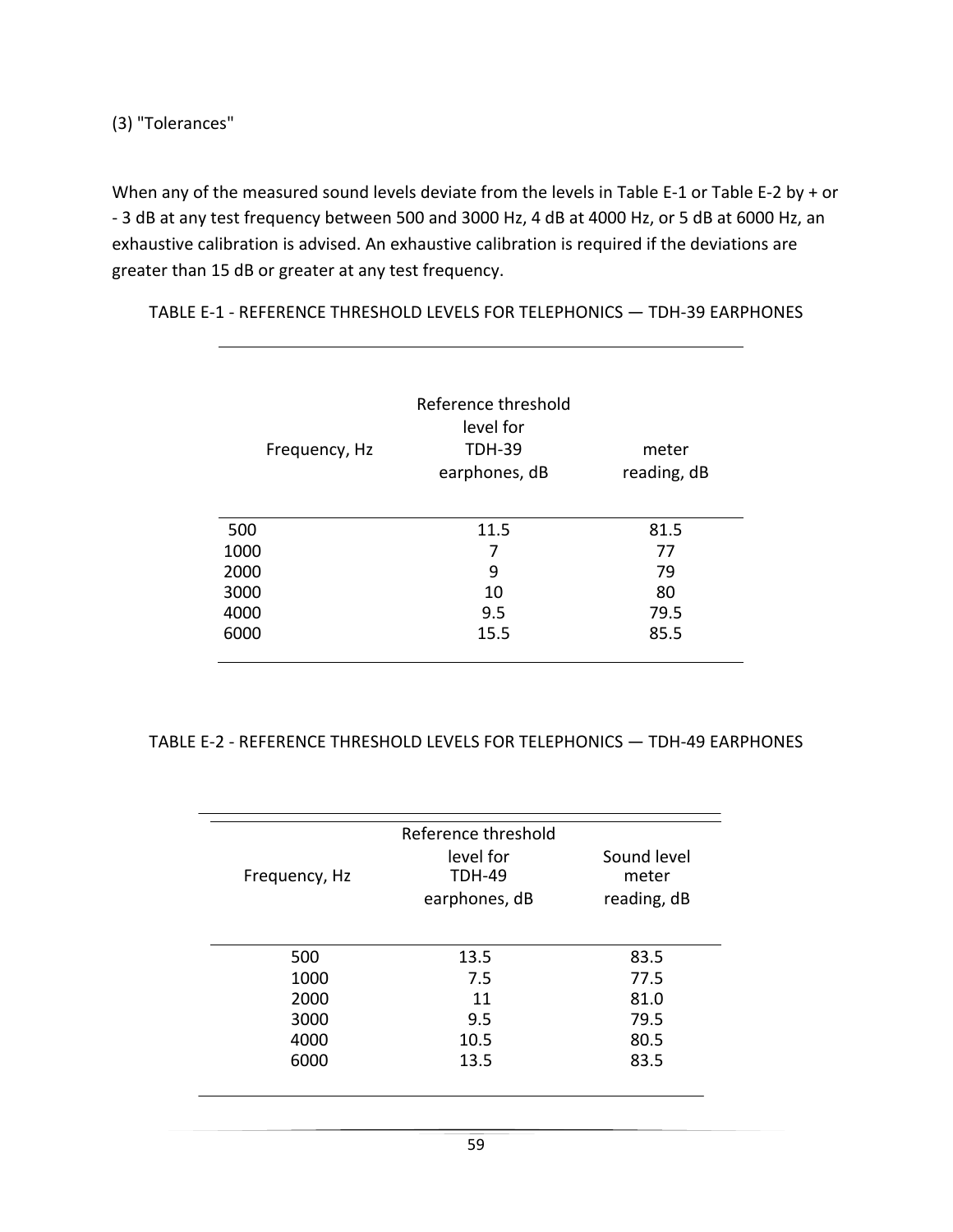

1910.95 Appendix  $F -$  Calculations and Application

of Age Corrections to Audiograms *(Mandatory)*

In determining whether a standard threshold shift has occurred, allowance may be made for the contribution of aging to the change in hearing level by adjusting the most recent audiogram. If the employer chooses to adjust the audiogram, the employer shall follow the procedure described below. This procedure and the age correction tables were developed by the National Institute for Occupational Safety and Health in the criteria document entitled "Criteria for a Recommended Standard . . . Occupational Exposure to Noise," ((HSM)‐11001).

For each audiometric test frequency;

(i) Determine from Tables F‐1 or F‐2 the age correction values for the employee by:

(A) Finding the age at which the most recent audiogram was taken and recording the corresponding values of age corrections at 1000 Hz through 6000 Hz;

(B) Finding the age at which the baseline audiogram was taken and recording the corresponding values of age corrections at 1000 Hz through 6000 Hz.

(ii) Subtract the values found in step (i)(B) from the value found in step (i)(A).

(iii) The differences calculated in step (ii) represented that portion of the change in hearing that may be due to aging.

Example: Employee is a 32‐year‐old male. The audiometric history for his right ear is shown in decibels below: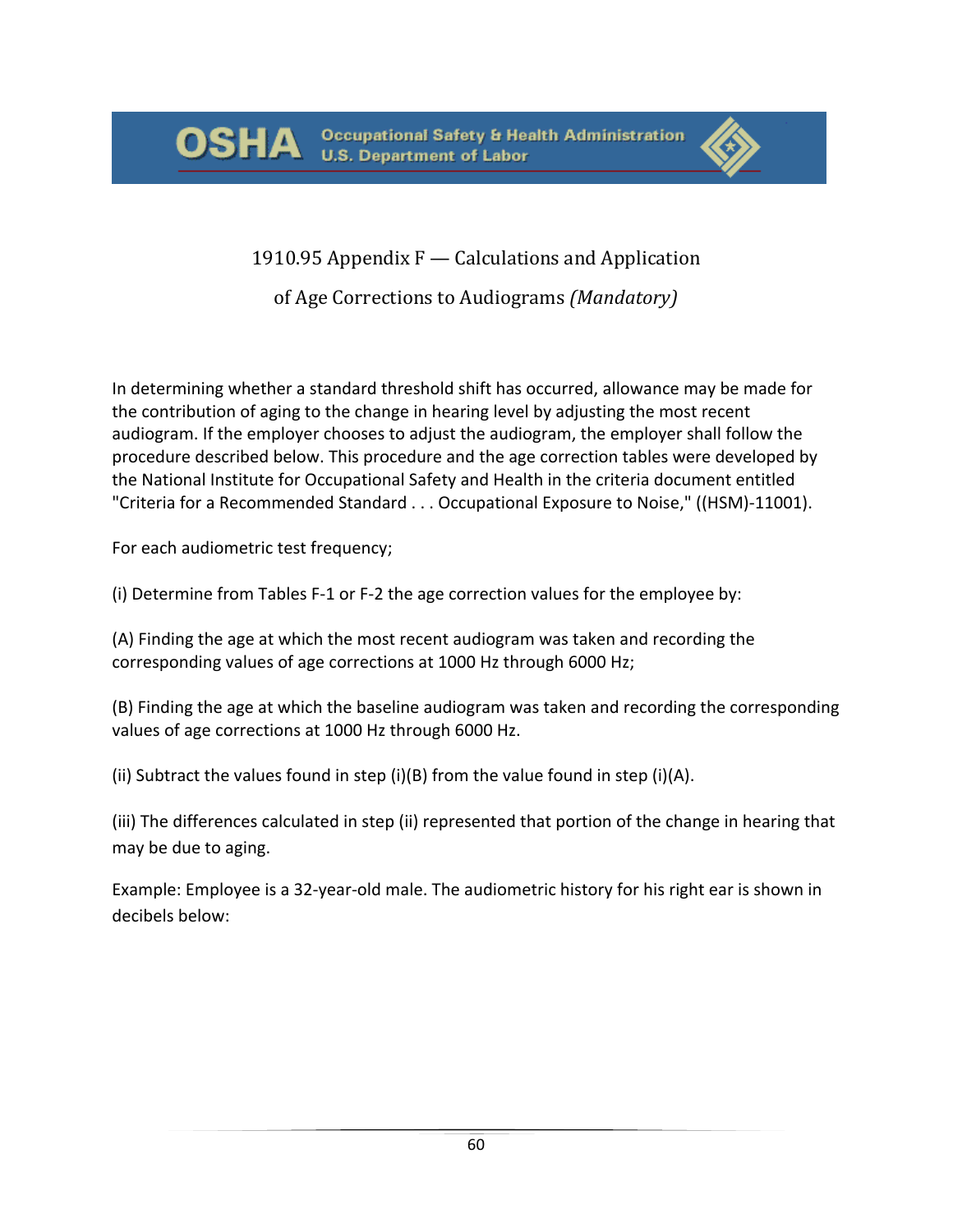| Employee's age | 1000 | 2000 | 3000 |  |
|----------------|------|------|------|--|
|                |      |      |      |  |
| $*27$          |      |      |      |  |
|                |      |      |      |  |
|                |      |      |      |  |
|                |      |      |      |  |
|                |      |      |      |  |
|                |      |      |      |  |

The audiogram at age 27 is considered the baseline since it shows the best hearing threshold levels. Asterisks have been used to identify the baseline and most recent audiogram. A threshold shift of 20 dB exists at 4000 Hz between the audiograms taken at ages 27 and 32.

(The threshold shift is computed by subtracting the hearing threshold at age 27, which was 5, from the hearing threshold at age 32, which is 25). A retest audiogram has confirmed this shift. The contribution of aging to this change in hearing may be estimated in the following manner:

| Employee's age    | 1000 | 2000 | 3000 | 4000 | 6000 |
|-------------------|------|------|------|------|------|
| 32                | 6    | 5    |      | 10   | 14   |
| 27                |      | 4    | b    |      |      |
| <b>Difference</b> |      |      |      | ર    | ર    |

Go to Table F‐1 and find the age correction values (in dB) for 4000 Hz at age 27 and age 32.

The difference represents the amount of hearing loss that may be attributed to aging in the time period between the baseline audiogram and the most recent audiogram. In this example, the difference at 4000 Hz is 3 dB. This value is subtracted from the hearing level at 4000 Hz, which in the most recent audiogram is 25, yielding 22 after adjustment. Then the hearing threshold in the baseline audiogram at 4000 Hz (5) is subtracted from the adjusted annual audiogram hearing threshold at 4000 Hz (22). Thus the age‐corrected threshold shift would be 17 dB (as opposed to a threshold shift of 20 dB without age correction).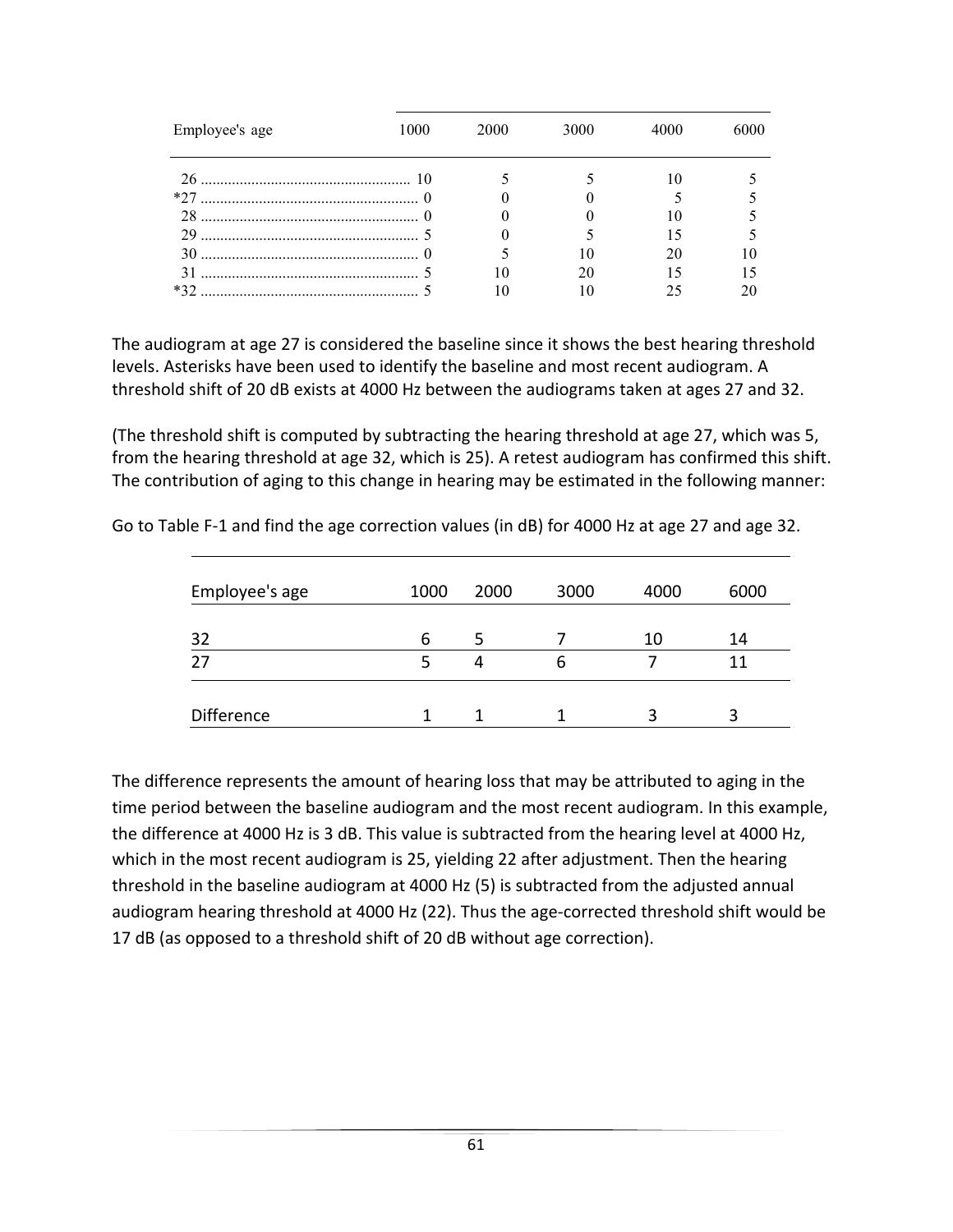#### TABLE F‐1 ‐ AGE CORRECTION VALUES IN DECIBELS FOR MALES

|               |                  |                         | <b>Audiometric Test Frequency (Hz)</b> |                |                |
|---------------|------------------|-------------------------|----------------------------------------|----------------|----------------|
| Years         | 1000             | 2000                    | 3000                                   | 4000           | 6000           |
| 20 or younger | 5                | $\mathsf 3$             | $\overline{\mathcal{A}}$               | 5              | $8\,$          |
| 21            | 5                | $\overline{\mathbf{3}}$ | $\overline{4}$                         | $\overline{5}$ | $\,8\,$        |
| 22            | 5                | $\overline{\mathbf{3}}$ | $\overline{\mathcal{A}}$               | 5              | $\,8\,$        |
| 23            | 5                | $\overline{\mathbf{3}}$ | $\overline{\mathcal{A}}$               | 6              | $\overline{9}$ |
| 24            | 5                | $\overline{3}$          | 5                                      | 6              | 9              |
| 25            | 5                | $\overline{\mathbf{3}}$ | 5                                      | $\overline{7}$ | 10             |
| 26            | 5                | $\overline{4}$          | 5                                      | $\overline{7}$ | 10             |
| 27            | 5                | $\overline{4}$          | 6                                      | $\overline{7}$ | 11             |
| 28            | $\boldsymbol{6}$ | $\overline{4}$          | $\sqrt{6}$                             | $\,$ $\,$      | 11             |
| 29            | $\overline{6}$   | $\overline{4}$          | $\sqrt{6}$                             | $\,$ 8 $\,$    | 12             |
| 30            | 6                | $\overline{4}$          | $\sqrt{6}$                             | 9              | 12             |
| 31            | $\overline{6}$   | $\overline{4}$          | $\overline{7}$                         | 9              | 13             |
| 32            | 6                | 5                       | $\overline{7}$                         | 10             | 14             |
| 33            | $\overline{6}$   | 5                       | $\overline{7}$                         | 10             | 14             |
| 34            | 6                | 5                       | $\,8$                                  | 11             | 15             |
| 35            | $\overline{7}$   | 5                       | 8                                      | 11             | $15\,$         |
| 36            | $\overline{7}$   | $\overline{5}$          | $\boldsymbol{9}$                       | 12             | 16             |
| 37            | $\overline{7}$   | $\sqrt{6}$              | 9                                      | 12             | 17             |
| 38            | $\overline{7}$   | 6                       | 9                                      | 13             | 17             |
| 39            | $\overline{7}$   | 6                       | 10                                     | 14             | 18             |
| 40            | $\overline{7}$   | 6                       | 10                                     | 14             | 19             |
| 41            | $\overline{7}$   | 6                       | 10                                     | 14             | 20             |
| 42            | 8                | $\sqrt{ }$              | $1\,1$                                 | 16             | 20             |
| 43            | 8                | $\overline{7}$          | 12                                     | 16             | 21             |
| 44            | 8                | $\overline{7}$          | 12                                     | 17             | 22             |
| 45            | 8                | $\overline{7}$          | 13                                     | 18             | 23             |
| 46            | 8                | $\,8\,$                 | 13                                     | 19             | 24             |
| 47            | 8                | $\overline{8}$          | 14                                     | 19             | 24             |
| 48            | 9                |                         | 14                                     | 20             | 25             |
| 49            | 9                | 9                       | 15                                     | 21             | 26             |
| 50            | 9                | 9                       | 16                                     | 22             | $27\,$         |
| 51            | 9                | $\overline{9}$          | 16                                     | 23             | $28\,$         |
| 52            | 9                | 10                      | 17                                     | 24             | 29             |
| 53            | $\mathsf 9$      | 10                      | $1\,8$                                 | 25             | 30             |
| 54            | 10               | 10                      | 18                                     | 26             | 31             |
| 55            | 10               | 11                      | 19                                     | $27\,$         | 32             |
| 56            | 10               | 11                      | 20                                     | $28\,$         | 34             |
| 57            | 10               | 11                      | 21                                     | 29             | 35             |
| 58            | 10               | 12                      | 22                                     | 31             | 36             |
| 59            | $11\,$           | 12                      | $22\,$                                 | 32             | 37             |
| 60 or older   | $11\,$           | 13                      | 23                                     | 33             | 38             |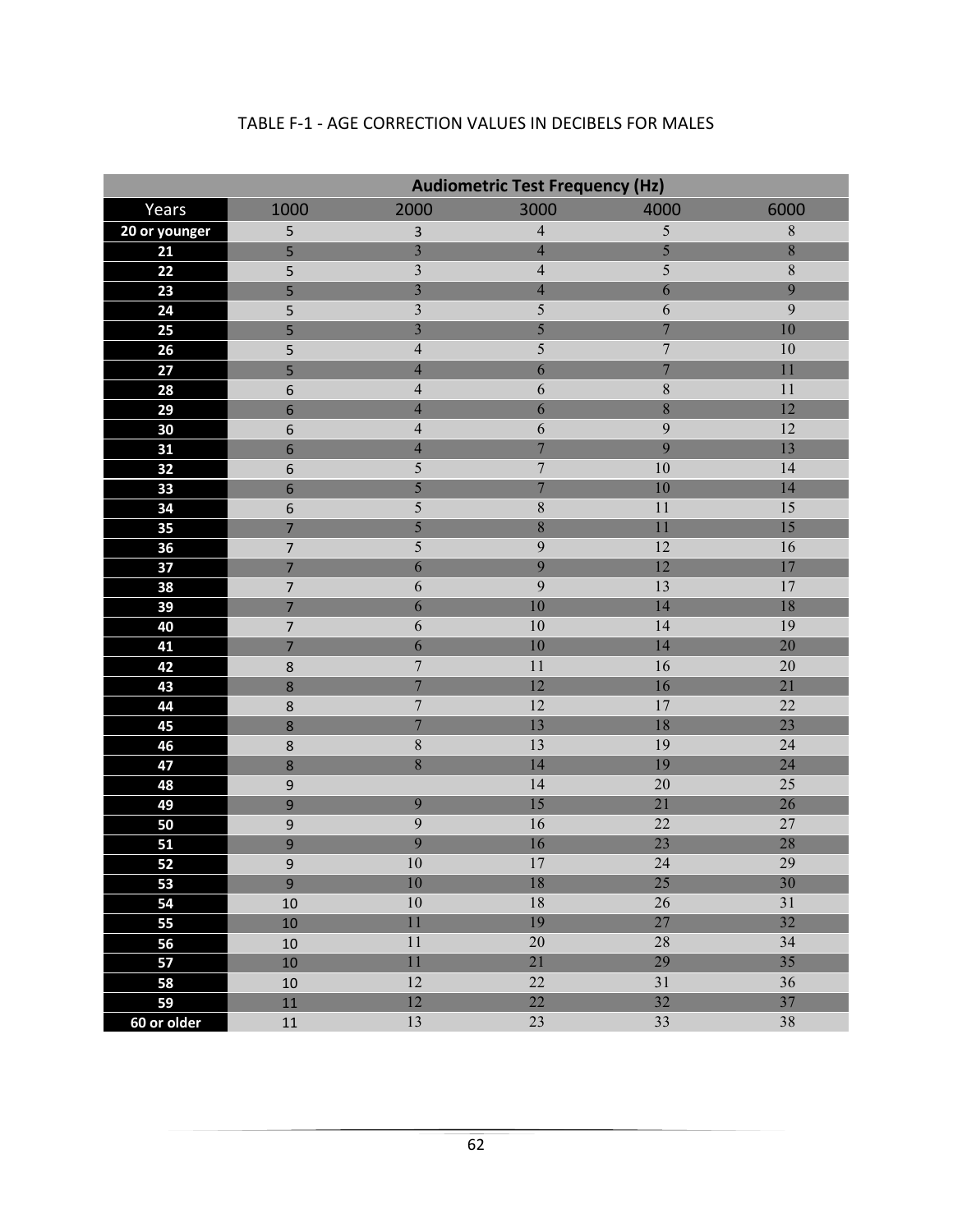|               |                |                         | <b>Audiometric Test Frequency (Hz)</b> |                         |                          |
|---------------|----------------|-------------------------|----------------------------------------|-------------------------|--------------------------|
| Years         | 1000           | 2000                    | 3000                                   | 4000                    | 6000                     |
| 20 or younger | $\overline{7}$ | $\overline{\mathbf{4}}$ | $\mathsf 3$                            | 3                       | $\boldsymbol{6}$         |
| 21            | $\overline{7}$ | $\overline{a}$          | $\overline{\mathbf{4}}$                | $\overline{\mathbf{3}}$ | $\boldsymbol{6}$         |
| 22            | $\overline{7}$ | $\overline{\mathbf{4}}$ | $\overline{\mathbf{4}}$                | 4                       | $\boldsymbol{6}$         |
| 23            | $\overline{7}$ | $\overline{5}$          | $\overline{\mathbf{4}}$                | $\overline{a}$          | $\overline{7}$           |
| 24            | $\overline{7}$ | 5                       | $\sqrt{4}$                             | $\overline{\mathbf{4}}$ | $\overline{\mathcal{I}}$ |
| 25            | $\bf 8$        | 5                       | $\overline{\mathbf{4}}$                | $\overline{a}$          | 7                        |
| 26            | 8              | 5                       | 5                                      | $\overline{\mathbf{4}}$ | $\bf 8$                  |
| 27            | $\bf8$         | 5                       | 5                                      | 5                       | $\bf 8$                  |
| 28            | 8              | 5                       | 5                                      | 5                       | $\bf 8$                  |
| 29            | 8              | $\overline{\mathbf{5}}$ | 5                                      | 5                       | $\mathsf 9$              |
| 30            | 8              | $\boldsymbol{6}$        | 5                                      | 5                       | $\mathsf 9$              |
| 31            | 8              | 6                       | $\sqrt{6}$                             | 5                       | 9                        |
| 32            | 9              | $\boldsymbol{6}$        | $\boldsymbol{6}$                       | $\boldsymbol{6}$        | 10                       |
| 33            | 9              | 6                       | $\overline{6}$                         | 6                       | 10                       |
| 34            | 9              | $\sqrt{6}$              | $\boldsymbol{6}$                       | $6\phantom{1}6$         | 10                       |
| 35            | 9              | 6                       | $\overline{7}$                         | $\overline{7}$          | 11                       |
| 36            | 9              | $\overline{7}$          | $\overline{7}$                         | $\overline{7}$          | 11                       |
| 37            | 9              | $\overline{7}$          | $\overline{7}$                         | $\overline{7}$          | 12                       |
| 38            | 10             | $\overline{7}$          | $\overline{7}$                         | $\overline{7}$          | 12                       |
| 39            | 10             | $\overline{7}$          | $\bf 8$                                | 8                       | 12                       |
| 40            | 10             | $\overline{7}$          | 8                                      | 8                       | 13                       |
| 41            | 10             | $\bf 8$                 | $\bf 8$                                | $\bf 8$                 | 13                       |
| 42            | 11             | 8                       | $\overline{9}$                         | $\overline{9}$          | 13                       |
| 43            | 11             | $\bf 8$                 | $\overline{9}$                         | $\overline{9}$          | 14                       |
| 44            | $11\,$         | 8                       | 9                                      | 9                       | 14                       |
| 45            | 11             | $\bf 8$                 | 10                                     | 10                      | 15                       |
| 46            | $11\,$         | 9                       | 10                                     | 10                      | 15                       |
| 47            | $11\,$         | $\mathsf 9$             | 10                                     | 11                      | 16                       |
| 48            | 12             | 9                       | 11                                     | 11                      | 16                       |
| 49            | 12             | 9                       | 11                                     | 11                      | 16                       |
| 50            | 12             | 10                      | 11                                     | 12                      | $17\,$                   |
| 51            | 12             | 10                      | 12                                     | 12                      | 17                       |
| 52            | $12\,$         | $10\,$                  | $12\,$                                 | 13                      | 18                       |
| 53            | 13             | $10\,$                  | $13\,$                                 | 13                      | 18                       |
| 54            | 13             | $11\,$                  | 13                                     | $14\,$                  | $19\,$                   |
| 55            | $13\,$         | $11\,$                  | 14                                     | 14                      | 19                       |
| 56            | 13             | $11\,$                  | 14                                     | 15                      | 20                       |
| 57            | 13             | 11                      | 15                                     | $15\,$                  | 20                       |
| 58            | $14\,$         | 12                      | 15                                     | $16\,$                  | 21                       |
| 59            | 14             | 12                      | 16                                     | $16\,$                  | 21                       |
| 60 or older   | $14\,$         | 12                      | 16                                     | $17\,$                  | 22                       |

#### TABLE F‐2 ‐ AGE CORRECTION VALUES IN DECIBELS FOR FEMALES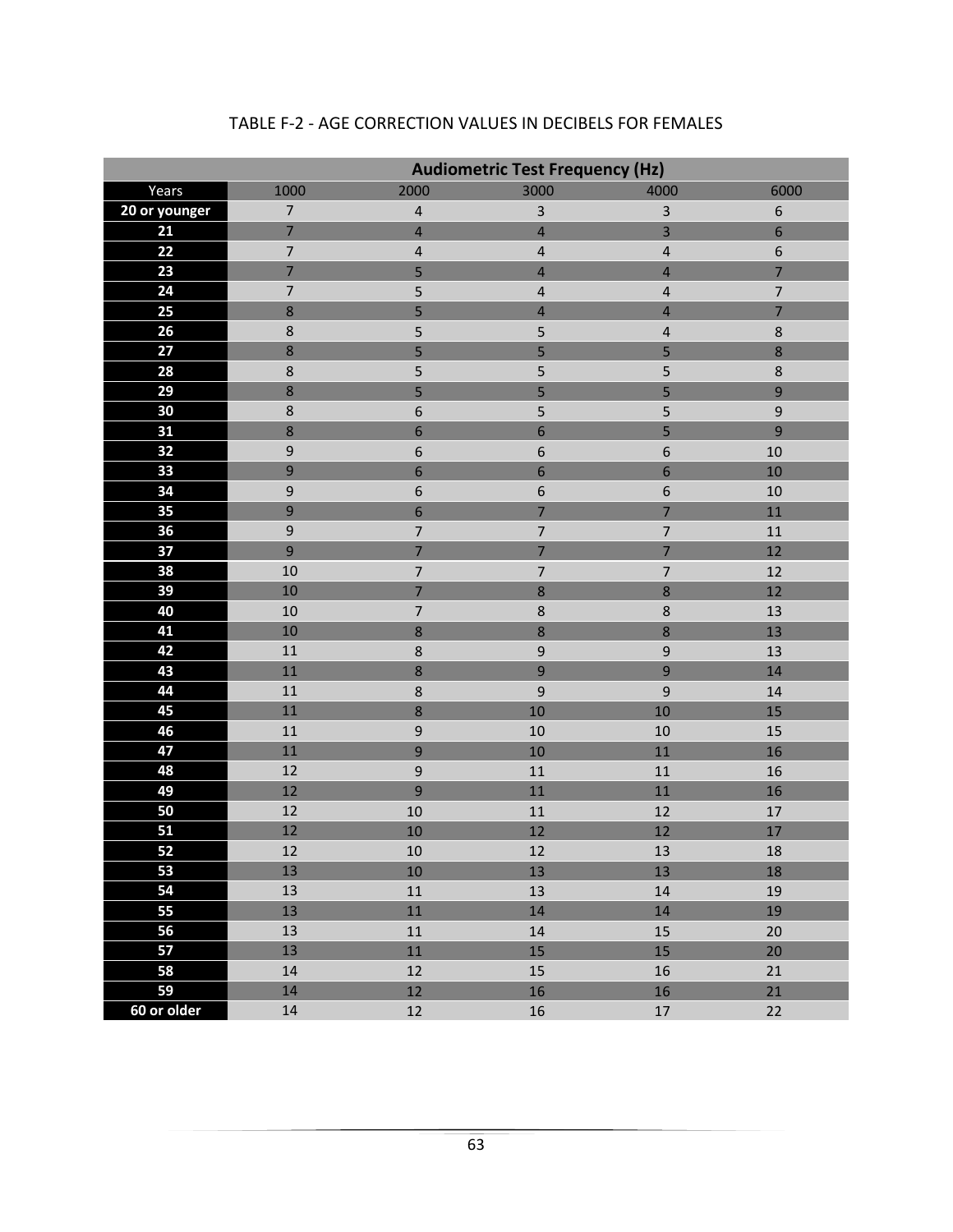

#### 1910.95 Appendix G — Monitoring Noise Levels Non-Mandatory Informational Appendix

This appendix provides information to help employers comply with the noise monitoring obligations that are part of the hearing conservation amendment.

#### **WHAT IS THE PURPOSE OF NOISE MONITORING?**

This revised amendment requires that employees be placed in a hearing conservation program if they are exposed to average noise levels of 85 dB or greater during an 8 hour workday. In order to determine if exposures are at or above this level, it may be necessary to measure or monitor the actual noise levels in the workplace and to estimate the noise exposure or "dose" received by employees during the workday.

#### **WHEN IS IT NECESSARY TO IMPLEMENT A NOISE MONITORING PROGRAM?**

It is not necessary for every employer to measure workplace noise. Noise monitoring or measuring must be conducted only when exposures are at or above 85 dB. Factors which suggest that noise exposures in the workplace may be at this level include employee complaints about the loudness of noise, indications that employees are losing their hearing, or noisy conditions which make normal conversation difficult. The employer should also consider any information available regarding noise emitted from specific machines. In addition, actual workplace noise measurements can suggest whether or not a monitoring program should be initiated.

#### **HOW IS NOISE MEASURED?**

Basically, there are two different instruments to measure noise exposures: the sound level meter and the dosimeter. A sound level meter is a device that measures the intensity of sound at a given moment. Since sound level meters provide a measure of sound intensity at only one point in time, it is generally necessary to take a number of measurements at different times during the day to estimate noise exposure over a workday. If noise levels fluctuate, the amount of time noise remains at each of the various measured levels must be determined.

To estimate employee noise exposures with a sound level meter it is also generally necessary to take several measurements at different locations within the workplace. After appropriate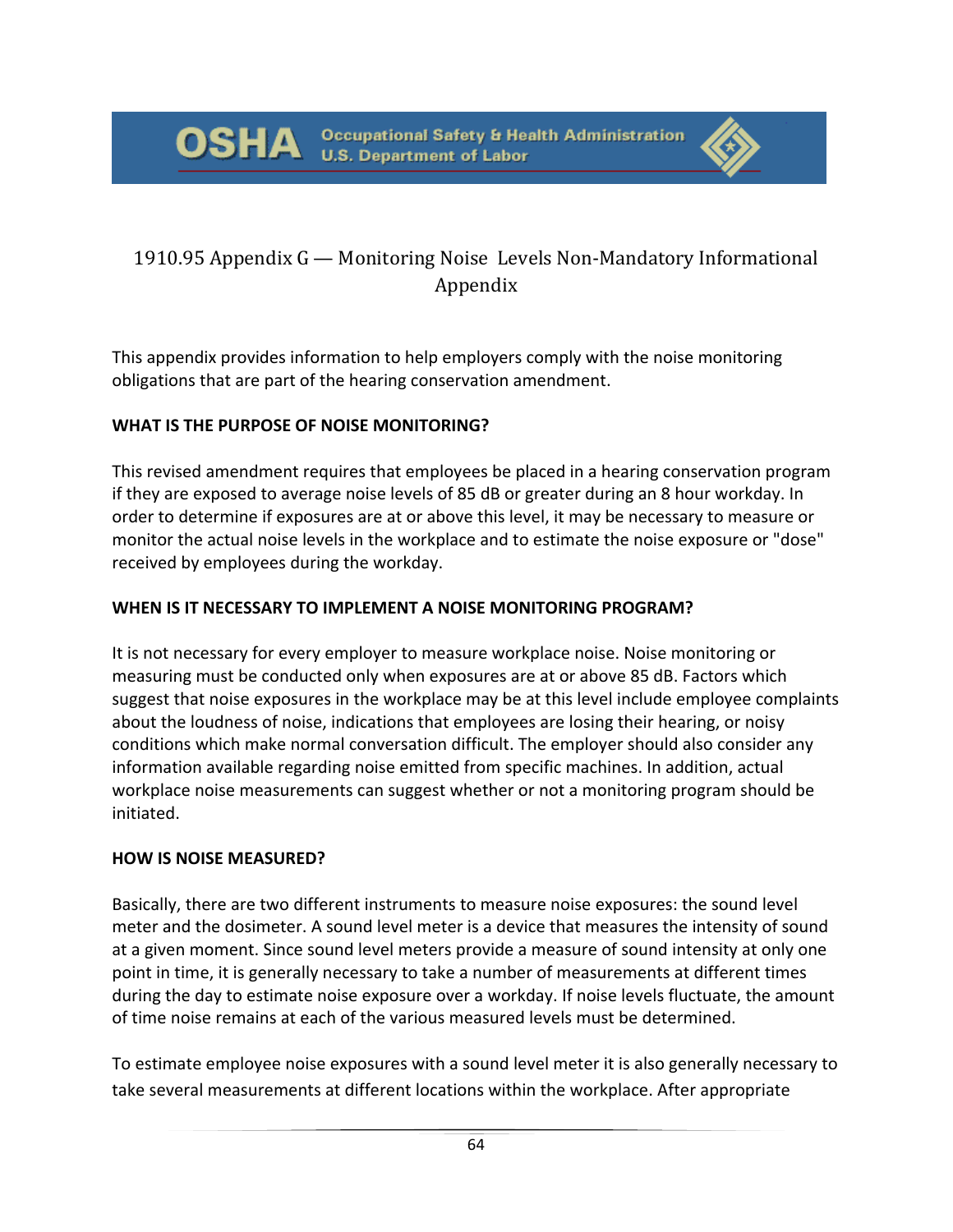sound level meter readings are obtained, people sometimes draw "maps" of the sound levels within different areas of the workplace. By using a sound level "map" and information on

employee locations throughout the day, estimates of individual exposure levels can be developed. This measurement method is generally referred to as "area" noise monitoring.

A dosimeter is like a sound level meter except that it stores sound level measurements and integrates these measurements over time, providing an average noise exposure reading for a given period of time, such as an 8‐hour workday. With a dosimeter, a microphone is attached to the employee's clothing and the exposure measurement is simply read at the end of the desired time period. A reader may be used to read‐out the dosimeter's measurements. Since the dosimeter is worn by the employee, it measures noise levels in those locations in which the employee travels. A sound level meter can also be positioned within the immediate vicinity of the exposed worker to obtain an individual exposure estimate. Such procedures are generally referred to as "personal" noise monitoring.

Area monitoring can be used to estimate noise exposure when the noise levels are relatively constant and employees are not mobile. In workplaces where employees move about in different areas or where the noise intensity tends to fluctuate over time, noise exposure is generally more accurately estimated by the personal monitoring approach

In situations where personal monitoring is appropriate, proper positioning of the microphone is necessary to obtain accurate measurements. With a dosimeter, the microphone is generally located on the shoulder and remains in that position for the entire workday. With a sound level meter, the microphone is stationed near the employee's head, and the instrument is usually held by an individual who follows the employee as he or she moves about.

Manufacturer's instructions, contained in dosimeter and sound level meter operating manuals, should be followed for calibration and maintenance. To ensure accurate results, it is considered good professional practice to calibrate instruments before and after each use.

#### **HOW OFTEN IS IT NECESSARY TO MONITOR NOISE LEVELS?**

The amendment requires that when there are significant changes in machinery or production processes that may result in increased noise levels, remonitoring must be conducted to determine whether additional employees need to be included in the hearing conservation program. Many companies choose to remonitor periodically (once every year or two) to ensure that all exposed employees are included in their hearing conservation programs.

#### **WHERE CAN EQUIPMENT AND TECHNICAL ADVICE BE OBTAINED?**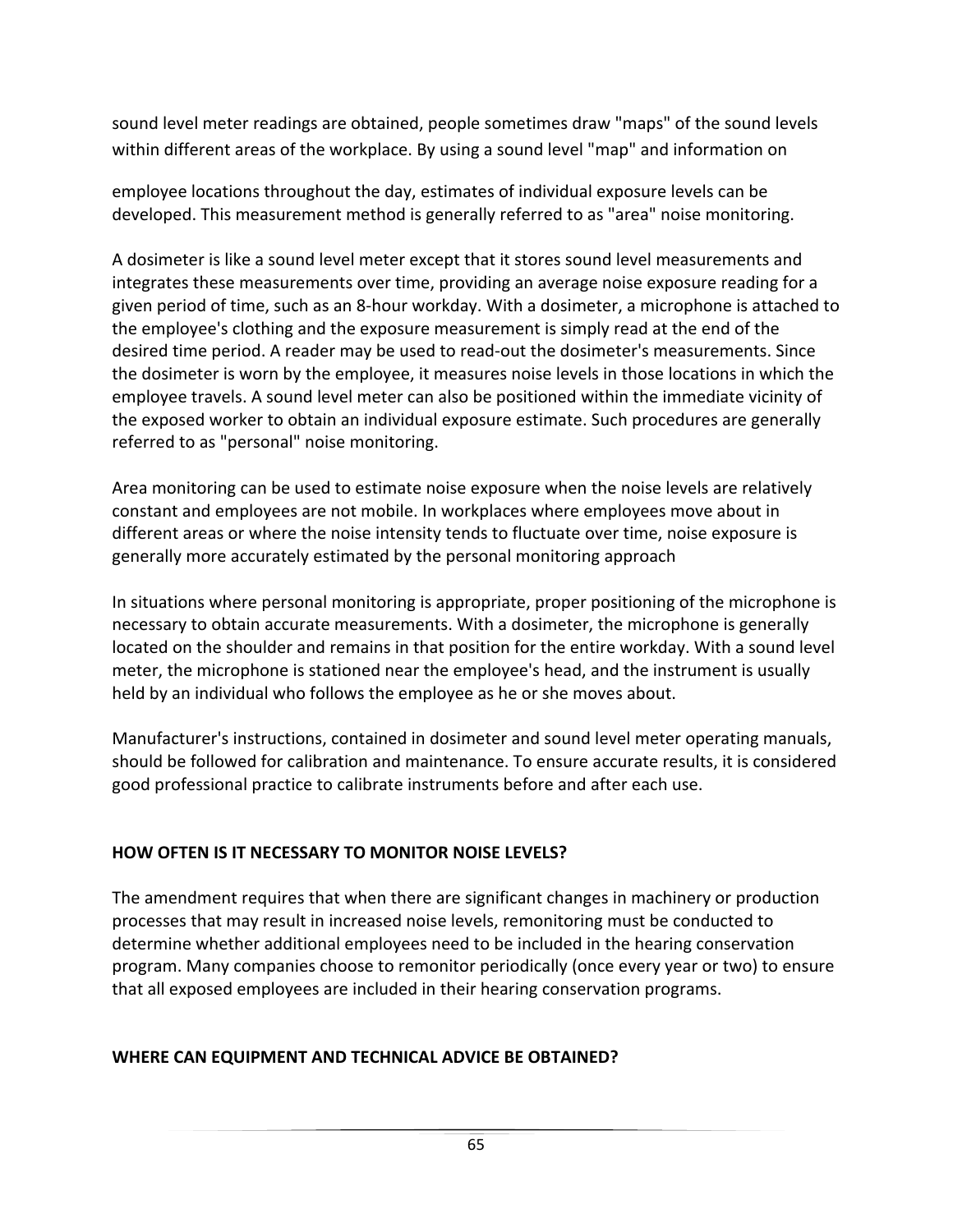Noise monitoring equipment may be either purchased or rented. Sound level meters cost about \$500 to \$1,000, while dosimeters range in price from about \$750 to \$1,500. Smaller companies may find it more economical to rent equipment rather than to purchase it. Names of equipment suppliers may be found in the telephone book (Yellow Pages) under headings such as: "Safety Equipment," "Industrial Hygiene," or "Engineers‐Acoustical." In addition to providing information on obtaining noise monitoring equipment, many companies and individuals included under such listings can provide professional advice on how to conduct a valid noise monitoring program. Some audiological testing firms and industrial hygiene firms also provide noise monitoring services. Universities with audiology, industrial hygiene, or acoustical engineering departments may also provide information or may be able to help employers meet their obligations under this amendment.

Free, on‐site assistance may be obtained from OSHA‐supported state and private consultation organizations. These safety and health consultative entities generally give priority to the needs of small businesses.



#### 1910.95 Appendix H — Availability of Referenced Documents

Paragraphs (c) through (o) of 29 CFR 1910.95 and the accompanying appendices contain provisions which incorporate publications by reference. Generally, the publications provide criteria for instruments to be used in monitoring and audiometric testing. These criteria are intended to be mandatory when so indicated in the applicable paragraphs of 1910.95 and appendices.

It should be noted that OSHA does not require that employers purchase a copy of the referenced publications. Employers, however, may desire to obtain a copy of the referenced publications for their own information.

The designation of the paragraph of the standard in which the referenced publications appear, the titles of the publications, and the availability of the publications are as follows: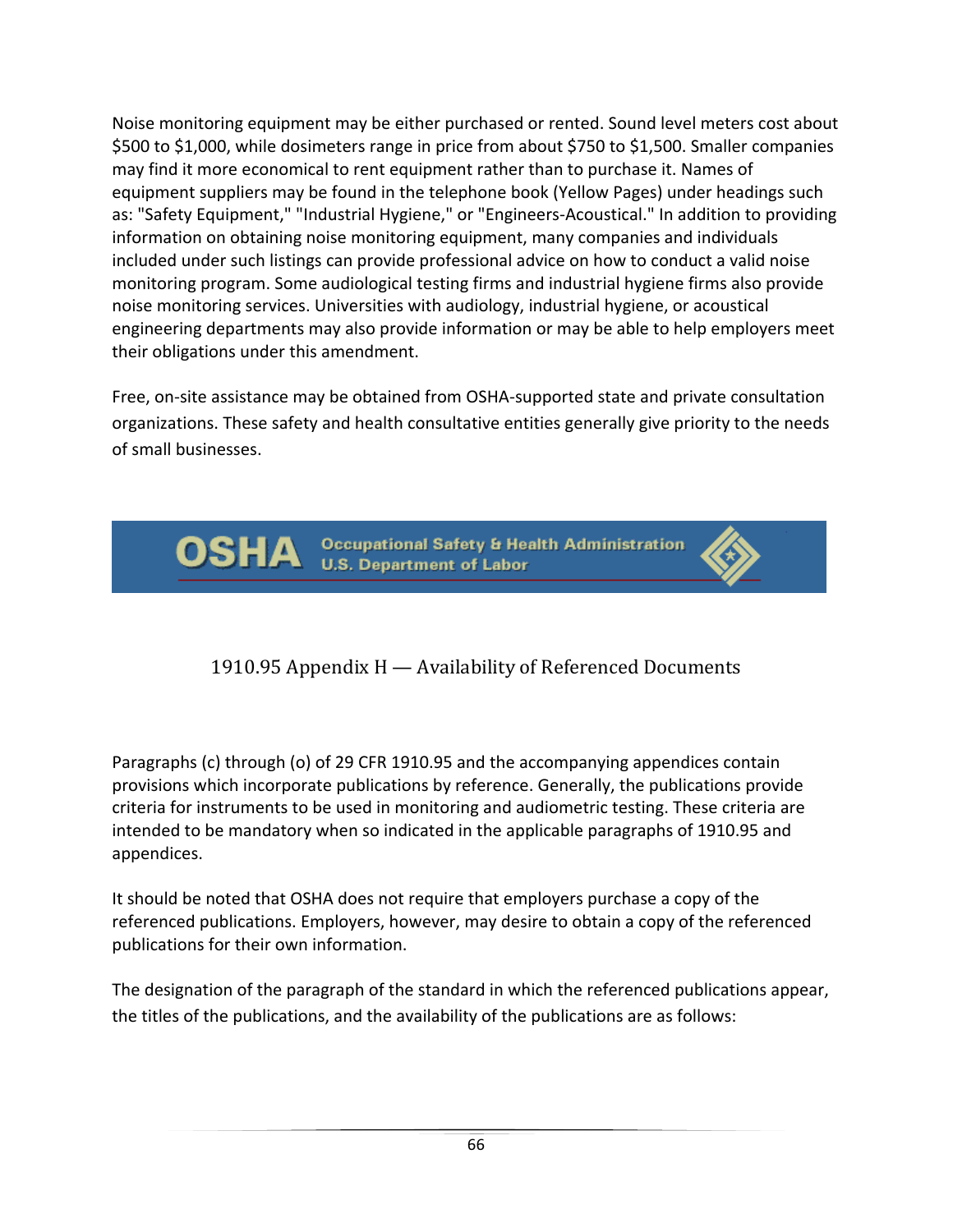| Paragraph<br>Designation | Referenced<br>Publication                                                                                          | Available<br>From                                                                                                                                                                         |
|--------------------------|--------------------------------------------------------------------------------------------------------------------|-------------------------------------------------------------------------------------------------------------------------------------------------------------------------------------------|
| Appendix B               | "List of Personal Hearing<br>Protectors and Attenuation Data,"<br>HEW Pub. No. 76-120,<br>1975. NTIS-PB267461.     | <b>National Technical Information</b><br>Service,<br>Port Royal Road, Springfield, VA<br>22161.                                                                                           |
| Appendix D               | "Specification for Sound<br>Level Meters,"<br>S1.4-1971 (R1976).                                                   | American National<br><b>Standards</b><br>Institute, Inc.,<br>1430 Broadway,                                                                                                               |
| 1910.95(k)(2),           |                                                                                                                    |                                                                                                                                                                                           |
| Appendix E               | "Specifications for<br>Audiometers," S3.6-1969.                                                                    | <b>American National</b><br>Standards<br>Institute, Inc.,<br>1430 Broadway,                                                                                                               |
| Appendix D               | "Specification for Octave, Half-<br>Octave and<br><b>Third-Octave Band</b><br>Filter Sets,"<br>S1.11-1971 (R1976). | Back Numbers Department, Dept.<br>STD, American Institute of Physics,<br>333 E. 45th St., New York, NY 10017;<br><b>American National Standards</b><br>Institute, Inc.,<br>1430 Broadway, |

The referenced publications (or a microfiche of the publications) are available for review at many universities and public libraries throughout the country. These publications may also be examined at the OSHA Technical Data Center, Room N2439, United States Department of Labor, 200 Constitution Avenue, NW., Washington, DC 20210, (202) 219‐7500 or at any OSHA Regional Office (see telephone directories under United States Government ‐ Labor Department).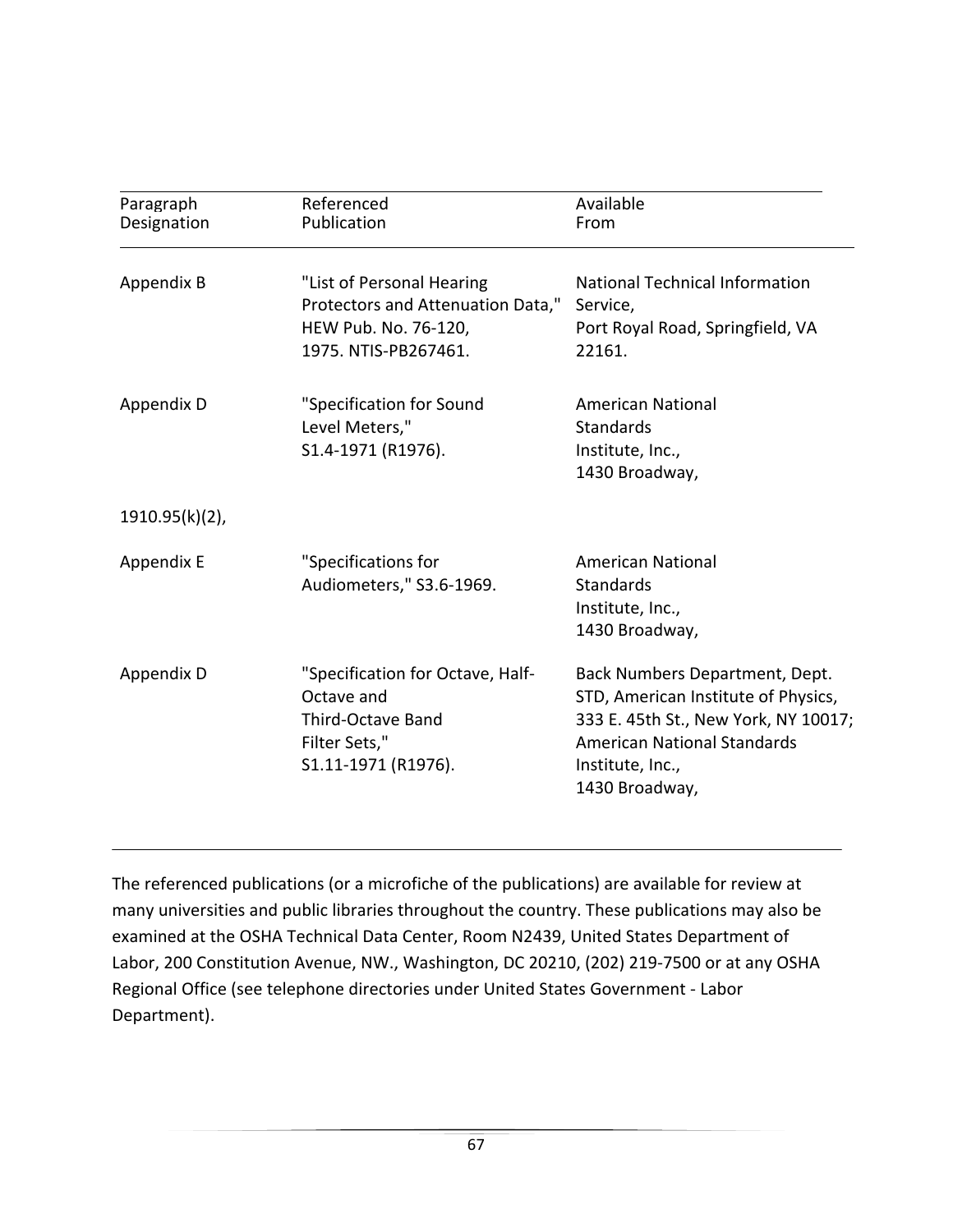

These definitions apply to the following terms as used in paragraphs (c) through (n) of 29 CFR 1910.95.

| <b>Action Level</b>             | An 8-hour time-weighted average of 85 decibels measured on the A-scale, slow<br>response, or equivalently, a dose of fifty percent                                                                                                                                                                                                                                    |
|---------------------------------|-----------------------------------------------------------------------------------------------------------------------------------------------------------------------------------------------------------------------------------------------------------------------------------------------------------------------------------------------------------------------|
| Audiogram                       | A chart, graph, or table resulting from an audiometric test showing an<br>individual's hearing threshold levels as a function of frequency                                                                                                                                                                                                                            |
| <b>Audiologist</b>              | A professional, specializing in the study and rehabilitation of hearing, who is<br>certified by the American Speech-Language-Hearing Association or licensed by a<br>state board of examiners                                                                                                                                                                         |
| <b>Baseline Audiogram</b>       | The audiogram against which future audiograms are compared                                                                                                                                                                                                                                                                                                            |
| <b>Criterion sound</b><br>level | A sound level of 90 decibels                                                                                                                                                                                                                                                                                                                                          |
| Decibel (dB)                    | Unit of measurement of sound level                                                                                                                                                                                                                                                                                                                                    |
| Hertz (Hz)                      | Unit of measurement of frequency, numerically equal to cycles per second                                                                                                                                                                                                                                                                                              |
| <b>Medical pathology</b>        | A disorder or disease. For purposes of this regulation, a condition or disease<br>affecting the ear, which should be treated by a physician specialist                                                                                                                                                                                                                |
| <b>Noise dose</b>               | The ratio, expressed as a percentage, of (1) the time integral, over a stated time<br>or event of the 0.6 power of the measured SLOW exponential time-averaged,<br>squared A-weighted sound pressure and (2) the product of the criterion duration<br>(8 hours) and the 0.6 power of the squared sound pressure corresponding to the<br>criterion sound level (90 dB) |
| Noise dosimeter                 | An instrument that integrates a function of sound pressure over a period of time<br>in such a manner that it directly indicates a noise dose                                                                                                                                                                                                                          |
| Otolaryngologist                | A physician specializing in diagnosis and treatment of disorders of the ear, nose<br>and throat                                                                                                                                                                                                                                                                       |
| Representative<br>exposure      | Measurements of an employee's noise dose or 8-hour time-weighted average<br>sound level that the employers deem to be representative of the exposures of                                                                                                                                                                                                              |